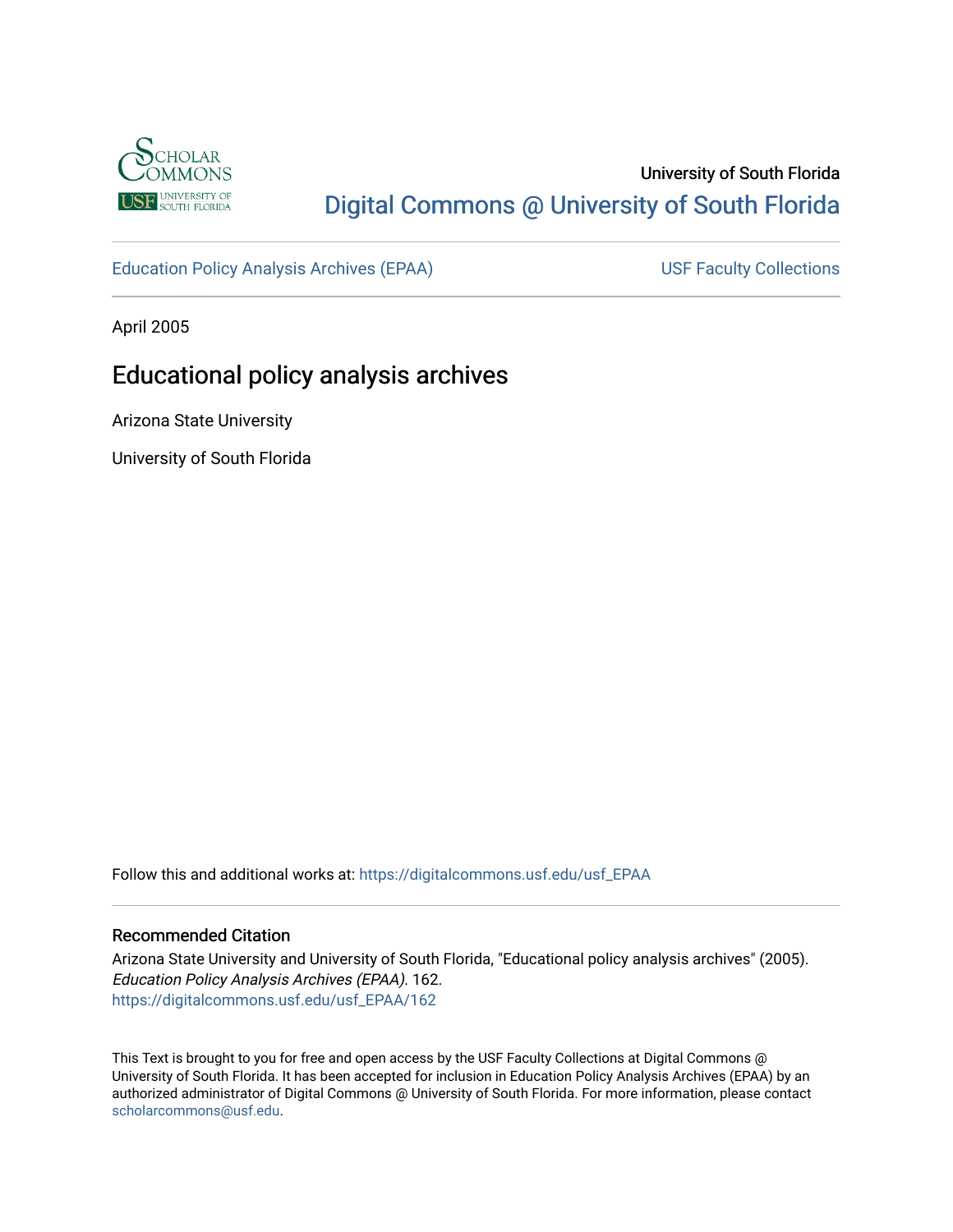# **EDUCATION POLICY ANALYSIS ARCHIVES**

**A peer-reviewed scholarly journal Editor: Sherman Dorn College of Education University of South Florida**

Copyright is retained by the first or sole author, who grants right of first publication to the **Education Policy Analysis Archives**. **EPAA** is published jointly by the Colleges of Education at Arizona State University and the University of South Florida. Articles are indexed in the Directory of Open Access Journals (www.doaj.org).

| <b>Volume 13 Number 26</b> | <b>April 8, 2005</b> | <b>ISSN 1068-2341</b> |
|----------------------------|----------------------|-----------------------|
|----------------------------|----------------------|-----------------------|

#### **Accountability and the Pressures To Exclude: A Cautionary Tale from England**

#### **E. Rustique-Forrester Stanford University**

Citation: Rustique-Forrester, E. (2005, April 8). Accountability and the pressures to exclude: A cautionary tale from England. *Education Policy Analysis Archives, 13*(26). Retrieved [date] from http://epaa.asu.edu/epaa/v13n26/.

#### **Abstract**

Recent studies have produced conflicting findings about whether test-based rewards and sanctions create incentives that improve student performance, or hurdles that increase dropout and pushout rates from schools. This article reports the findings from a study that examined the impact of England's accountability reforms and investigated whether the confluent pressures associated with increased testing, school ranking systems, and other sanctions contributed to higher levels of student exclusion (expulsion and suspension). The study found that England's high-stakes approach to accountability, combined with the dynamics of school choice and other curriculum and testing pressures led to a narrowing of the curriculum, the marginalization of low-performing students, and a climate perceived by teachers to be less tolerant of students with academic and behavioral difficulties. A comparison of higher- and lower- excluding schools, however, found that these effects were more pronounced in the higher-excluding schools, which lacked strong systems and internal structures for supporting staff communication, teacher collaboration, and students' individual needs. The study offers an international perspective on recent trends toward greater accountability in education, pointing to a complex inter-relationship between the pressures of national policies and the unintended consequences on schools' organizational and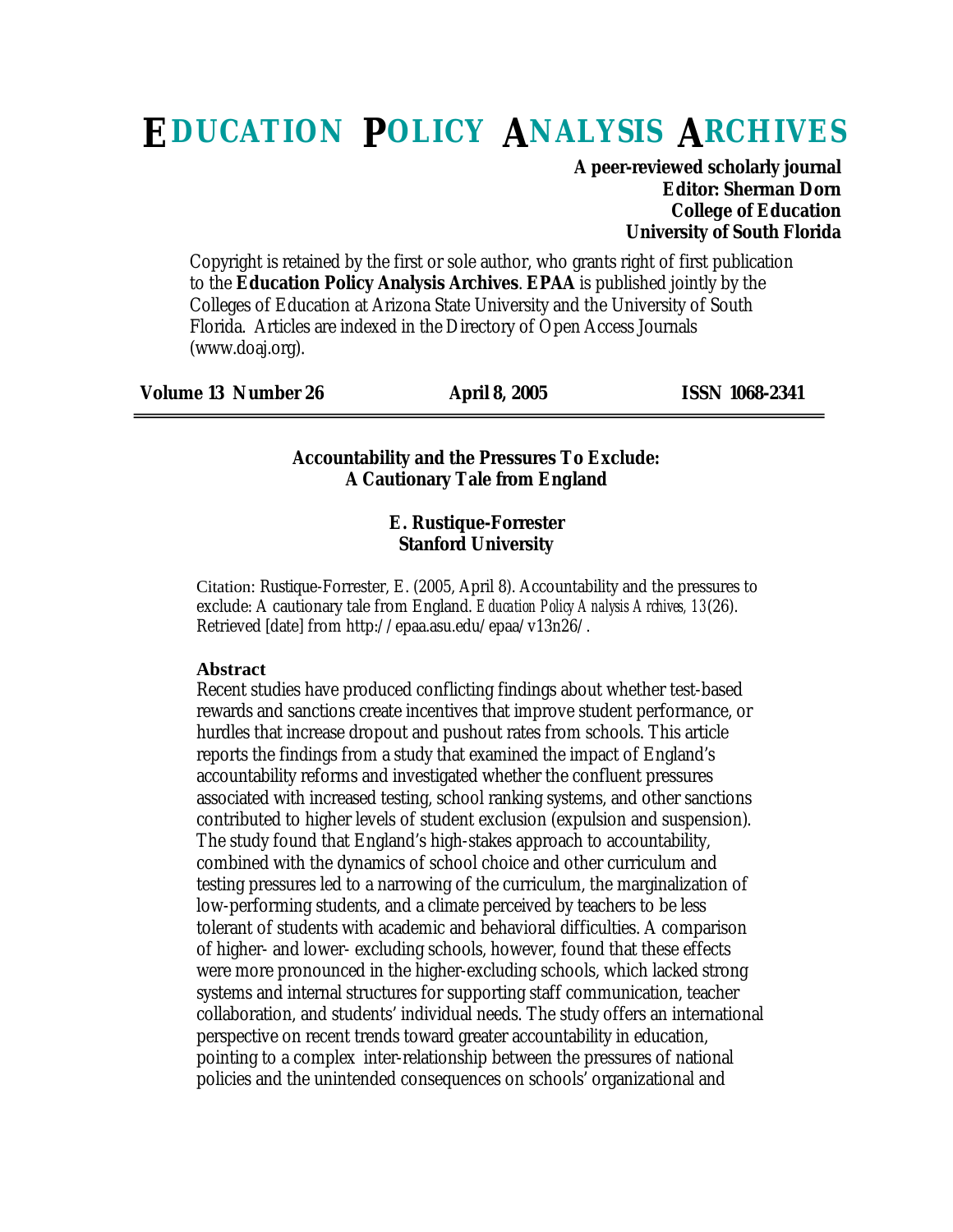teachers' instructional capacities. The study's findings raise particular implications for the United States and show that in the design of accountability systems, attention must be paid to how the pressures from accountability will affect the capacity of schools and teachers to respond to student who are low-performing and struggling academically.

## **I. Accountability – Assumptions and Consequences**

The central assumption of many contemporary accountability schemes is that by holding schools, districts, teachers, and students responsible for results on a range of achievement and performance measures, teaching will improve and expectations for students will rise. Across the US, states have adopted new standards and testing requirements, increasing accountability and aligning their assessment systems to meet new federal mandates, with the hope and expectation of producing higher gains in student achievement. As a result of the Bush Administration's reauthorization of the Elementary and Secondary Schools Act in 2001, also known as the *No Child Left Behind Act (NCLB),* states and districts must meet the federally established goal of "adequate yearly progress," or face severe federal sanctions, penalties, and corrective actions, such as the replacement of staff, implementation of new curriculum, increased parental choice, and finally, complete takeover by the state.

Accountability is being touted as the panacea for improving schools and raising achievement; yet little is known about how such pressures will affect the practices of schools and teachers, and what the long-term consequences will be for those students who are low-achieving. Under NCLB and state efforts to hold schools more accountable, schools have greater incentive to exclude weaker students from testing and staying in school. While NCLB attempts to address this concern through its subgroup requirements, the implications for increased grade retention and tracking, practices known to aggravate the dropout and discouragement of students remain largely unclear. Whether high school dropout rates will increase for students most at risk of failure; or whether more schools will exploit "zerotolerance" policies to exclude difficult students whose low achievement might mar a school's overall performance needs further investigation, particularly in states that have responded to NCLB by using test results to reward and sanction schools and to award a high school diploma.

Recent studies on accountability, however, have produced mixed results about the impact of test-based rewards and sanctions (Braun, 2004) and conflicting findings about whether the pressures on schools to raise achievement increases dropout and lowers graduation rates in schools. One line of research has found that states with high-stakes accountability systems have produced higher gains in student achievement without evidence of increased dropouts (Carnoy & Loeb, 2002). Some analysts have suggested that this is because of the focusing effects on the curriculum, which encourages students and teachers to pay attention to the exam and its content (e.g. Bishop, 1998). However, a second group of studies have questioned these gains, finding that some accountability systems have created incentives to push low-scorers into special education (Allington & McGill-Franzen, 1992; Figlio &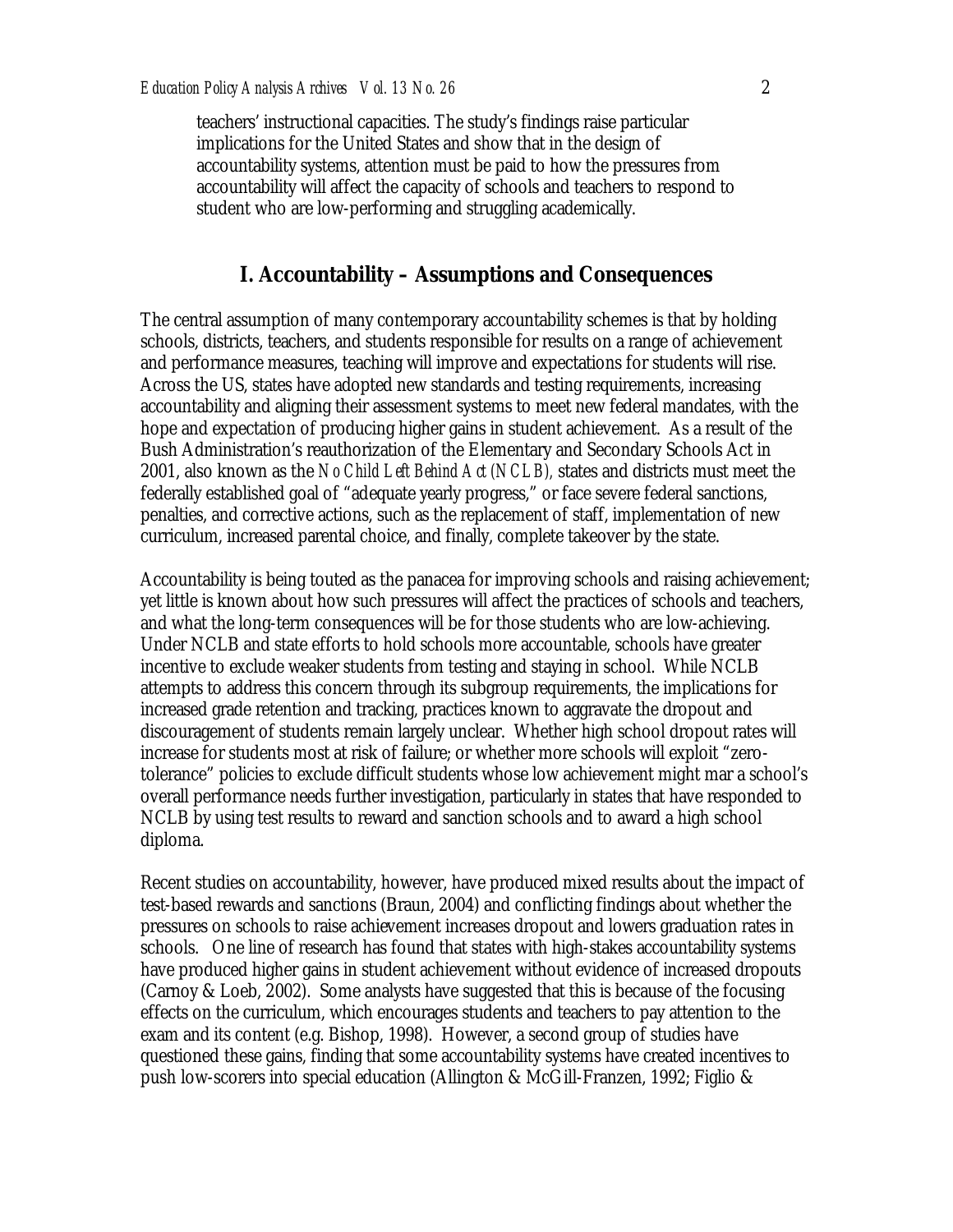Getzler, 2002); hold low-achievers back in grades (Allington & McGill-Franzen, 1992); and push out low-performing students so that schools' average scores will look better (Haney, 2000; Advocates for Children, 2002).

A recent study by Greene & Winters (2004) found that graduation rates have not declined in states that require high school exit exams. However, other studies have found increasing rates of retention and higher dropout in the states that have instituted tougher graduation requirements, (Lilliard & DeCicca, 2001), a widening graduation rate gap between white and minority (black and Hispanic) students (Orfield et al., 2004), and disproportionately negative effects for minority, low-income, and students with special educational needs (Darling-Hammond, 2001). In states with test-based accountability systems, there is growing body of evidence that suggests that dropouts and exclusions are on rise. For example:

- · In the case of Texas, while the state's rapid student achievement gains caused the state to be hailed as "The Texas Miracle," analyses by the Center for Research and Evaluation on Testing found that retention rates in ninth grade and dropout rates for high school students have increased substantially since the 1980s (Haney, 2000). A state audit in Houston, which examined the records of middle and high schools, charged the district with falsifying student records after finding that more than half of the 5,500 students who left in the 2000-01 school year should have been declared dropouts, but were not (Schemo, 2003). The Houston case raises interesting implications because the district's reported gains in student achievement were attributed to Texas's system of accountability, upon which NCLB's provisions on accountability have been modeled (Phillips, 2003).
- · In Massachusetts, which began requiring a high school exit exam for graduation in 2002, graduation rates have decreased from 76 percent in 2002 to 72 percent in 2003. Analysis by Wheelock (2003) found that student exclusions<sup>1</sup> in the state increased 22% between the 1998-99 school year and the 2000-01 school year. According to the state's official records, the 1,621 students who were excluded in the 2000-01 school year is the highest number of exclusions that has been reported during the past decade (ibid.).
- In New York City, community organizations and local advocacy groups have expressed that many of the city's public schools appear to be trying to improve their high school test scores by pushing out the weaker students who are unlikely to pass the state's high school graduation tests, which comprise five comprehensive Regents exams. A recent article by *The New York Times* reported that last year more than 37,000 school-age students were in G.E.D. programs run by New York City's school system, up from 25,500 since 2001 (May 15, 2001, p. A1). A report by Advocates for

<sup>1</sup> <sup>1</sup> In Massachusetts, student exclusion is defined as the removal of a student from participation in regular school activities for disciplinary purposes permanently or indefinitely or for more than ten days (Massachusetts Department of Education, 2003).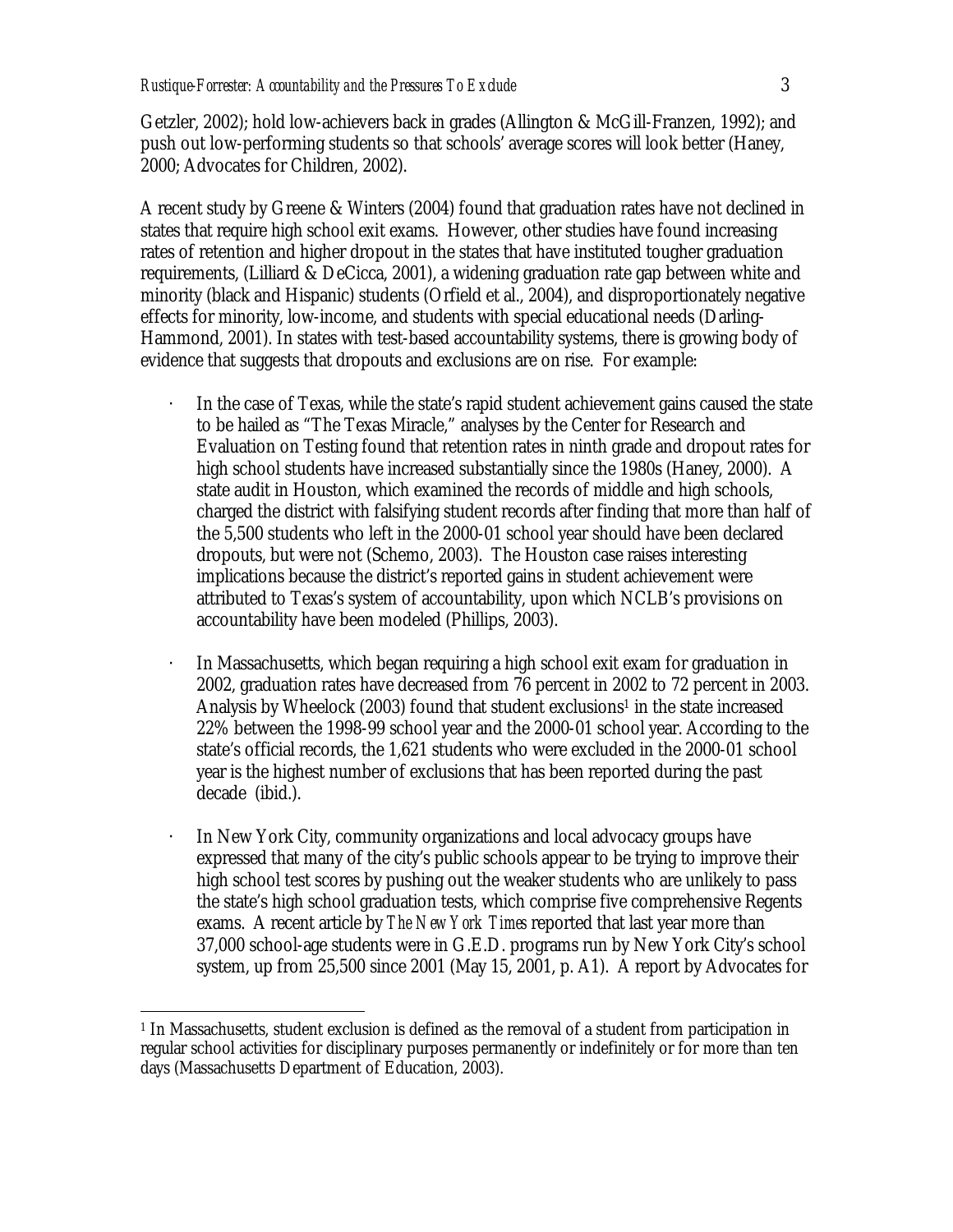Children (2002) reported that more than 55,000 high school students were "discharged" during the 2000-2001 year, a number that dwarfs the 34,000 seniors who actually graduated from high school.

While some reports have found that testing can prompt teachers to focus on previously neglected subjects and classroom topics (Center on Education Policy, 2004), earlier studies on test-based reforms have pointed to the narrowing effects on the curriculum (Madaus, 1991; Madaus et al., 1992), the deskilling and demoralizing impact on teachers (McNeill, 1988) and the diminished incentive to spend time on classroom activities and tasks that promote critical, higher-level thinking skills, but which are not measured on state tests (see discussion in Shepard, 2000). Other research suggests that "teaching to the test" leads to a superficial coverage of topics, less depth in instruction, and less time for using diagnostic assessments to identify specific areas where students needed attention and intervention (Whitford & Jones, 2000). This line of research, and more recent studies point to the potential and unintended consequences of high-stakes policies (e.g., Amrein & Berliner, 2002) and the hidden and considerable costs of testing (Center on Education Policy, 2004).

At the heart of these controversial research and policy debates are questions about the unintended pedagogical and social consequences of different systems of accountability. One set of questions pertains to how schools, districts, and teachers may be responding in both positive and negative ways to the increased pressures to raise student achievement. While many of the advocates of standards-based reforms had hoped that the push for accountability would spur greater investments in teaching, curriculum improvements, and targeted resources to build capacity (O'Day, Goertz, & Floden 1995) and "others imagined that teaching to a good test would be an improvement over low-level basic skills curricula" (Shepard, 2000), researchers have found that local responses to state and national policies can vary by districts and schools because their effects become mediated by a range of policy factors as well as a range of contextual factors (Spillane, 1998, 1999; McLaughlin & Talbert, 1993).

Historically, curriculum and instructional decisions of schools and teachers have been largely unaffected by federal educational policies, in part because districts and states could decide how to define, measure and monitor student progress. However, the impact of NCLB, with its requirements for student testing and its demands on schools and districts to maintain "adequately yearly progress," represents an unprecedented shift in the role of the federal government, a change that Elmore (2003) describes as "the single largest nationalization of education policy in the history of the United States" (p. 6).

Little is known, given the relatively recent reforms in the United States, about how teachers are responding to the demands of increased accountability in their own classrooms, and the ways in which their beliefs, expectations, and perceptions of their students may be changing amidst the pressures of a profoundly changing policy climate. Surveys of teachers have found that while teachers support accountability (Pedulla et al, 2003; Begley & Jones, 2004), the implementation of more frequent testing and the use of tests to make high stakes decisions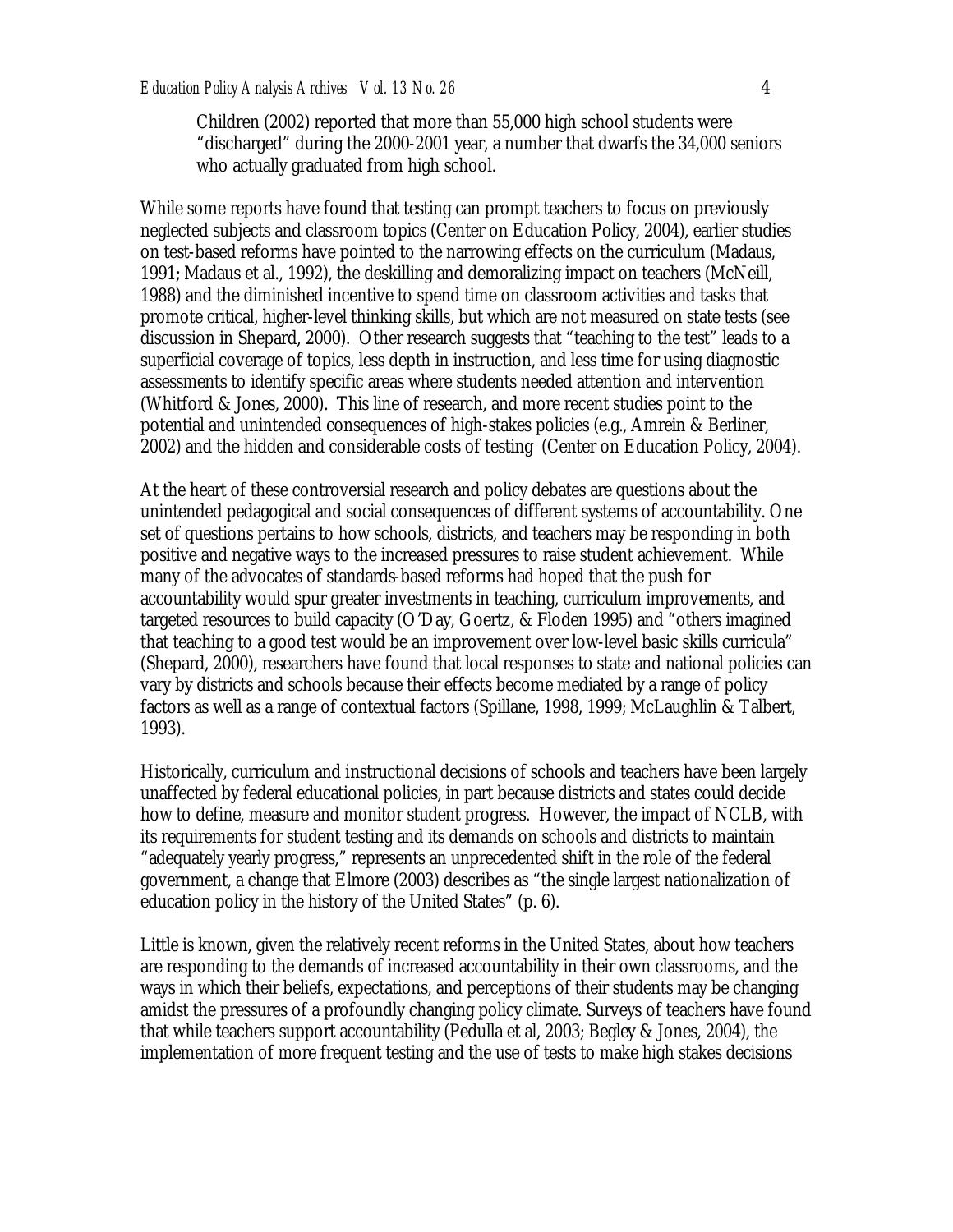for graduation and placement are leading to curriculum decisions and instructional practices that many teachers believe to conflict with their own professional judgment.

### **Overview of Report**

This article is a report of the findings of a research study conducted between 1998 and 2001, which examined the consequences of England's accountability framework by investigating the nature and impact of the pressures placed on schools and teachers. The paper reports the findings of a study, which analyzed the subsequent and steep rise in student exclusions (defined as suspensions and expulsions), which increased 400% between 1990 and 1997, and explored how the internal organization and culture of schools influenced the capacity of teachers to respond to the demands of accountability and to resist incentives to exclude students with behavioral and academic difficulties.

The case of England, which put into place a high-stakes<sup>2</sup> accountability system through a combination of national testing, curriculum, inspection, and school choice policies offers a cautionary tale about the potential consequences of combining accountability with a prescriptive curriculum, increased testing and national performance targets. While there are profound differences between England and the US in the governance of public education, there are some useful points in considering the unintended consequences and perverse incentives that may accompany broad and inflexible educational policies. For example, there are some similarities between some components of the reforms implemented in England after 1988, and features of the accountability systems adopted recently in Texas, Florida, Massachusetts, and New York. These include the setting of student performance targets to monitor and measure yearly progress, more frequent testing of students, the ranking and comparison of schools on the basis of student test results, and the awarding of qualifications based on exit exams in order to receive a high school qualifications. While there are differences between the US and UK with respect to the role of local school boards, the structures and funding of schools, and the policymaking powers of national government, Olsen (2004) recently observed that the "striking resemblance" between the elements of *No Child Left Behind*, and England's national education strategy for raising standards and student achievement could mean that "the lessons learned [from England] may prove a harbinger for the United States" (p.1).

# **II. Background To The Study**

#### **England's 1988 Reforms**

1

Beginning in the late 1980s and through the mid-1990s, England implemented, under the Conservative administrations of then-Prime Ministers, Margaret Thatcher and John Major, a set of national educational reforms aimed primarily at raising achievement and increasing

<sup>2</sup> The notion of "high-stakes" is one that is used in the US, and not a term used in England. The classification of England's accountability approach as high stakes is based on the author's assessment of the consequences and sanctions that occur from accountability: the publication of rankings, the penalties for failure, and the targets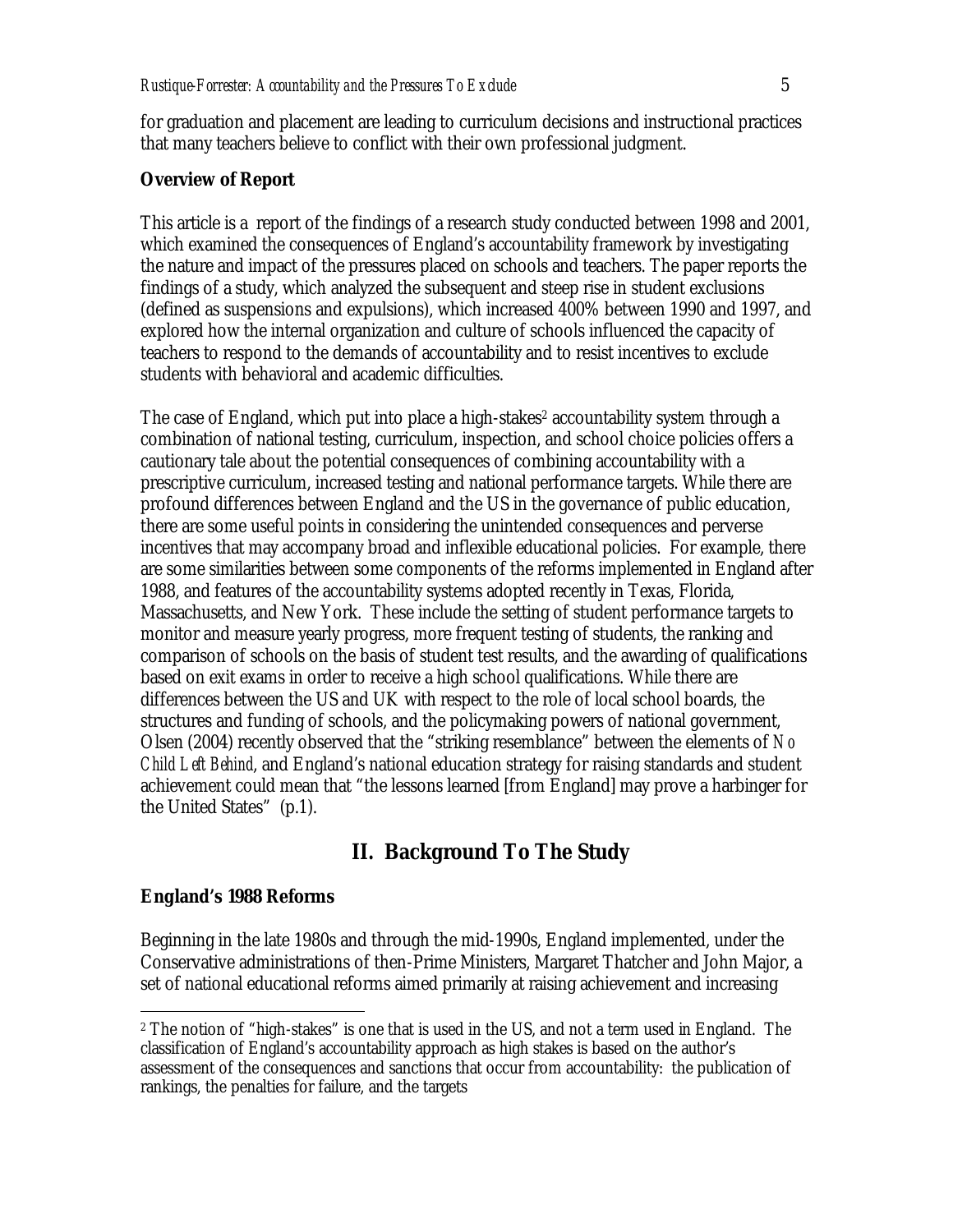public accountability. This package of sweeping and radical educational reforms, known as the Education Reform Act of 1988, resulted in a nationalized curriculum, national assessments, increased school and parental choice, national performance targets, national inspection for schools, and the ranking and comparison (by national newspapers) of schools based on students' test performance. The theory of action behind these reforms was that greater control by the central government, combined with the use of market forces, would improve schools and enable parents to have greater choice among schools on the basis of their quality, a choice partly informed by test results.

Essentially, England's national reform strategy embodied two conflicting policy strategies of decentralization and centralization. On the one hand, decisions about curriculum and academic performance measures were determined externally and nationally. On the other hand, schools were given discretion over school budgets and physical operations, with responsibility to purchase services and supports previously provided by school districts. This shift created tensions in how schools functioned and how teachers and headteachers (principals), in particular, defined their goals and purposes.

Among the first changes that occurred was a shift in the funding from and functions of school districts (called local education authorities, or LEAs) under the banner of "locally managed schools" (LMS). With the aim of making schools more accountable to the resources received from the national government, school funding was devolved, giving schools an independent budget and linking the number of pupils on roll to the funding they received (Whitty et al., 1998). With the expansion of parental choice, schools had to compete against each other to attract students and to direct efforts at "marketing" themselves to parents.

Another core feature of the reforms was the establishment of a National Curriculum in 1992, now followed by all state-run and assessed through a program of national testing. It has been widely acknowledged that the underlying ideology of the Conservative Government, under which the National Curriculum was implemented, stressed the need for greater accountability from local education authorities (school districts), a common structure, and a return to "real" academic knowledge (e.g. Basini, 1981; Helsby & McCulloch, 1997). Rejecting the local curriculum standards developed collaboratively by schools and districts under a previously decentralized system, the Conservative government sought to define through the National Curriculum, the "core" subjects that all students were required to take. Currently, the National Curriculum requires students to follow a curriculum comprising religious education and the following subjects: English, mathematics, science, design and technology, information technology, history, geography, art, music, physical education, and foreign language (Docking, 1997).

Following the implementation of the National Curriculum, a program of more frequent student testing was established for primary and secondary schools, along with a set of nationally established student attainment goals that would be measured by assessments administered at ages 7, 11, 14, and 16. As part of the National Curriculum, schools are required to administer standard assessments tasks (SATs) as four "key stages:" Key Stage 1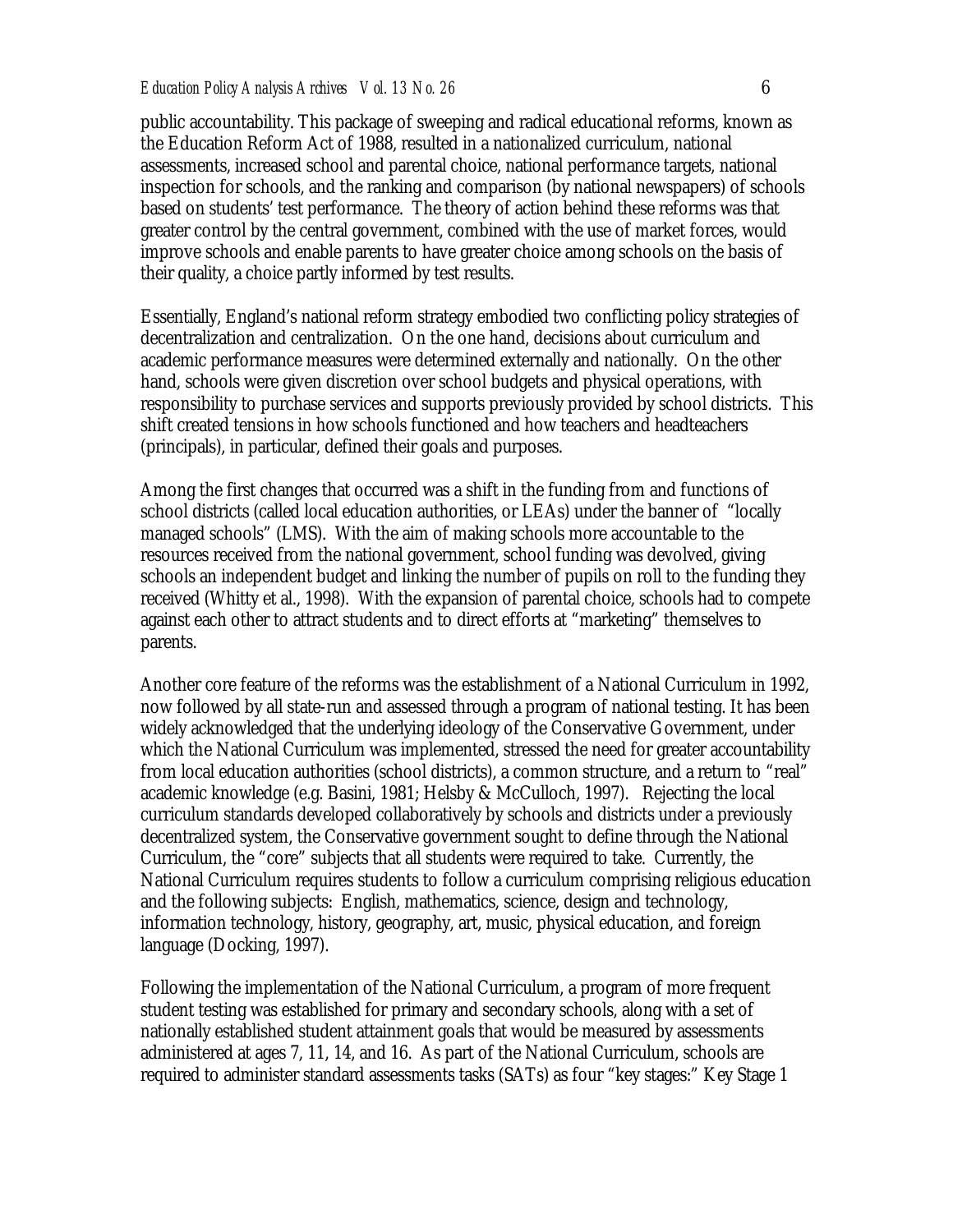(age 7); Key Stage 2 (age 11); Key Stage 3 (age 14) and Key Stage 4 (age 16). The final stage, Key Stage 4, is assessed through a culminating series of exams, called the General Certificate of Secondary Education, known as the GCSE, which comprises a series of content-specific examinations that are somewhat similar in purpose and theory to high school graduation exams. At age 15, students are "entered in" (a decision made by teachers) to take exams in three core subjects (English, mathematics, and science), with the option of taking exams in other subjects within the National Curriculum. Students receive scores on an eight-point scale  $(A^*, A, B, C, D, E, F, G)$ , with " $A^*$ " being the highest, "C" considered passing, and "G" failing. Students who receive a "G" are recorded as "U" for unclassified and do not receive a certificate.

According to the government's national target, all students should aim to earn at least a "C" on at least five GCSE exams. While the GCSE is not required for a student to graduate from secondary school, his or performance on these exams has a direct bearing and influence on a student's admission into university and access to education beyond secondary school. Although the majority of higher education institutions are autonomous bodies which set their own admissions policies, applicants are generally required to have obtained at least three GCSE "passes" at grade "C" or above and two General Certificate of Education Advancedlevel (commonly known as "A-level) passes, advanced exams that typically are taken at ages 16-18, in the final two years of secondary schooling. This stage of further education is considered post-compulsory and commonly known as "sixth form."

Another aspect of the reforms was the development of accountability mechanisms aimed at increasing public accountability and expanding parental choice. In England, schools are judged on the percentage of students who achieve scores that meet national performance targets. The requirement that schools make public their results subsequently led to the annual publication of school rankings by national newspapers in what are known as "league tables." The combination of performance targets and league tables, critics observed, was that they encouraged schools and the public to value only those young people who achieved the national standard, or the top three GCSE grades (Lovey, 2000).

A second mechanism aimed at increasing school accountability was the centralization of local school inspection in 1992. Previously viewed and used by schools as an innovative model of peer support and advice, the process came under the control of the national government, following the creation of OFSTED (Office of Standards in Education). OFSTED inspection emphasized a more high-stakes and external model of accountability. Standards for inspection were developed at the national level and school inspection reports are publicly available, another tool for promoting parental choice.

During this period of reform, the authority of schools and LEAs to make key decisions about curriculum, assessment, and instruction was dramatically reduced under the increasing control of central government. Docking (1996) observed that "whatever view people take about education policy since the Conservatives won the general election in 1979, they are agreed that the changes have been radical, pervasive, and controversial" (p. x). Although England's government changed from a Conservative to a Labour-led government in the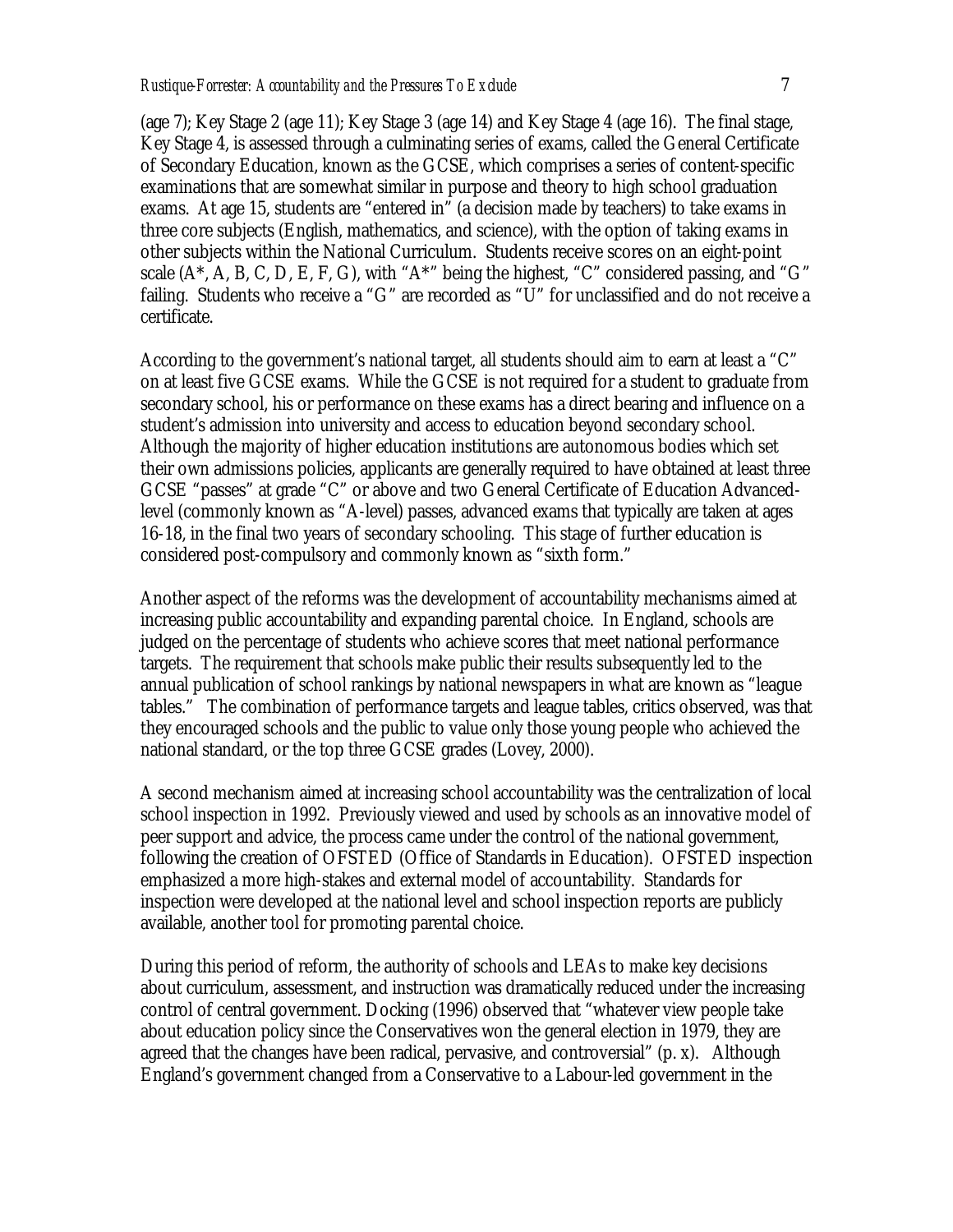| <b>TABLE 1</b><br>Annual number of permanent exclusions in England (1990-2001) |                |         |                  |         |                |        |              |
|--------------------------------------------------------------------------------|----------------|---------|------------------|---------|----------------|--------|--------------|
|                                                                                | <b>Primary</b> |         | <b>Secondary</b> |         | <b>Special</b> |        | <b>Total</b> |
| $1990 - 91^a$                                                                  | 378            | $***$   | 2,532            | $**$    | $***$          | $***$  | 2,910        |
| $1991 - 92^a$                                                                  | 537            | 42%     | 3,296            | 30%     | $***$          | $***$  | 3,833        |
| $1992 - 93b$                                                                   | 1,215          | $+126%$ | 7,421            | 125%    | $***$          | $***$  | 8,636        |
| $1993-94$ <sup>C</sup>                                                         | 1,291          | $+6\%$  | 9.433            | 27%     | 457            | $***$  | 11,181       |
| $1994 - 95d$                                                                   | 1,438          | $+11\%$ | 10,519           | 12%     | 501            | 10%    | 12,458       |
| $1995 - 96e$                                                                   | 1,872          | $+30\%$ | 11,159           | 6%      | 550            | 10%    | 12,476       |
| $1996 - 97e$                                                                   | 1,856          | $-1\%$  | 10,800           | $-2\%$  | 707            | 29%    | 12,668       |
| $1997 - 98e$                                                                   | 1,796          | $-3%$   | 10.639           | $-2\%$  | 605            | $-14%$ | 12,298       |
| $1998 - 99e$                                                                   | 1,366          | $-11%$  | 8,636            | $-15%$  | 436            | $-24%$ | 10,438       |
| 1999-00 <sup>e</sup>                                                           | 1,226          | $-10%$  | 6.713            | $-22\%$ | 384            | $-12%$ | 8.323        |
| $2000 - 01$ <sup>e</sup>                                                       | 1,460          | $+19%$  | 7.410            | $+10%$  | 340            | $-12%$ | 9,210        |

1996, following the election of Tony Blair, the main features and structures of England's accountability system have continued to remain firmly in place.

Notes on figures reported above:

\*\* No data available

a It has been suggested (e.g., Parsons, 1999; Stirling, 1992) that the National Exclusions Reporting System figures are an under-recording, based on incomplete responses from schools. The yearly figures were also April to April, rather than for a school year.

b From Hayden (1997).

c The figures for permanent exclusions for 1993/94 for all 109 LEAs in England were estimated from responses from 101 LEAs (DfE, 1995).

d The figures for 1994/95 are for 109 LEAs and are estimated from responses from 41 LEAs (Parsons, 1999).

<sup>e</sup> All of these figures are from DfES (2002).

#### **The Rise in Exclusion**

In the decade following the implementation of these sweeping reforms, the incidence of school exclusion in England's schools increased steeply throughout all sectors of schools. In the case of permanent expulsions (the most severe form of student exclusion in which a student is officially removed from school and either transfers to another school or receives alternative provision), the numbers of exclusions from primary and secondary schools increased 400 percent between the 1990-91 school year and the 1996-97 school year, from 2,910 students to 12,668 students, as shown above in Table 1. Although exclusions have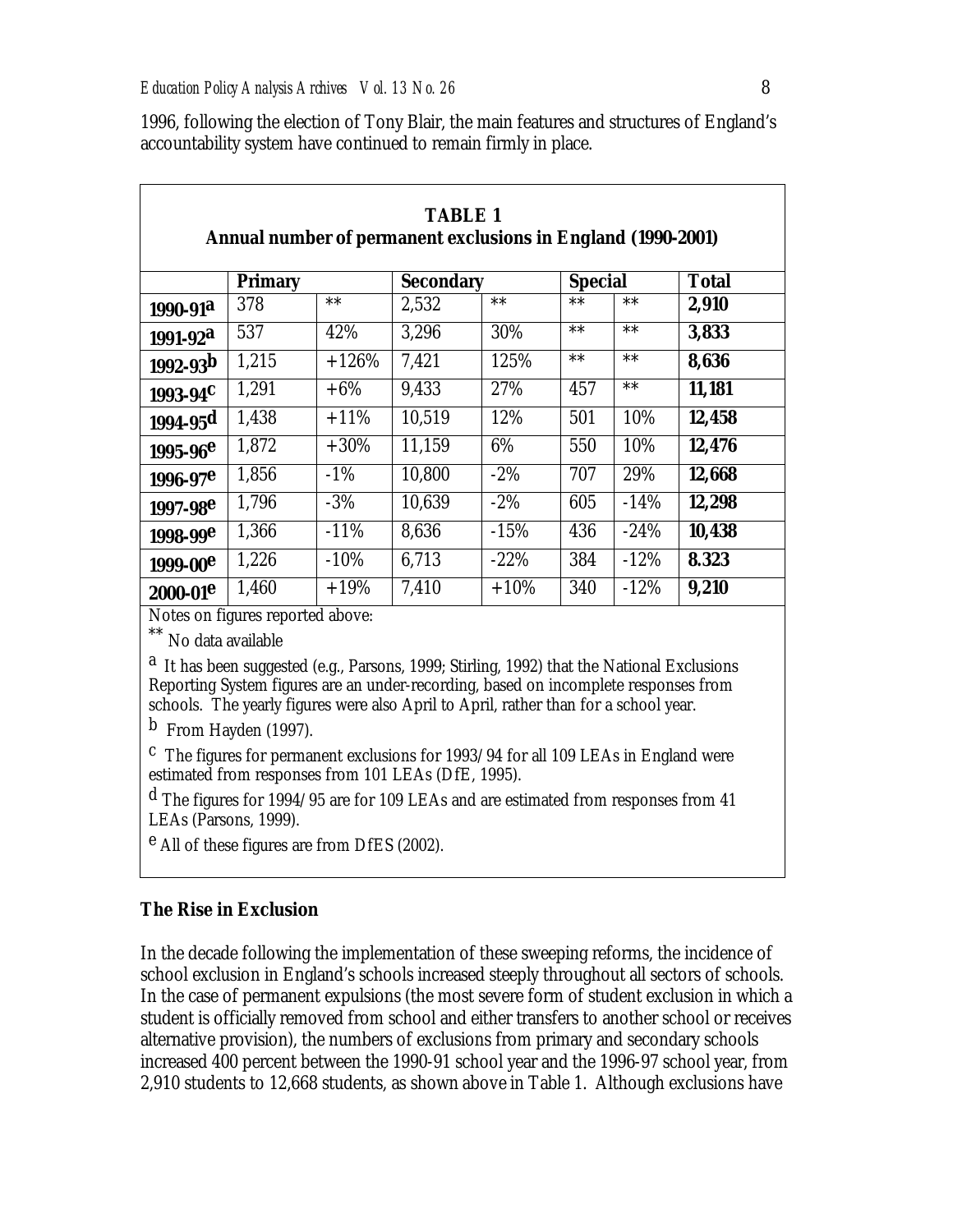decreased slightly since their peak in 1997, they have not fallen below their levels, pre-1988 reforms.

Alarm over the steep increase in the numbers of students being removed from school led the new government, under Tony Blair, to form a number of national committees and task forces to investigate the rise in exclusion rates and to formulate proposals to reduce exclusion (Commission on Racial Equality, House of Commons, 1998; Social Exclusion Unit, 1998). With growing public concerns over the short- and long-term adverse social consequences of exclusion -- the increased costs of providing alternative provision, and the greater risk for juvenile crime, imprisonment, unemployment, and poverty -- the government commissioned large-scale, quantitative studies to examine the causes and explanations. These studies found school expulsion rates were strongly correlated with student demographic variables, in particular, race, class, and gender (OFSTED, 1996; Parsons, 1996, 1999), and showed that certain groups of children were being disproportionately excluded, including students from Afro-Caribbean background (Commission for Racial Equality, 1996), students from lowincome families, and students with special educational needs (House of Commons, 1998).

At the same time, these reports offered little explanation as to why schools might be resorting increasingly to exclusion. Gillborn's (1996) analysis of exclusion figures and school reports revealed that students were being excluded for relatively minor incidents, challenging the perception that students were becoming increasingly aggressive or violent. Significantly, Gillborn (1996) found that most decisions to permanently exclude students arose from incidents of disobedience and disruption, and *not* from physically threatening behavior, which actually accounted for only one in four permanent exclusions:

The Education Department's figures indicate that: Disobedience in various forms – constantly refusing to comply with school rules, verbal abuse or insolence to teachers – was the major reason for exclusion (DfE, 1992, p.3 cited in Gillborn, 1996).

Osler & Hill (2000) also concluded that while boys represented the majority of exclusions, the rate at which girls were being excluded was rising more steeply. Similarly, Parsons (1996, 1999) pointed to rising numbers of primary school exclusions. Large-scale, quantitative studies revealed another important dimension to the problem of exclusion: significant variance between individual schools' exclusion rates that could not be explained by student background factors (Parsons, 1999; OFSTED, 1996). Earlier studies on exclusion found that differences between school discipline policies, the style and approach of teachers and the ethos of schools also explained differences between the expulsion and suspension rates of schools with similar student intakes (Rutter et al., 1979; Galloway, 1982, 1995).

Largely missing, however, were any studies or theories about the influence of the wider policy context as contributing to the increase in student exclusion rates. Although government reports acknowledged the increased demands on schools to implement reforms, and testimony from teachers and local school officials implied that schools might be resorting increasingly to exclusion to cope with students whose academic and behavioral struggles were difficult to address amidst such pressures, no study had examined the relationship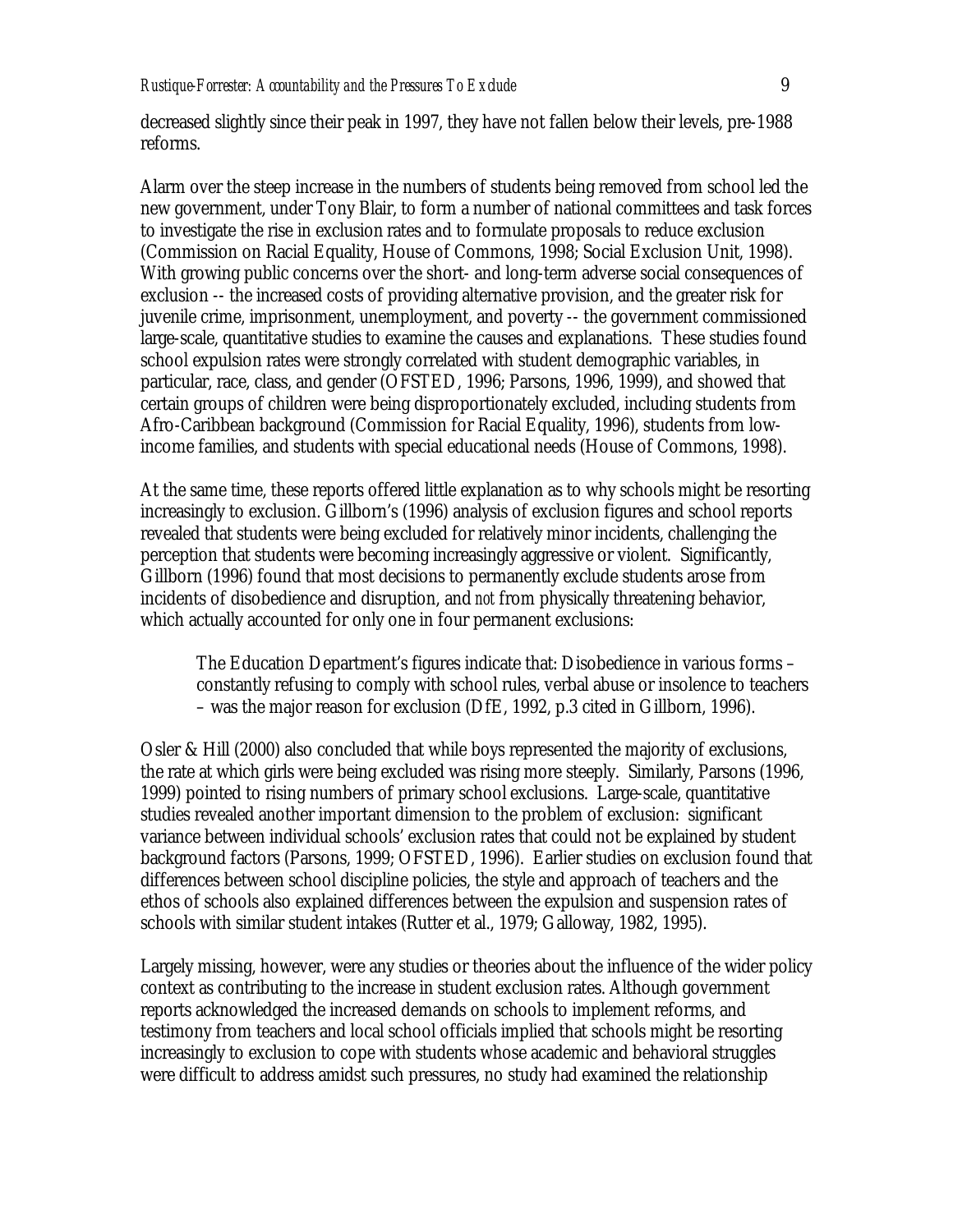between the impact of these national policies and the rise in exclusion. The lack of research in this area led one team of researchers to conclude:

It is clear that further direct investigation about what is happening in schools and what subtle processes might be in operation is needed. It is likely that qualitative studies …of teachers' styles and attitudes, and schools systems are more likely to reveal more meaningful findings (Gersch & Nolan, 1994, p. 36).

The evidence that schools were resorting more frequently to exclusion pointed to an increasingly intolerant environment in classrooms; yet there was little discussion of the policy factors that could be contributing to this changed climate. The lack of empirical research in this area thus formed the central motivation for this study, which sought to examine whether pressures from accountability pressures had affected teachers' and principals' beliefs, expectations, and actions in ways that could explain the rise in exclusion or the different patterns across schools.

# **Conceptual Framework**

#### **Theorizing the Wider Context of Exclusion**

In this study, the national policy context under which schools operate, and the local school context in which teachers perceive and respond to their students is central to understanding how and why exclusion occurs. This theorization of exclusion -- as a complex, systemic phenomenon reflective of local school decisions and influenced by external factors such as national policies -- suggests a different view from studies that have examined exclusion within a behaviorist framework (e.g. York et al., 1972). Rather than focus narrowly at a student's behavior, personality, or social characteristics to investigate the causes and dynamics, I argue that the context of exclusion is much wider, and that national policies as well as a school's organizational context critically influences how teachers respond to their students' behavior and academic needs.

For the purposes of the study, the term "exclusion" refers specifically to the permanent removal (known as "permanent exclusion") or temporary suspensions (known as "fixed-term exclusion") of a student from the school where he or she is officially enrolled. This definition is adopted from the current legal, procedural, and statutory framework in England. While statistics on exclusion are regularly collected, such data do not reveal the wider context in which exclusion occurs, or the sources of trends. To assess whether the impact and interaction of policies within schools may have created new pressures to exclude students, this study developed a conceptualization of exclusion that theorizes its causes and dynamics to include the factors that affect how teachers and schools respond to student's behavioral and academic needs.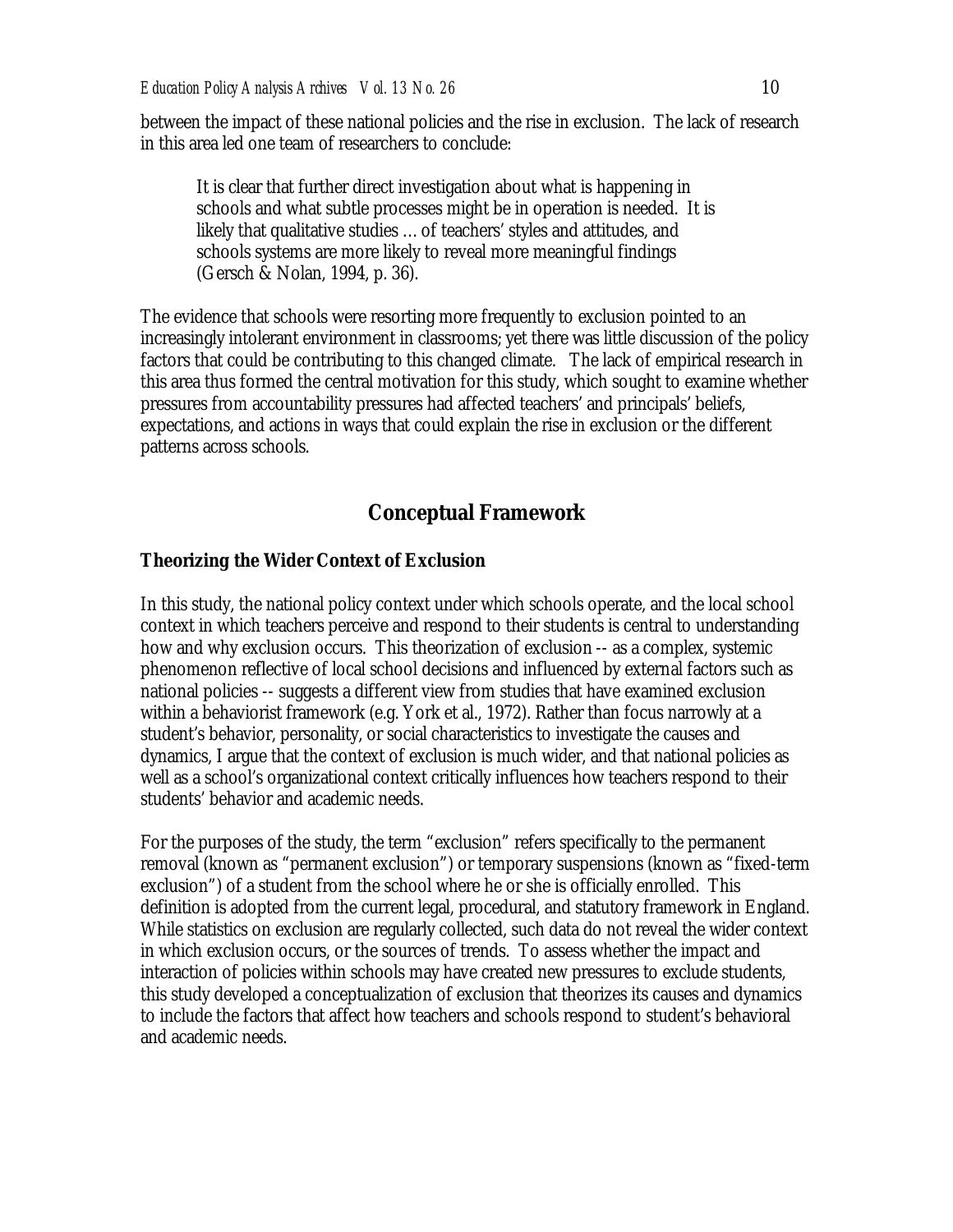#### **The Embedded Contexts of Exclusion**

Defining exclusion as a complex, systemic, and policy-related phenomenon does not mean that an individual's behavior and background are unimportant in explaining how and why exclusion occurs. Rather, the study draws on the notion of "embedded contexts," a conceptualization adapted from McLaughlin & Talbert (1993) that theorizes the practices of teachers and schools as being influenced by multiple policy contexts and mediated by the school organizational context, which can comprise such factors as a teacher's professional communities, level of staff collaboration, and opportunities for professional development (See Figure 1). Studies that have examined the impact of various aspects of educational policies by focusing on schools' and teachers' responses to policy have utilized variations of this conceptual framework, drawing upon institutional theory to study the interaction between policies and practices (Spillane, 1998; 1999) and teachers' implementation of educational reforms (Coburn, 2001).

As Figure 1 shows, this study views the context in which exclusion occurs as comprising of multiple layers, which includes: policies at the national-, state- and local district- level; the professional contexts of higher education and associations; the local community and school districts; and the school's organizational context. As result of these complex interactions, policies can exert multiple and interacting influences on the decisions and actions of schools, as well as teachers' perceptions and practices.

In theorizing that the demands and pressures of the wider national- and local context influences the practices and actions that occur in schools (McLaughlin & Talbert, 1993; Spillane, 1998), this study views teachers and principals as professionals who operate in a highly contested arena and whose decisions are influenced by the context in which they work and interact (Rosenholtz, 1991). This view of teaching also draws from a conceptualization of a teacher as a kind of "dilemma manager, a broker of contradictions," in having to make "dichotomous choices … between promoting equality or excellence; building curriculum around children's interests or around subject matter, fostering independent creativity or maintaining standards and expecting everyone to meet them" (Lampert, 1985 cited in Fang, 1996, p. 53). As "reflective practitioners" who require autonomy to creatively solve problems in response to the unique needs of each situation (Schön, 1983), teachers' and principals' explanations of the pedagogical tensions and conflicts they experience in relation to the demands of specific policy mandates and requirements can thus provide critical insight to the unintended consequences of educational reforms, including accountability.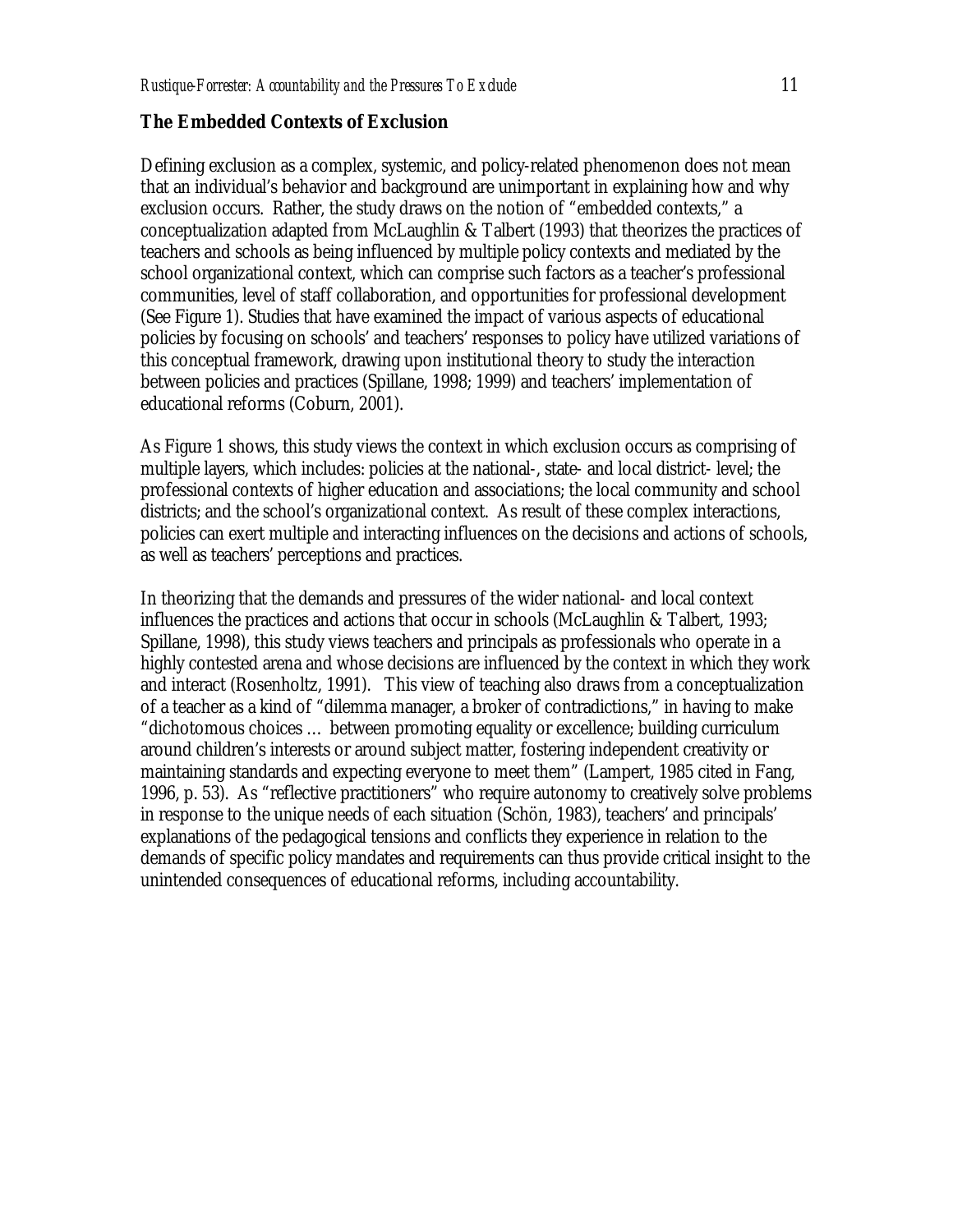

A further argument for taking a broad view of exclusion draws from social constructionism, which views social phenomenon in terms of the actions, perceptions, and interactions between individuals and institutions (Burr, 1995). The application of social constructionism to explain the impact of policy can been found in the work of educational historians such as Tyack and Cuban (1995) who view teachers as actively mediating norms, belief systems, and practices, while socially constructing and reconstructing their practices in order to fit within their own context (Coburn, 2001). The conceptual framework for this enquiry draws also from organizational theory, which views human behavior as being influenced, in large part, by social structures and institutions (Morgan, 1997). In other words, this study suggests that exclusion cannot be attributed to a single cause or understood by looking solely at the behavior of an individual. Rather, the causes and dynamics of exclusion might be better viewed as a reflection of a wider set of influences, including how schools and teachers interpret and respond to students' needs and the pressures that influence those capacities. In short, the aim of this study's conceptual framework is to move toward a richer understanding of the wider school and policy context in which exclusion occurs.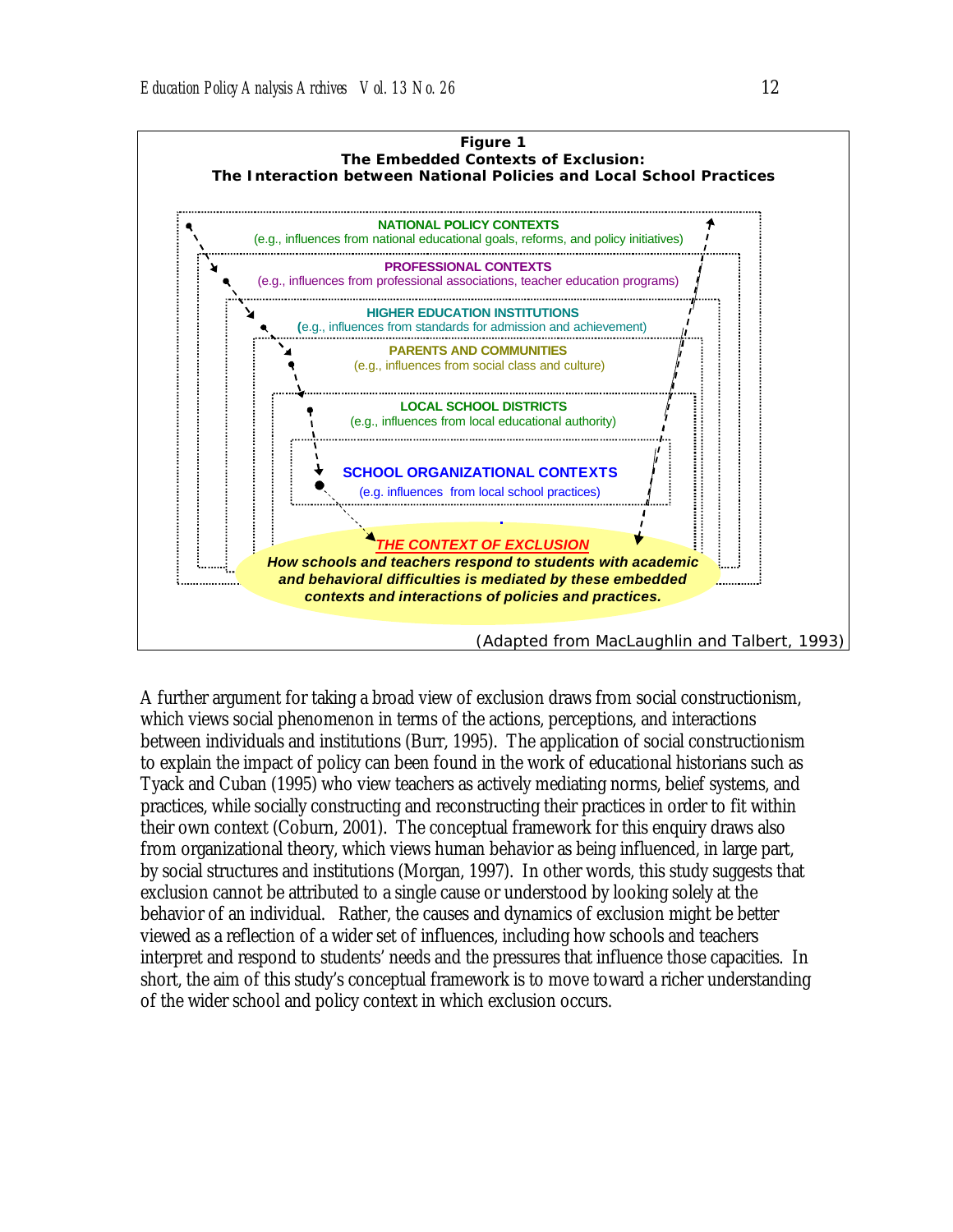# **Study Design & Methods**

To investigate whether and how the pressures from national reforms may have contributed to the rise in exclusion, the study examined how teachers perceived the causes of exclusion, and assessed whether and how they linked school conditions and policy considerations, including accountability, to exclusion. This article discusses how staff responded to several key questions: What policies were associated with having aggravated or helped to reduce exclusion? What kinds of pressures did teachers, headteachers, and other staff feel from these policies, and what effects did these pressures have on students who were having difficulties in schools?

The data collected for this investigation drew primarily from interviews with 44 staff (teachers and principals) from four secondary schools located in high-poverty neighborhoods in Southeast and Northern England. As shown below in Table 2, two of the schools (School R and School S) had high rates of exclusion, whereas the other two schools (School L and School M) were low excluding.

| <b>Table 2</b><br><b>School Sample</b>                     |                                                    |                      |                                                     |                       |
|------------------------------------------------------------|----------------------------------------------------|----------------------|-----------------------------------------------------|-----------------------|
|                                                            | <b>Profile of Low-</b><br><b>Excluding Schools</b> |                      | <b>Profile of High-</b><br><b>Excluding Schools</b> |                       |
| Profile in 1998                                            | School L <sup>1</sup>                              | <b>School M</b><br>2 | <b>School R</b><br>$\bf{2}$                         | School S <sup>1</sup> |
| Location                                                   | Southeast<br>England                               | North<br>England     | North<br>England                                    | Southeast<br>England  |
| Number of students<br>enrolled                             | 1,922                                              | 454                  | 614                                                 | 820                   |
| % Free School Meals                                        | 44%                                                | 50%                  | 61%                                                 | 63%                   |
| % Special Educational<br><b>Needs</b>                      | 30%                                                | 44%                  | 40%                                                 | 43%                   |
| % Ethnic minority                                          | 66%                                                | 49%                  | 11%                                                 | 50%                   |
| % of students achieving 5<br>$GCSEs(A^* - C)$              | 42%                                                | 21%                  | 16%                                                 | 13%                   |
| Number of permanent<br>exclusions between<br>1997 and 2001 | $\bf{0}$                                           | 5                    | 33                                                  | 24                    |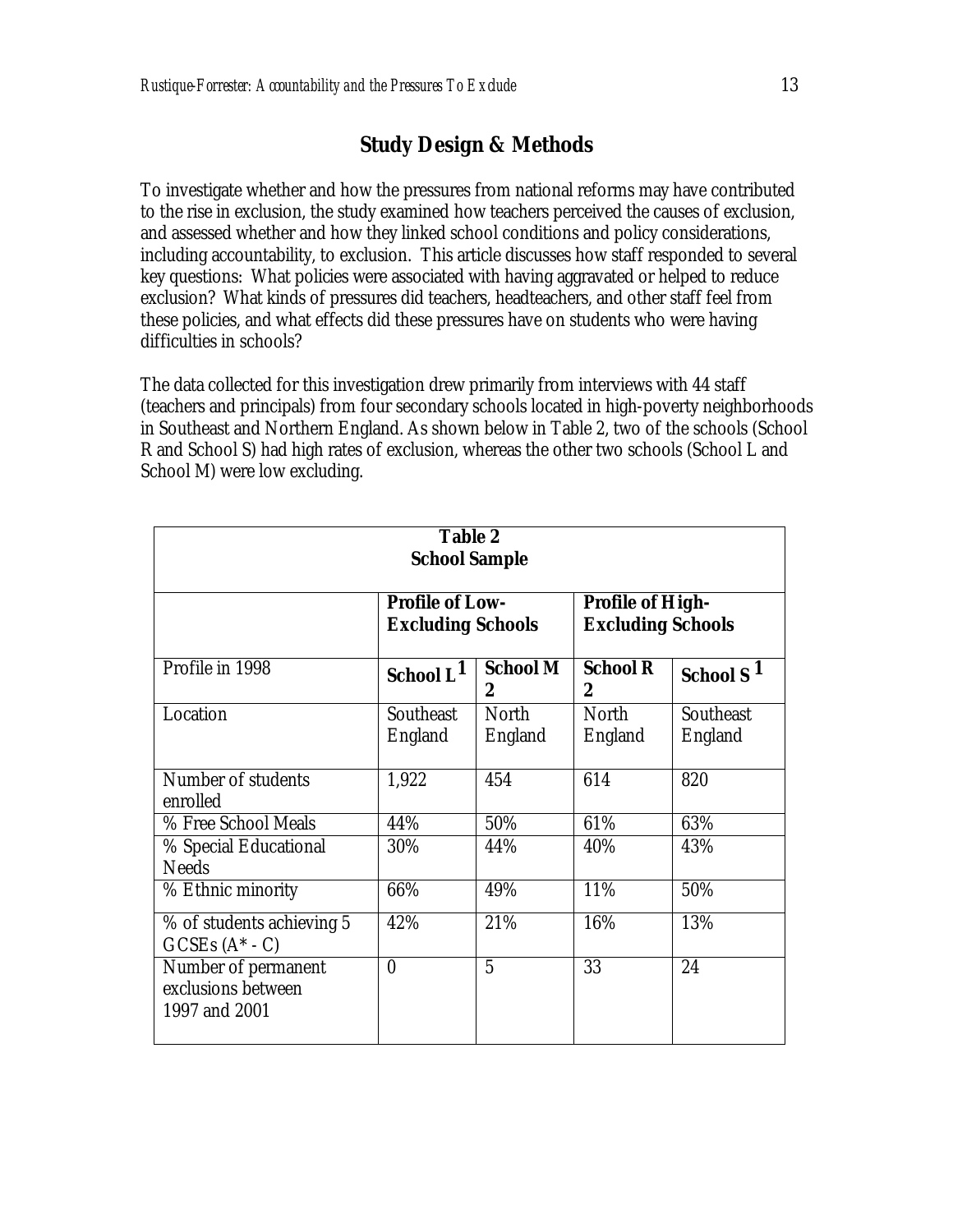The selection of these schools was based on their exclusion rates, their level of social disadvantage, and the opportunity for access through a project evaluation commissioned by the LEA in which two of the schools were located. This selection of schools with differing rates of exclusion rates provided a way to investigate why exclusion rates might vary in schools with similarly challenging student populations, a comparison of staff capacity to resist and prevent exclusion, and a exploration of whether and how the pressures of national policies might be interpreted differently across schools.

- School L was a large, ethnically diverse secondary school of 1,922 students with high levels of social disadvantage located in an inner city area of Southeast England. 44 percent of the students were eligible for free school meals (equivalent to "free lunch") and 30% were reported to have special educational needs. At the time of the study, School L had not permanently excluded any pupils since 1993.
- School M, another low-excluding school was a small, ethnically diverse secondary school of 454 students with similarly high levels of social disadvantage located in an urban area of North England. Half of the students were eligible for free school meals, and 44 percent of students had special educational needs. Like School L, School M had a low incidence of exclusion and permanently excluded fewer than five pupils between 1998 and 2001.
- School R was a medium-size secondary school enrolling 614 students and located in the same town as School M, with similarly high levels of social disadvantage, but with only 11 percent of students from ethnic minority backgrounds. Approximately 63% of the students were eligible for free school meals and 43% of the students had special educational needs. According to the reports made available by the local education authority, 33 students were excluded between 1997/98 and 2000/01.
- School S was a medium size school of approximately 620 students located in the Southeast east region of England. Approximately 43 percent of students were reported to be eligible for free school meals. Over 50 percent of the students came from ethnic minority backgrounds, and the school had the highest percentage of Afro-Caribbean students of the four schools. According to the figures provided by the school, 24 students were permanently excluded between 1997/98 and 2000/01.

Table 3 below provides a description of the interview sample for each of the four schools. Individuals who would be particularly knowledgeable about the process of exclusion, the needs of students with behavioral and academic problems, and the implementation of testing and other policies were selected on the basis of their role in the school. In England's secondary schools, these roles typically comprise headteachers (principals), special needs coordinators (SENCOs), and heads of year (senior teachers with oversight for an entire grade). The total interview sample thus included teaching and administrative staff from a range of subjects and disciplines (including mathematics, English, history, science, physical education, and vocational arts) and a range of experiences and positions.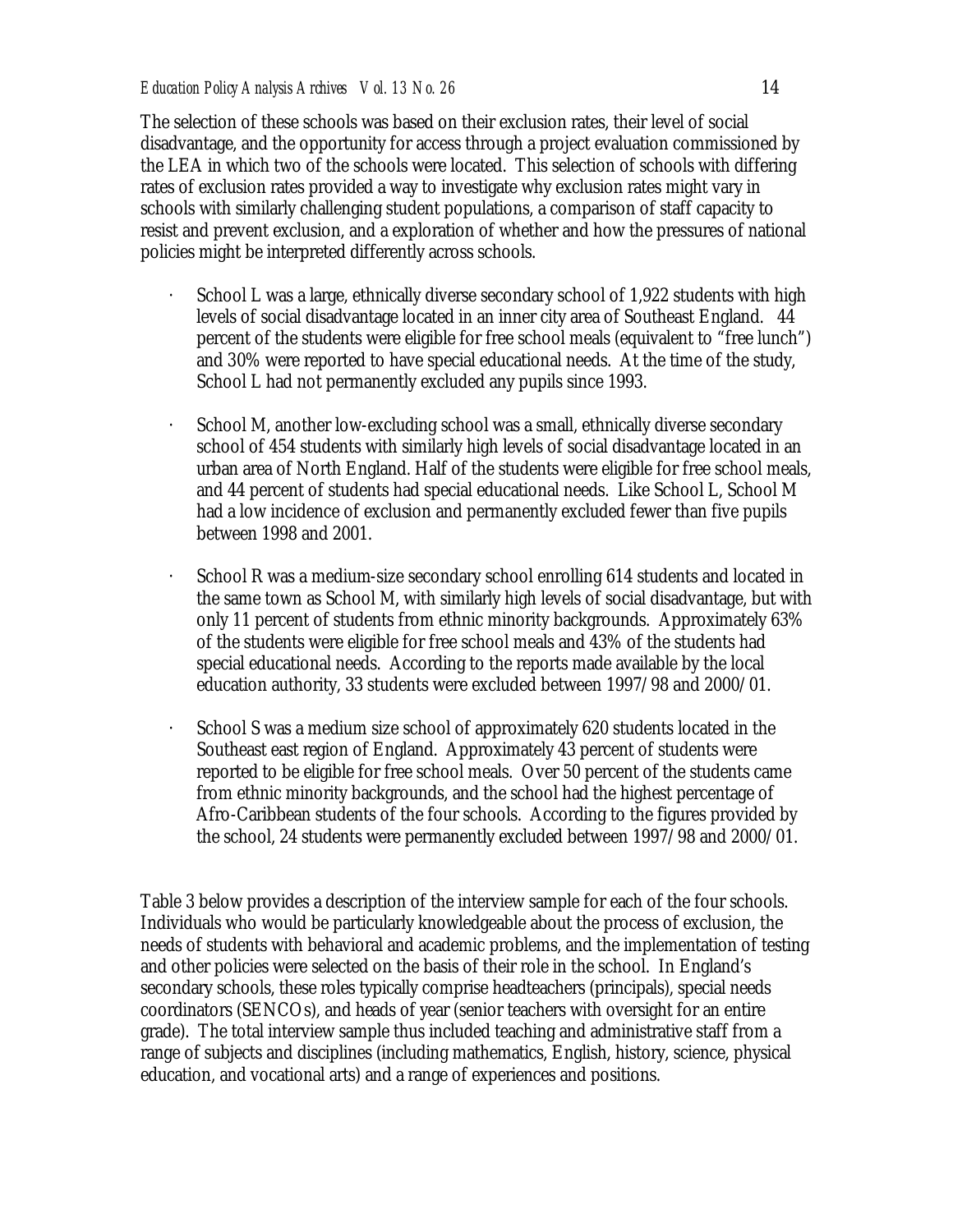| <b>Table 3</b>              |                                          |                           |                          |                                          |  |
|-----------------------------|------------------------------------------|---------------------------|--------------------------|------------------------------------------|--|
| <b>Interview Sample</b>     |                                          |                           |                          |                                          |  |
|                             | <b>School L</b>                          | <b>School M</b>           | <b>School R</b>          | <b>School S</b>                          |  |
| Visits made                 | 2, 7 Nov 1999                            | 22 Oct 1999               | 19 Oct 1999              | 5, 20 July 1999                          |  |
|                             | 28 Feb 2000                              | 18 Nov 1999               | 15 Nov 1999              | 16 Oct 2000                              |  |
|                             | 7 Nov 2000                               | 22, 31 May                | 18 Jan 2000              | 9, 13 Nov 2000                           |  |
|                             |                                          | 2000                      | 23 May 2000              |                                          |  |
|                             |                                          | 31 Oct 2000               |                          |                                          |  |
| <b>Role interviewed:</b>    |                                          |                           |                          |                                          |  |
| Headteacher                 | $\overline{\mathrm{X}}$                  | $\overline{\mathrm{X}}$   | X                        | $\overline{{\rm XX}}$<br>(2 individuals) |  |
| <b>Deputy Head</b>          | $\overline{X}$                           | $\overline{X}$            | $\overline{X}$           | $\overline{XX}$                          |  |
|                             |                                          |                           |                          | (2 individuals)                          |  |
| Head of Upper/              |                                          |                           |                          |                                          |  |
| Lower Schools               | $\overline{X}$                           | N/a                       | N/a                      | N/a                                      |  |
| <b>SENCO</b>                | $\overline{X}$                           | X                         | X                        | X <sub>X</sub><br>(2 individuals)        |  |
| <b>Head of Pastoral</b>     | N/A                                      | N/A                       | N/A                      | $\overline{\mathrm{X}}$                  |  |
| Care                        |                                          |                           |                          |                                          |  |
| Head of Year 7              | $\overline{a}$                           | $\overline{\text{X}}$     | $\overline{\phantom{a}}$ | $\overline{\text{X}}$                    |  |
| Head of Year 8              | $\overline{\text{X}}$                    |                           | $-$                      | --                                       |  |
| Head of Year 9              | $\overline{\text{X}}$                    |                           | $-$                      | --                                       |  |
| Head of Year 10             |                                          | X                         | X                        | $\overline{\phantom{a}}$                 |  |
| Head of Year 11             | X                                        | $\overline{\mathrm{X}}$   | $\overline{\phantom{a}}$ | X                                        |  |
| Head of Department          | $-$                                      | (Heads of                 |                          | $\overline{\mathrm{X}}$                  |  |
|                             |                                          | Years 7, 10. 11           |                          | (Head of Year 11                         |  |
|                             |                                          | also serve as<br>Heads of |                          | also Head of                             |  |
|                             |                                          | History,                  |                          | Geography)                               |  |
|                             |                                          | Science, and              |                          |                                          |  |
|                             |                                          | Geography,                |                          |                                          |  |
|                             |                                          | respectively)             |                          |                                          |  |
|                             |                                          |                           |                          |                                          |  |
| Specialized Learning/       | $\overline{X} \overline{X} \overline{X}$ | $X$ $XX$                  | $\overline{\mathrm{X}}$  | X                                        |  |
| <b>Behaviour Support</b>    |                                          |                           |                          |                                          |  |
| <b>Classroom Teachers</b>   | X                                        | ХX                        | X                        | ХX                                       |  |
| Newly qualified<br>teachers | Same as above                            | XX                        | X                        |                                          |  |
| <b>Number of teachers</b>   | 11                                       | 13                        | 7                        | 13                                       |  |
| <i>interviewed</i>          | $(121 \text{ Staff})$                    | $(39 Stat)$               | $(44 \text{ Staff})$     | $(71 \text{ Staff})$                     |  |
|                             |                                          |                           |                          |                                          |  |
| <b>Ethnic Composition</b>   | 10 White                                 | 13 White                  | 6 White                  | 7 White                                  |  |
|                             | 1 Asian                                  |                           | 1 Afro-                  | 6 Afro-                                  |  |
|                             |                                          |                           | Caribbean                | Caribbean                                |  |
| Gender                      | 7 Female                                 | 9 Female                  | 4 Female                 | 5 Female                                 |  |
|                             | 4 Male                                   | 4 Male                    | 3 Male                   | 8 Male                                   |  |
| Years in teaching           | $>10$ years - 10                         | $>10$ years $-8$          | $>$ 10 years $-$         | $> 10$ years $-10$                       |  |
|                             | $> 5$ years $-0$                         | $> 5$ years $-3$          | 5                        | $> 5$ years $-3$                         |  |
|                             | $< 5$ years $-1$                         | $< 5$ years $-2$          | $> 5$ years $-1$         | $< 5$ years $- 0$                        |  |
|                             |                                          |                           | $< 5$ years $-1$         |                                          |  |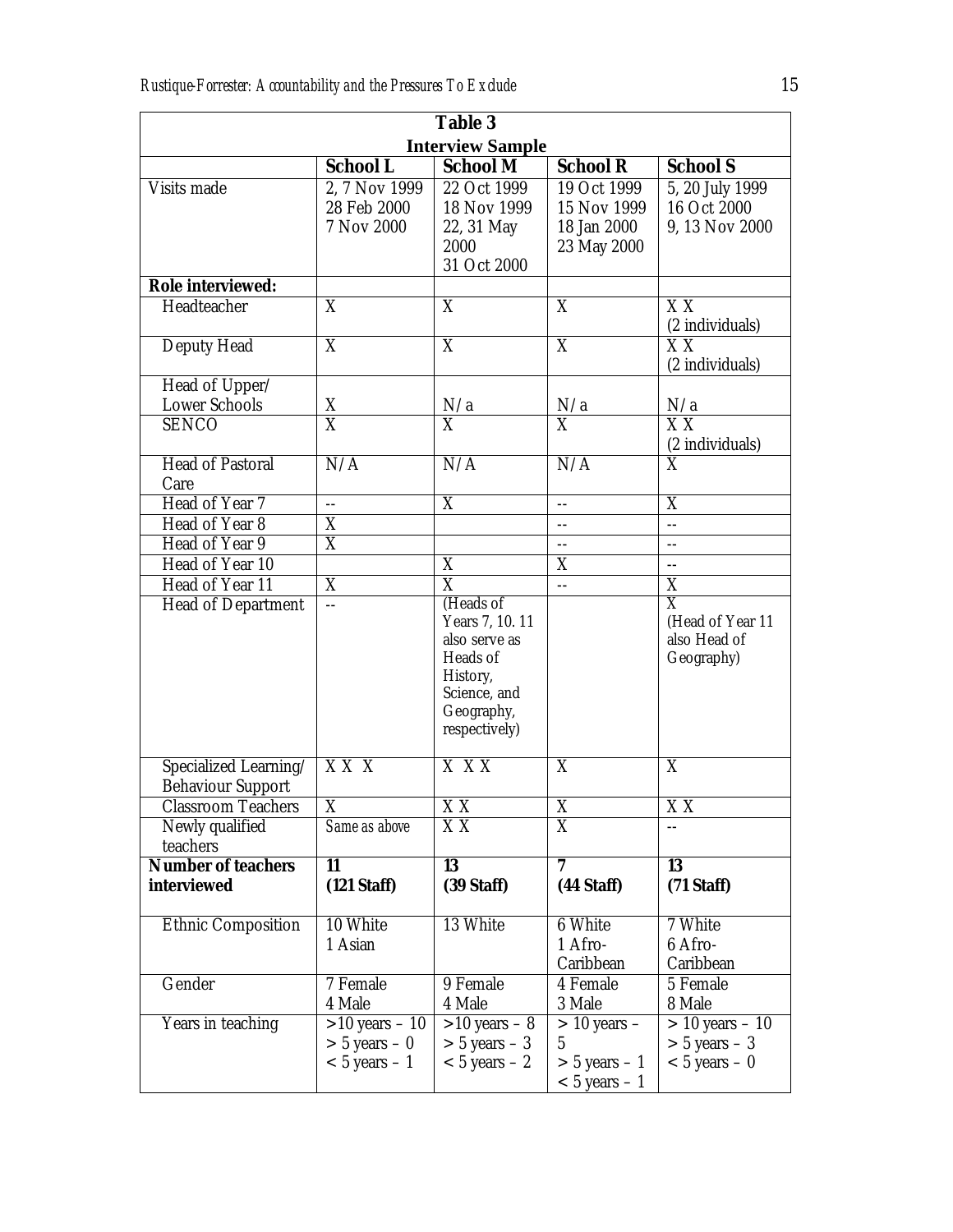As indicated in Table 3, four to five visits were made to each school during the 1999-00 and 2000-01 school years. Interviews were conducted on the school site, tape-recorded and transcribed, and included a variety of formats: individual interviews, group discussions, and informal conversations such as those that take place in the hall or during a lesson. To protect the identity of the teachers in each of the schools, the teachers and principals are not described by their roles, but are identified as "staff members" of their particular school.

The interview data collected from each of the four schools was treated as a whole sample, and then analyzed within and across school types (higher- and lower-excluding). In analyzing this data, attention was aimed mainly at constructing the themes that emerged from individuals' views, and generating theories about the interaction of policies. A consideration in the analysis of this data was whether staff in the higher- and lower- excluding school differed in how they viewed and described the causes of exclusion, and the influence of school context. Thus, in addition to interviewing staff in these schools, ethnographic case studies were conducted in each of the four schools to confirm perceptions and generate additional theories about influence of school organizational factors on exclusion.

# **The Pressures to Exclude**

The findings reported in this section draw largely from the data collected through interviews with the teachers and principals in all four schools. The section is organized around first, a discussion of the overall pressures and dynamics that teachers and principals perceived in relation to specific national policies, and second, an analysis of the differences between higher- and lower- excluding schools about their capacity to resist the pressures to exclude.

To illustrate the various themes that emerged in relation to each of the policies, quotes have been selected from across all four schools to illuminate the nature of the pressures generally felt and experienced by teachers. However, as will be discussed later in the paper, analysis of this interview data, in combination with data collected from the ethnographic case studies of each of the schools, found that the perceived effects of these policy pressures were more pronounced in the higher-excluding schools, thus pointing to the influence of school context on teachers' capacity to cope with these pressures.

#### **Pressures from national policies**

The study found wide agreement from staff within and across each of the schools that a combination of national policies had created greater incentives to resort to exclusion; **however, a comparison between the higher- and lower- excluding schools revealed differing levels of capacity to resist these pressures in the context of their own school**. The increased incentives to exclude students were linked to four national policies: 1) constraints from the National Curriculum; 2) pressures from national assessments and performance targets; 3) effects of school ranking and monitoring systems (league tables and OFSTED inspection); and 4) dynamics of parental choice and school competition.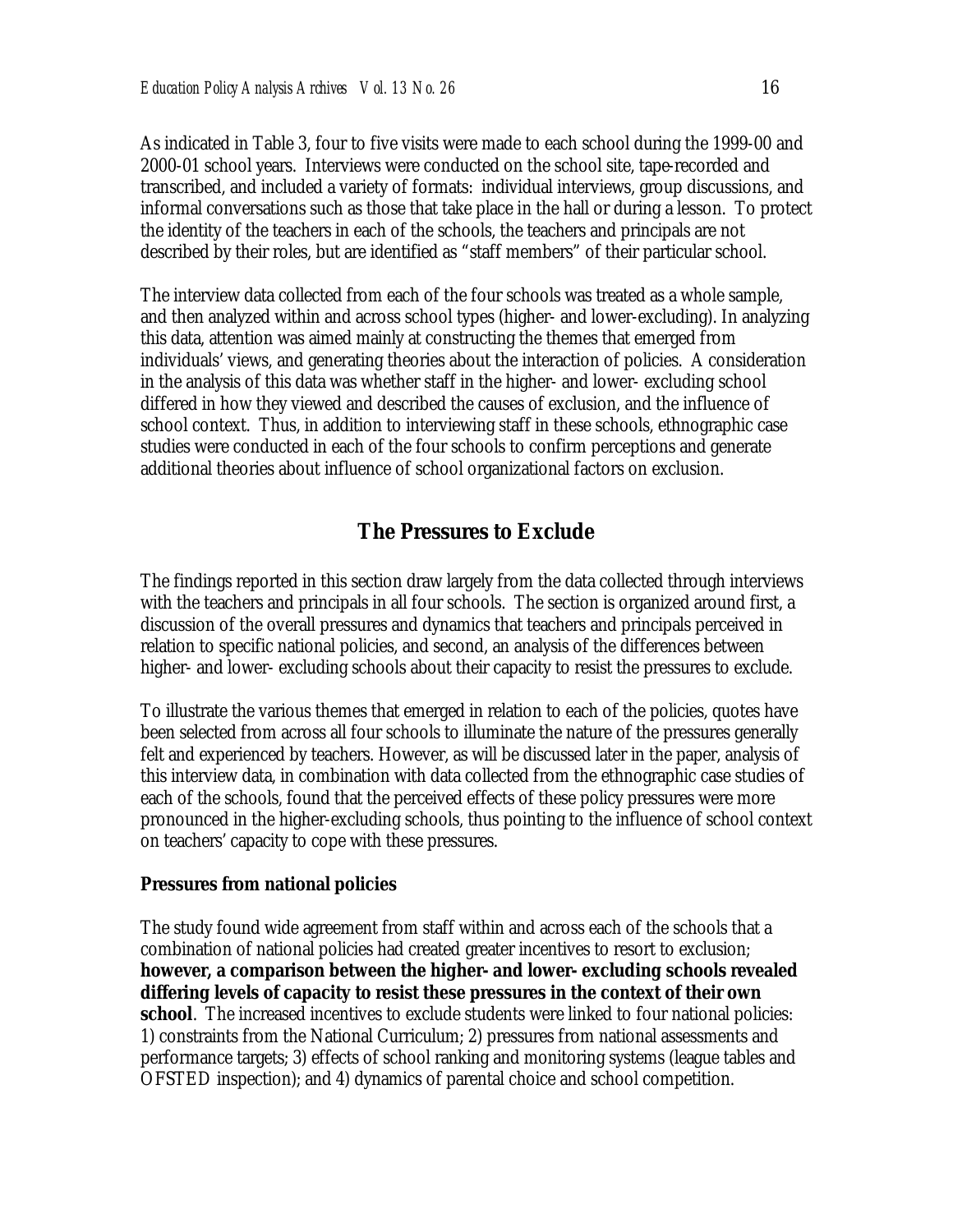#### **a. Constraints from the National Curriculum**

Across all four schools, teachers described constraints from the National Curriculum: less flexibility to make decisions about instruction, being driven to cover content due to the demands of testing, and intense pressures to meet national levels of attainment. The impact of these constraints was viewed as making it more difficult for schools to adapt and differentiate the curriculum to fit the needs of individual students, especially those viewed as low-performing. These constraints on schools and teachers were described as being frustrating for both teachers and students, and leading to behavior for which students were more likely to become excluded. For example, one teacher said:

Certainly, throughout the country, the numbers [of exclusion] have gone up. I think one reason put forward is the introduction of National Curriculum, which is actually very strict, and gives very little room for movement…it does mean that [for] children who find school very difficult … teachers have very little leeway with them. Therefore when [teachers] feel they can't get deal any longer, then the answer is exclusion. (Staff member, School L)

Others similarly viewed the National Curriculum as prescriptive and rigid, describing the pressures to "get through the material" in order "to cover the topics that would be tested." Another teacher, in describing the challenges of accommodating students who did poorly on national assessments and attended classes irregularly, explained how the prescription of the National Curriculum made it difficult to accommodate their specific needs:

You follow a syllabus which is tested and so the children have to be there [for the lessons]… and also for the national assessments. The teacher is trying to get on with those commitments under that sort of pressure … you have only two years to get through this and it makes it critical that you can get through the work (Staff member, School R).

Other staff linked exclusion with increasing levels of frustration from students who needed more time and in-depth instruction, but explained how the pressures of keeping up with the "sheer pace" of the curriculum made it "impossible for some pupils to keep up," and "difficult to stay on top of all the coursework." For example, one teacher explained:

The curriculum can be very rigid, and for certain pupils it doesn't work and once they come up against the curriculum, frustration sets in then you see the different types of behaviours and attitudes come out. Ones that can overcome and make it …will succeed and achieve. But there are a significant number of others who don't. (Staff member, School S)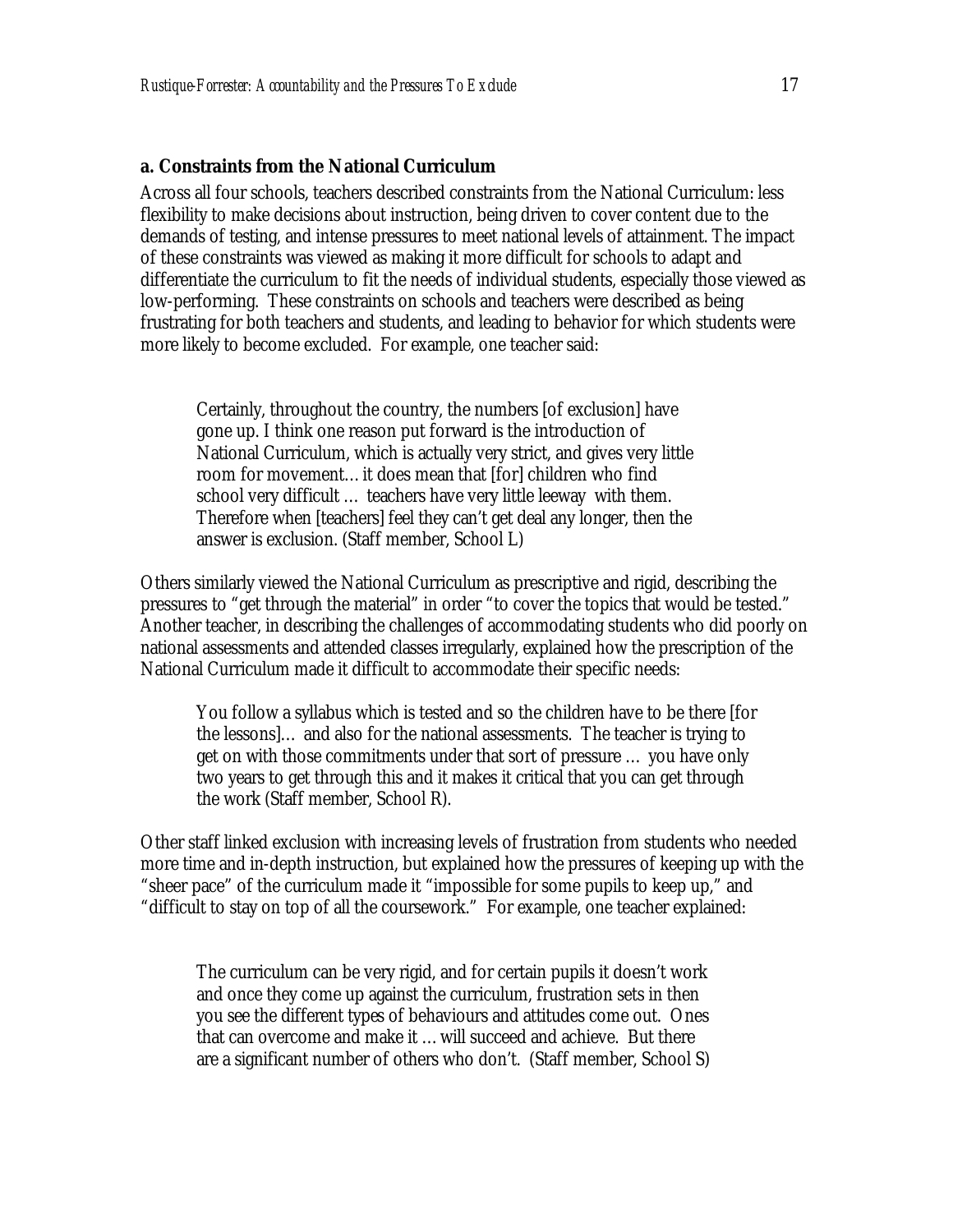Another teacher, in describing the constraints and challenges of balancing the individual needs of students with the pressures to cover curriculum for the whole class, noted the decreased tolerance for disruptive behavior and addressing individual behavioral problems, particularly with the competing demands of preparing the rest of the class for GCSEs:

In the past you could accommodate the needs of the individual and the rest of the group. But now with the constraints of the curriculum, teachers find it affects what they are doing and the learning of the other pupils in the class …. You have got balance. So if you have a child in Year 10 [equivalent to junior year in American high schools], where children are starting to get involved in exam courses, you have got to balance the needs of a child who has a problem and causing a fuss with the wider audience in the classroom. It is something I am trying to tackle. Pupils have behavioural problems, which need addressing, but I see the wider needs of the group (Staff member, School R)

Although some teachers acknowledged that the National Curriculum did "offer guidance" and helped to define "what should be taught," the curriculum's rigidity and the pressures to cover material created a set of unintended consequences that were linked to exclusion. Even in the lower-excluding schools, the overall pressures to move quickly through topics were believed to discourage teachers from "spending too much time," "taking risks," and "being creative" – effects that could be viewed as having a particularly discouraging impact for students who needed individualized strategies. For example, one geography teacher described the conflict between following the National Curriculum's syllabus and pursuing topics that he believed were of interest to his students:

I teach geography … I think there is a case to be made that some students are alienated from what they are doing [in the National Curriculum]… I think in a lot of cases there is a lot of leeway to follow students' interests, [but] you have to move on and say we are doing this today. In a school where we have got a high proportion of children who are weaker academically, they find it very difficult to follow these sorts of courses (Staff member, School M)

According to other staff, the pressures on students "to reach the levels" of attainment established nationally by the National Curriculum, discouraged teachers from spending too much time on a particular topic and pursuing strategies that did not fit directly within the scope and sequence of National Curriculum. As one teacher explained:

I think the National Curriculum had had a bad effect [on exclusion] because all the children are under pressure to reach the levels. There is pressure on the staff as well to teach that work. I was teaching before the National Curriculum was introduced across Britain and in that particular school,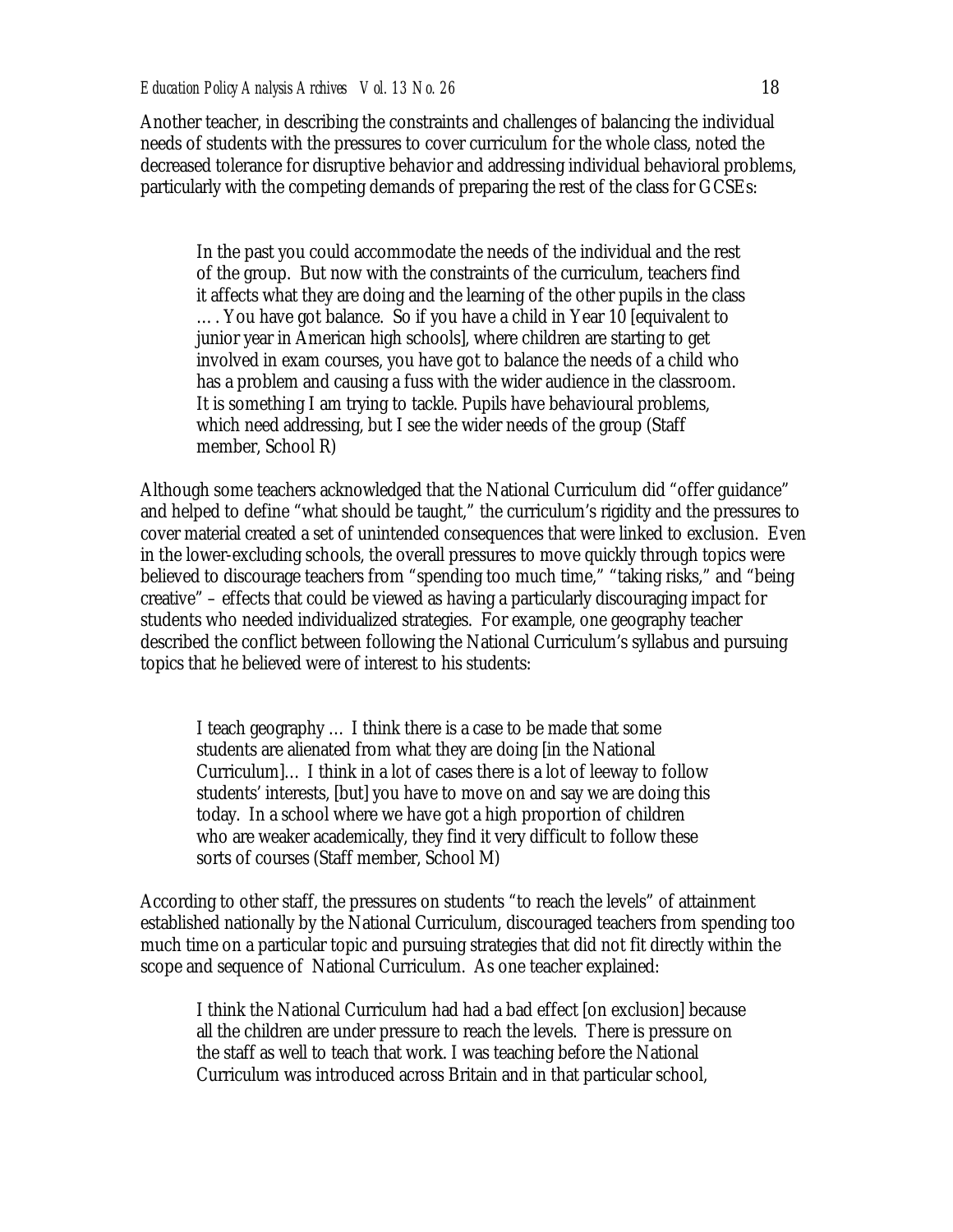lessons…were far freer. You did not have the restraints of having to do that work in a set time. You could actually teach the children without frustration (Staff member School M).

Another teacher, in describing the boundaries of the National Curriculum described how pressures to get through the material had overshadowed the social aspects of schooling and changed how teachers responded to students' behavior:

The National Curriculum has so many boundaries on the work that has to be done. The work seems to overtake the social aspects of the school. People feel they are under pressure to get the work done and they deal with behavior in a different way (Staff member School M).

The perceived rigidity of the National Curriculum's scope and sequence, and its shift from a student-centered approach to a content-driven focus, was viewed as having reduced the flexibility to develop instructional strategies that might help students engage with the curriculum. Rather than expanding the opportunities for students, the constraints of the National Curriculum had a narrowing effect on what teachers felt they could do to address the needs of student with particular difficulties. When students are disengaged or alienated from the work they do in class, they become disaffected and disenfranchised from school (Riley & Rustique-Forrester, 2002), increasing the likelihood for disruptive behavior and increasing levels of frustration.

#### **b. Pressures from testing and targets**

The combined pressures of testing and performance targets were also associated with having aggravated exclusion. As explained earlier, the pressures are particularly pronounced for teachers teaching students at age 15 (Year 10) and age 16 (Year 11), when students prepare for and then undertake the GCSEs in different subjects. Secondary schools are then judged by the percentage of students who achieve a highly proficient score (A\* to C) for at least five GCSEs.

Across the four schools, the pressures from testing and targets were felt to have created a climate less tolerant of students with behavioral problems. For example, one teacher, in describing the stress and pressures of Year 11, the final year of secondary school when GCSEs are administered, noted the frustration expressed by students and the lowered capacity of teachers to respond:

In Year 11 you see that tolerance diminished rapidly. Pupils are stressed. Teachers feel the pressure. No one likes it. At our school, we even call it "exam confusion" because students get confused with all the deadlines, the coursework, and the schedule for preparing for exams. Everyone gets aggressive, panicked, and upset . . . and it comes out in pupils' behavior and attendance. Pupils, who can't cope, they act out, they bunk off, they don't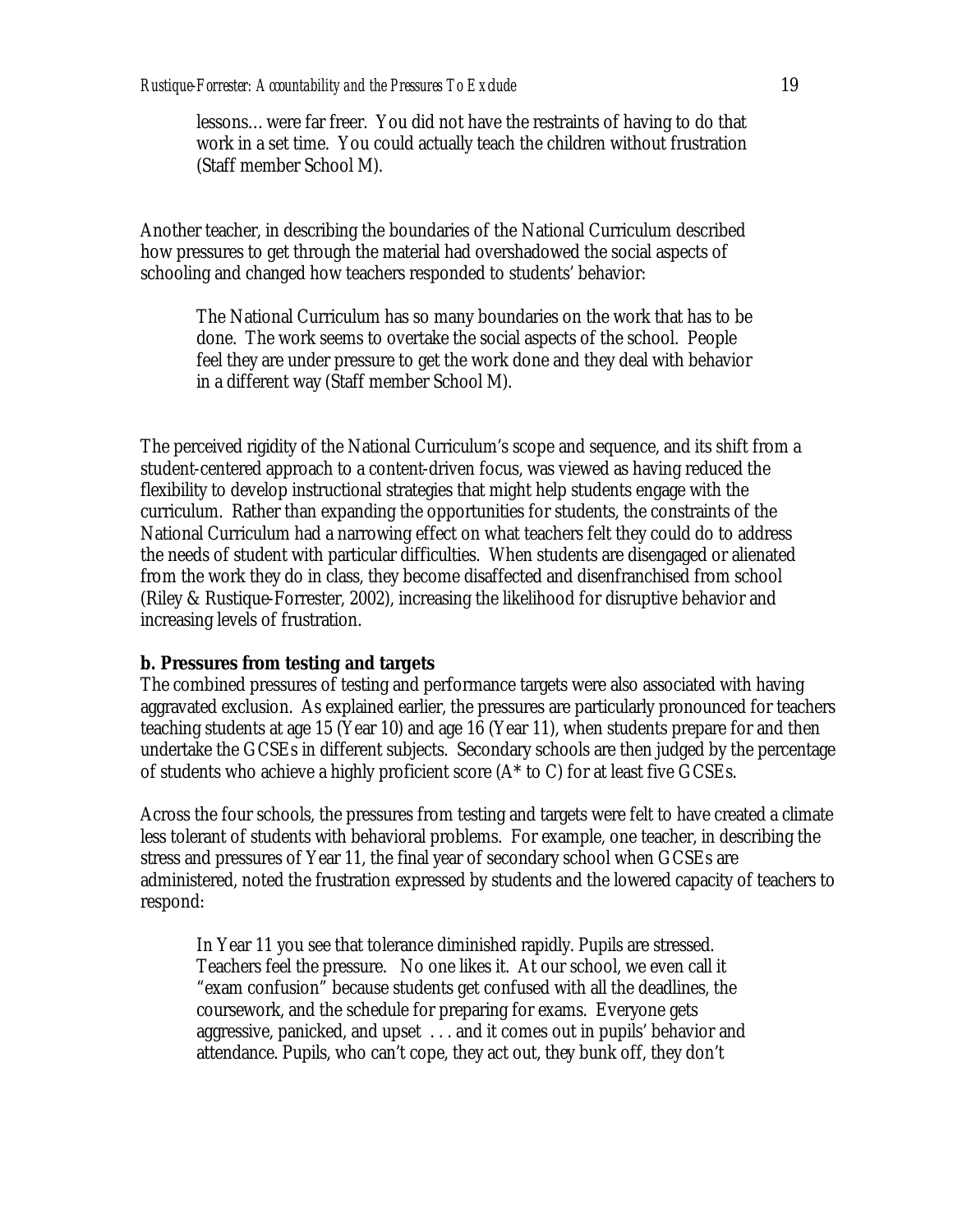come to school. We try hard not to exclude, we really do, and we try to sympathize with what the pupils must go through. (Staff member, School S)

This teacher's account of what happens in his classroom because of the increased demands of national assessments, illustrates and points to the particularly negative effects that testing can have on students who are struggling in school. In other schools, staff offered similar explanations of the effects on students who did not perform well on tests and who felt deeply discouraged by being labeled by their test results. One teacher explained that "the fear of failing GCSE exams made some [students] want to give up … and so then … exclusion becomes an option for everyone."Another teacher felt that the national target of achieving 5 A\*-C's was particularly daunting for students who were struggling academically, particularly those with special educational needs: "[The national target] makes it hard for [pupils with special educational needs] to feel confident and positive about taking exams."

Pondering the link between exclusion, behavior, and the pressures of testing, one teacher wondered aloud whether students' behavior had changed, and then concluded that the increased demands on schools had changed what teachers were willing to tolerate:

Over the years, I wonder if [student's] behaviour has got more difficult, or if their behaviour has changed over time. I think perhaps it hasn't, but I think there is a greater expectation over what we are expected to do. This is to produce results to improve A-C numbers on the GCSE exams, to increase your entry of GCSE results … that is true. (Staff member, School L)

The belief that pressures from high-stakes assessments, specifically GCSE exams, contributed to a climate in which schools and teachers less tolerant of disruptive behavior was expressed by another teacher, who said*:* "Because of exam pressure, if you have students who are continually disruptive and are stopping able students from doing well then the easiest way is to ship them on elsewhere!"

While staff in all four schools described pressures from testing and targets, some individuals indicated having strategies for meeting these increased demands. One teacher, for example, acknowledged that the emphasis on school performance and progress had some positive benefits for the school, but had to balanced by a continued focus on individual students' needs:

Whilst we have responded to recent external requirements for target setting, we value highly our own processes for identifying individual potential and promoting individual achievement. The process of monitoring and analyzing individual and whole school performance and progress has been significant in promoting individual achievement. The fact that we are a small school has enabled us to analyze by potential and outcome more easily. (Staff member, School M)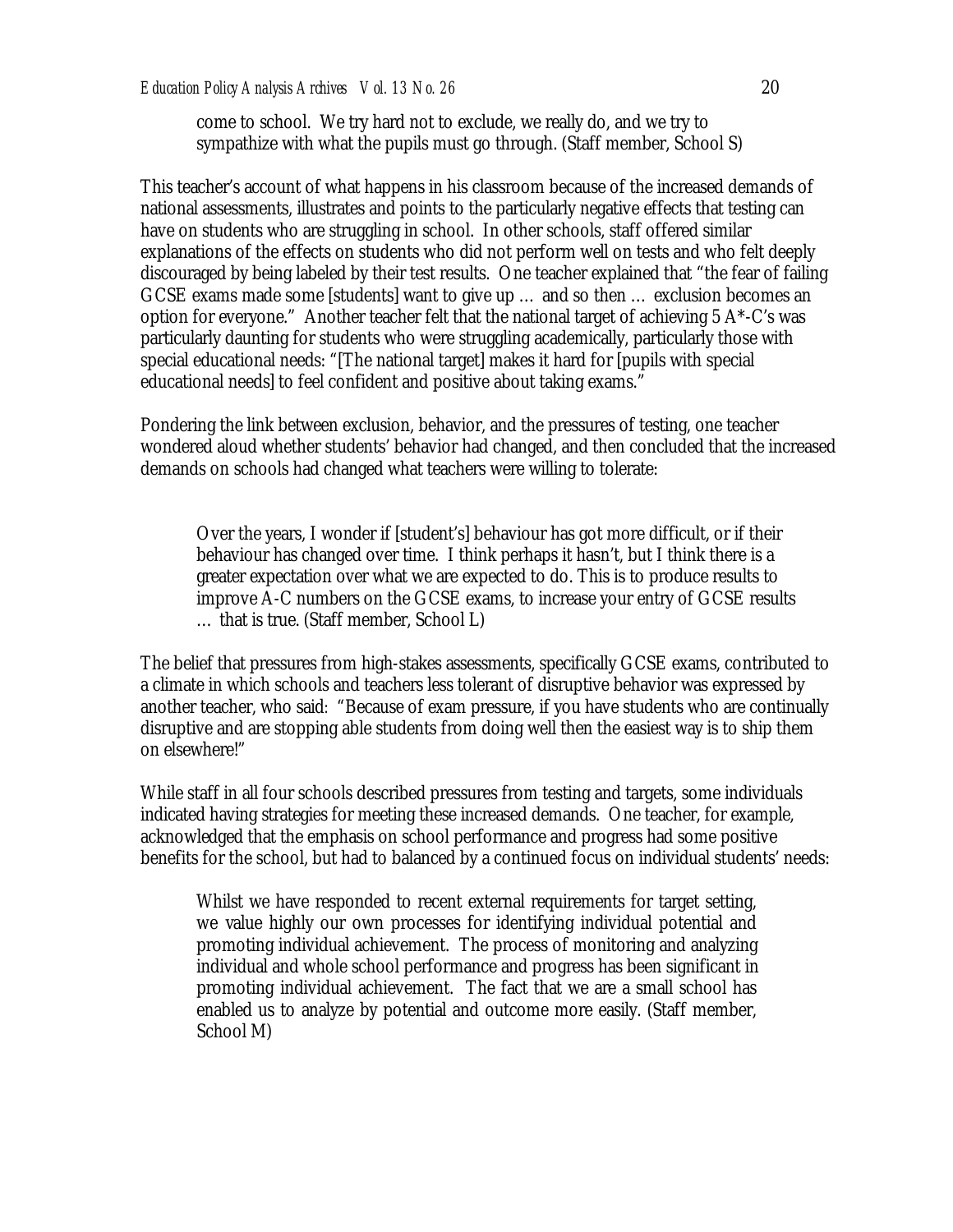A teacher in another school similarly emphasized the importance of helping individual students not to feel daunted or discouraged by the pressures of testing. During a schoolwide assembly she explained to Year 10 students:

We know how hard it is to do well on exams and meet those targets…but at the end of the day, it is much harder to go out in the world and to be a good person … [to be] someone who does good things for the good of the world (School L).

The belief that the external demands from national policies needed to be balanced with other goals of schooling was a theme that featured far more strongly in the lower-excluding schools, a finding that will be discussed later in the paper. The implications of this finding suggested that although the pressures were felt across all four schools, the incentives to exclude students could be resisted the school's ethos and processes.

#### **c. Pressures from league tables and national inspection**

Teachers also linked exclusion to the impact of league tables and national inspection, and the pressures of being ranked and compared with other schools. In England, students' raw test results are compared with other schools in the country through "league tables," or annual rankings published by national newspapers. In the higher-excluding schools, staff expressed particularly negative views, describing feelings of failure and discouragement in consistently being ranked at the bottom of the league tables, year after year.

One teacher, in describing the impact of league tables, viewed the practice of comparing and ranking schools as having more damaging than motivating effects on the school, reinforcing the perception among students as "failures." She explained:

I think league tables have been used to brow beat schools, and a school like this now sees itself as always being a failing school. We were happy ten years ago knowing that the children that we got, we did a very good job with. [But] there has obviously been a mistake [with] league tables [which] puts pressure on children terribly … because that label [of failure] is felt by everyone … staff are under pressure to get results. (Staff member, School R).

Another teacher similarly described how in her school, the pressure to raise exam results resulted in a decision to begin tracking (called streaming and setting) pupils, which "worked fine for high-achieving kids, [but] was completely disastrous for the low-achieving kids, who felt labeled and worthless." Though few teachers would admit that exclusion had been used in their own school to boost test scores; several suggested that pressures to improve a school's ranking on league tables had increased the likelihood that students with behavioral problems were removed from class to minimize disruption and preventing other students from performing well during times of exam preparation and inspection. One Head of Year who had oversight over the preparation of students for GCSEs, offered his observation about the pressures on principals to improve achievement and provide results: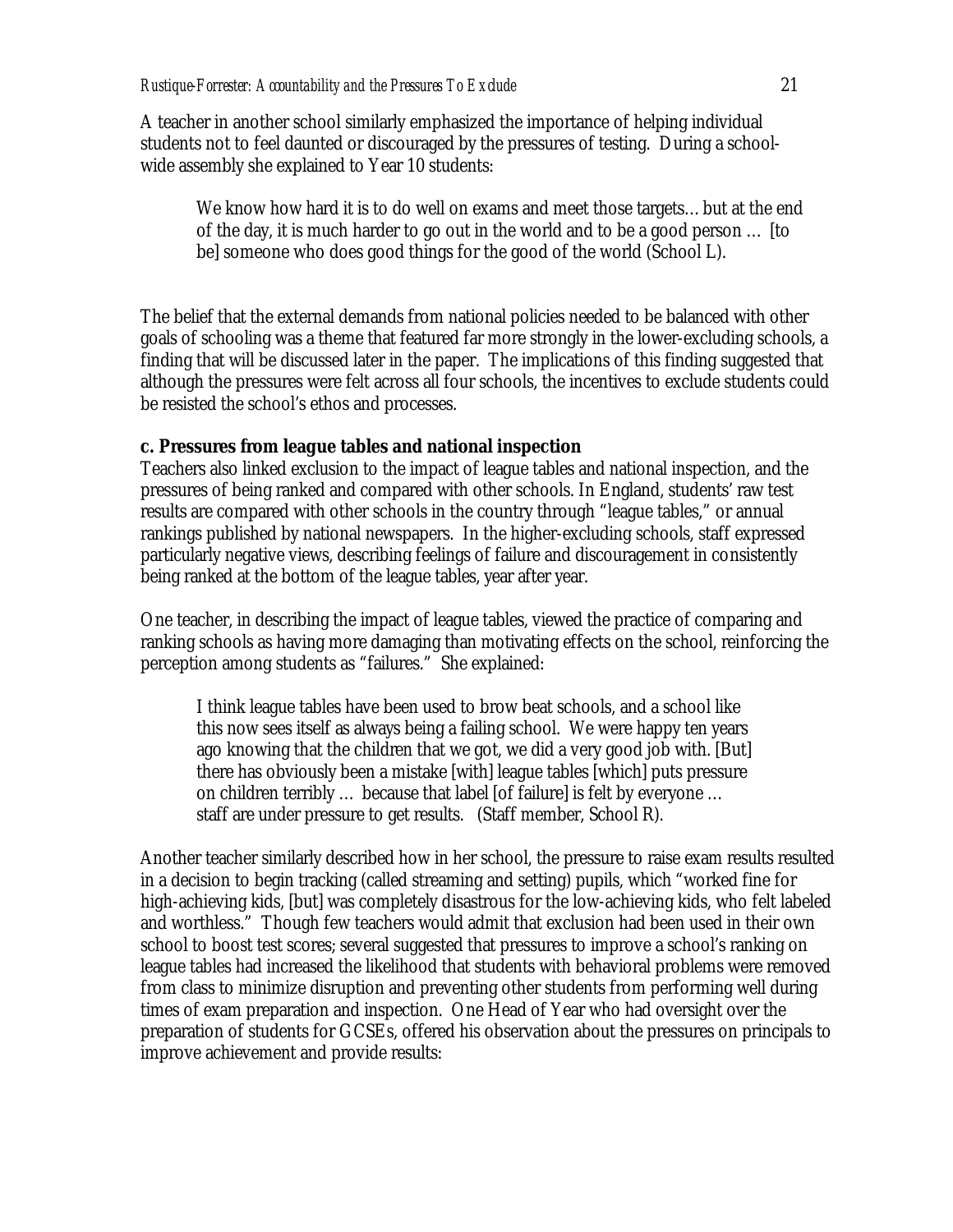Schools want to be seen as performing. No school wants to be associated with low performance. So the school tries as much as possible … and the only way we can do that is to get rid of those who in one way or another … are not allowing [improvement] to happen (Staff member, School R).

The decreased tolerance for students with behavioral challenges was also revealed in teachers' descriptions of the pressures of national inspection, known as OFSTED. Teachers testified that this policy created incentives to exclude because schools had "no or low tolerance" for pupils whose behavior would be disruptive during an inspection. For example, one teacher said,

There's another angle…because when schools near inspection, they get rid of those kids who are causing problems…I've been at other schools as well…where, even if it's just a week or two to get rid of those who are causing problems…then you have a nice rosy picture when the inspectors come. You can send these pupils to a certain location. And just hide them for a day. Or you can ask them to stay home. And it's done at a number of schools. And officially, whether or not schools call them expulsion, it really is a type of exclusion. (Staff member, School S).

According to another teacher, disruptive students could be "liabilities," by "preventing the school and other students from performing," during the high-stake periods of exams and inspection.

Although the impact of these school ranking and inspection systems was generally felt as having increased the likelihood that students who were low achieving and who had behavior problems would be excluded, the staff in the lower-excluding schools expressed different views about resisting these incentives. For example, one vice-principal explained how his school had managed to prevent and resist exclusion, with the support of parents and teachers:

We haven't excluded anybody permanently for many years … I think it's about four years now…we don't have a non-exclusion policy [and] will exclude if necessary. But we prefer to find alternatives and we've been successful at doing that so far. The governors [local school board] are full behind that approach, and it's very evident that the entire teaching staff [are] behind that approach as well. (Staff member, School L)

While this individual believed that having an "inclusive ethos" could help resist exclusion, the staff in the higher-excluding schools did not express similar views. In contrast, staff in the higher-excluding schools described more acutely the effects of being judged by student test performance and the pressures of inspection as aggravating the need for exclusion.

#### **d. Pressures from school choice and competition**

A final set of pressures described as having lowered the tolerance for low-performing students related to the impact of school choice, which had caused schools to become more selective in their student admissions processes and created incentives that encouraged schools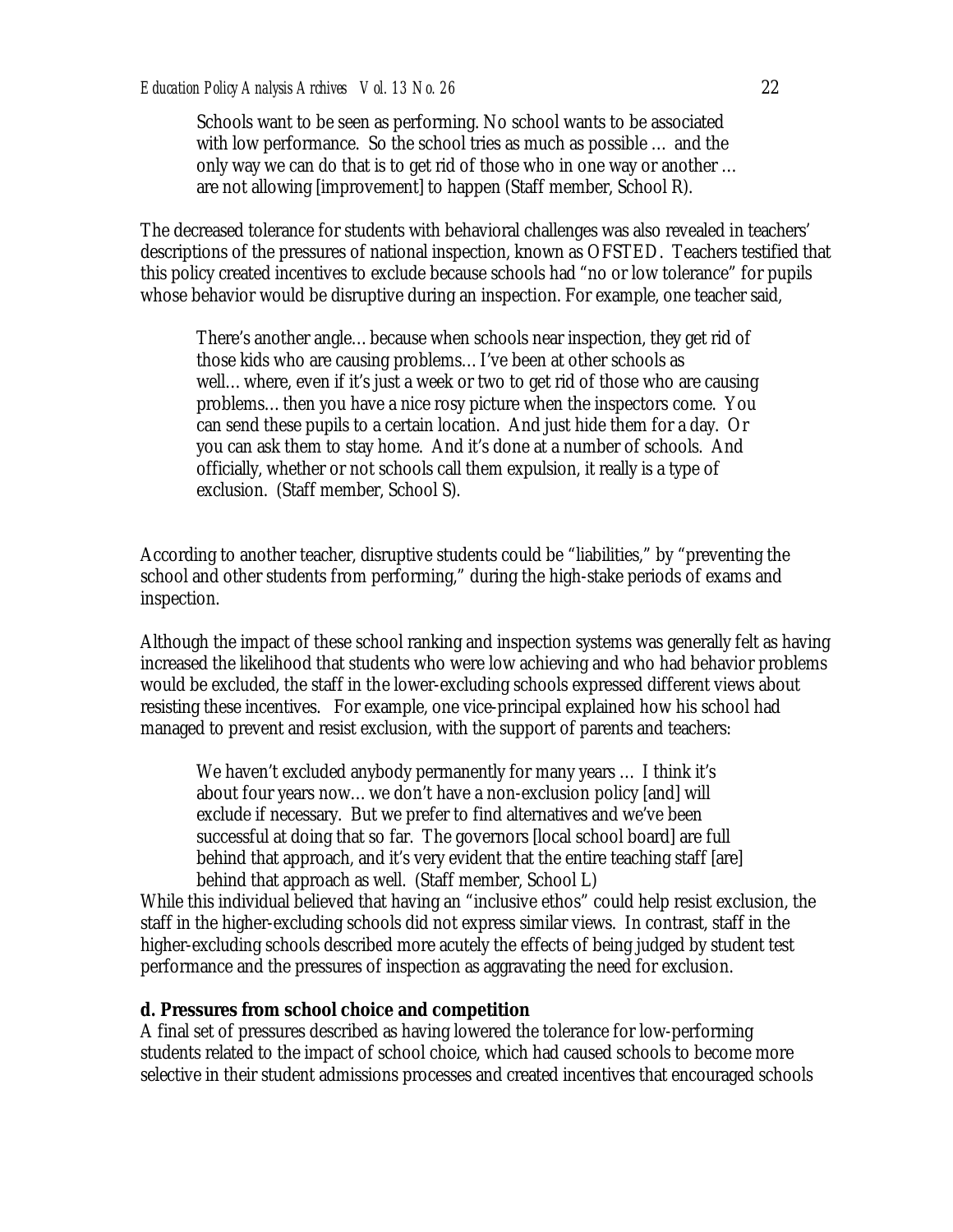to exclude certain students in order to attract a "balanced" student intake. One senior administrator offered a detailed explanation of the impact of parental choice and competition between schools, contributing several insights, which directly linked school choice with greater incentives to exclude:

I think nationally, the reason for the increase in exclusions has been parental choice and competition between the schools. That's been the real reason. When the government introduced parental choice, the idea was that parents could send their children to the school of their choice. The government introduced this idea of parental choice with a view to raising standards. Presumably the best schools would get better, and the poor schools would be disgraced and go out of existence if no one chose to go to them. But it's not quite as simple as that because schools don't actually go out of existence. But certainly, the good schools got better, and the poor schools generally got worse. (School S).

He described exclusion as a form of "purification" a mechanism for improving the "status" of a school and its attractiveness to parents:

Exclusions, as I saw it, certainly working in a school outside an inner city, was a tool which heads were able to use to purify their schools… in the worse form of purification. So if there were difficult children who were causing discipline problems in the school, this was an easy way out for them. If a school was seen by the parents as one where they just excluded difficult children, their status went even higher. There's no question in my mind that schools used this as a ploy to become more popular… because they've gotten rid of themselves of difficult children. Now I believe that the number of exclusions went up dramatically with choice because it wasn't in schools' interest to have too many difficult children. Now, no one would ever admit that, but that's what actually happened (School S).

Although the depth of this individual's analysis was not typical of other views expressed among staff in the other schools, others similarly described the dynamics of increased parental choice as having encouraged the use of exclusion as a strategy for influencing student enrollment. One teacher, for example, described the "marketization of schools" as having "caused schools to be more selective … turning away and also excluding" those students "who did not contribute positively to the school's image." Another teacher perceived an increased "unwillingness amongst schools to offer a place to students [who were] previously excluded." Others observed that with school choice, exclusion had become a "transfer of pupils" from "good" schools to "bad" schools. One teacher noted that "better schools had no incentives to retain or keep pupils" who were "challenging" or "had special needs" because "such students represented an additional drain on school's resources and teacher's time." Another teacher said, "There's less time and little interest on the part of a school to devote valuable resources to a pupil who is not performing."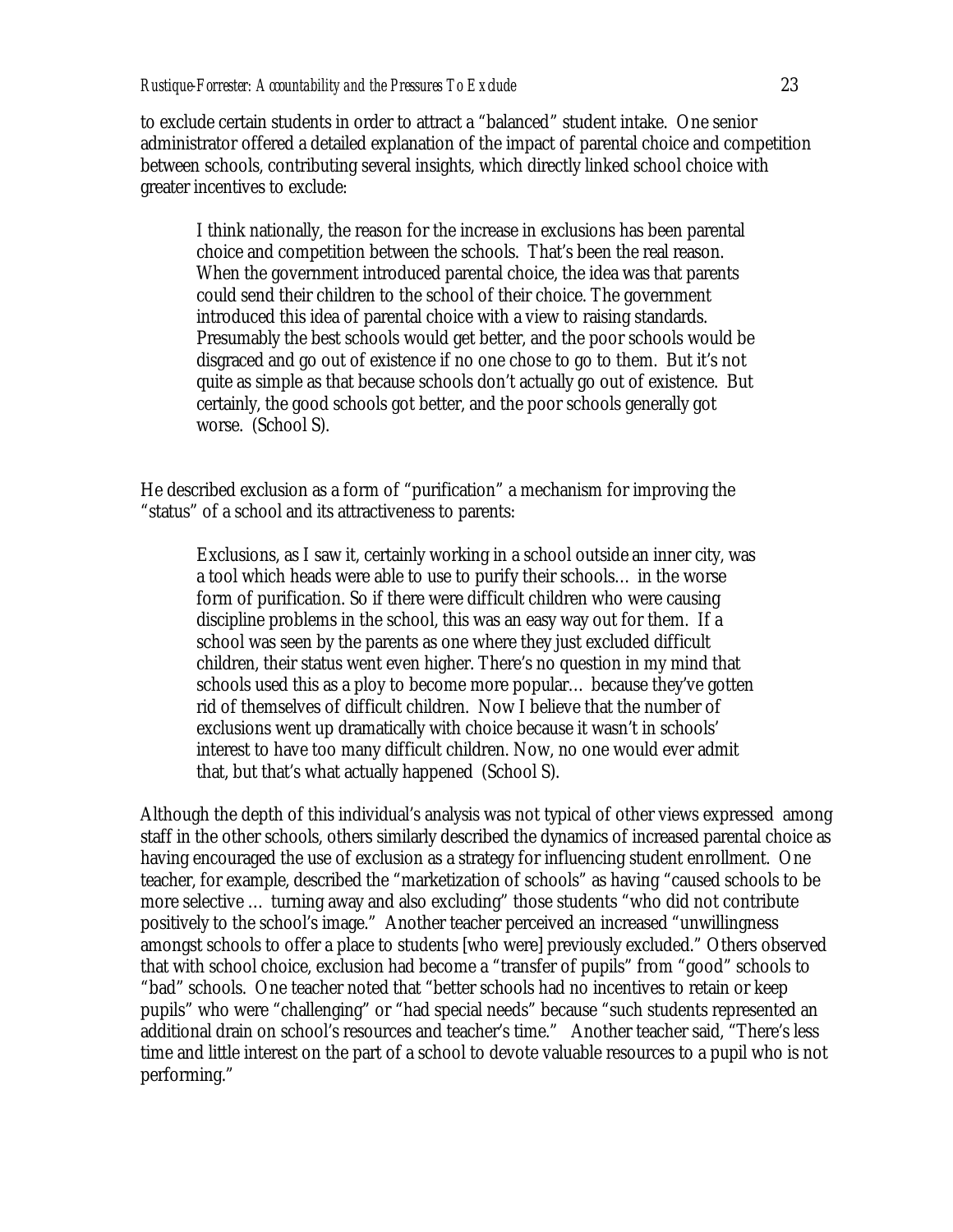Among the unintended consequences of these dynamics was that schools, which were underenrolled, were labeled as "sink" schools. One teacher explained that, "Sink schools don't have a choice…but to take those pupils who were excluded," offering his explanation about how the acceptance of students from other schools added to the pressure of producing results within his own school:

We accept a lot of pupils who come from other schools who may have been excluded or banished from other schools. We take on here and it can cause us problems. Some of these schools have not actually have worked hard with … the children before excluding them. That is a pressure from these policies; it is a pressure from having to produce results having to appeal to parents ... that is certainly there. (Staff member, School S).

The decreased tolerance for disruptive behavior was also linked to the dynamics of choice and greater incentives to be more selective with students. According to one teacher: "The solution lies with the pupils we take into this school … we need to be more selective if we want to reduce disruptive behaviour and exclusions." Another teacher (in the same school) similarly concluded: "If you want to concentrate on raising achievement … pupils who you can't help, you have to let them go." Staff in the lower-excluding schools did not indicate that this had occurred in their own school. However, the effects of school choice were generally acknowledged as having discouraged in other schools, the admittance of students who were unlikely to contribute to a school's performance, were felt to provide another explanation for the rise in exclusion.

The overwhelming response across all four schools was that national policies had contributed negatively to exclusion, through a confluence of pressures on schools and teachers. No individual felt that the national rise in exclusion could be explained by a single policy, cause or factor; rather, the universal view was that exclusion was a complex problem, influenced by multiple factors. This finding was critical to the study, reinforcing the utility of conceptualizing exclusion as a phenomenon of multiple dimensions and confirming the limitations of defining the causes and dynamics exclusion in terms of behavior.

Although staff in all four schools felt similarly about the increased incentive to exclude students with academic and behavioral difficulties, the effects of these pressures appeared to be more pronounced in the higher-excluding schools. Although staff in both the higher- and lower-excluding schools similarly concluded that the impact of national policy had contributed negatively to the national rise in exclusion, staff in the lower-excluding schools appeared to indicate that pressures could be resisted by developing systems and structures for supporting students within their school. The different rates of exclusion between the higherand lower-excluding schools points, therefore, to the influence of school-level factors in mediating the effects of national policies.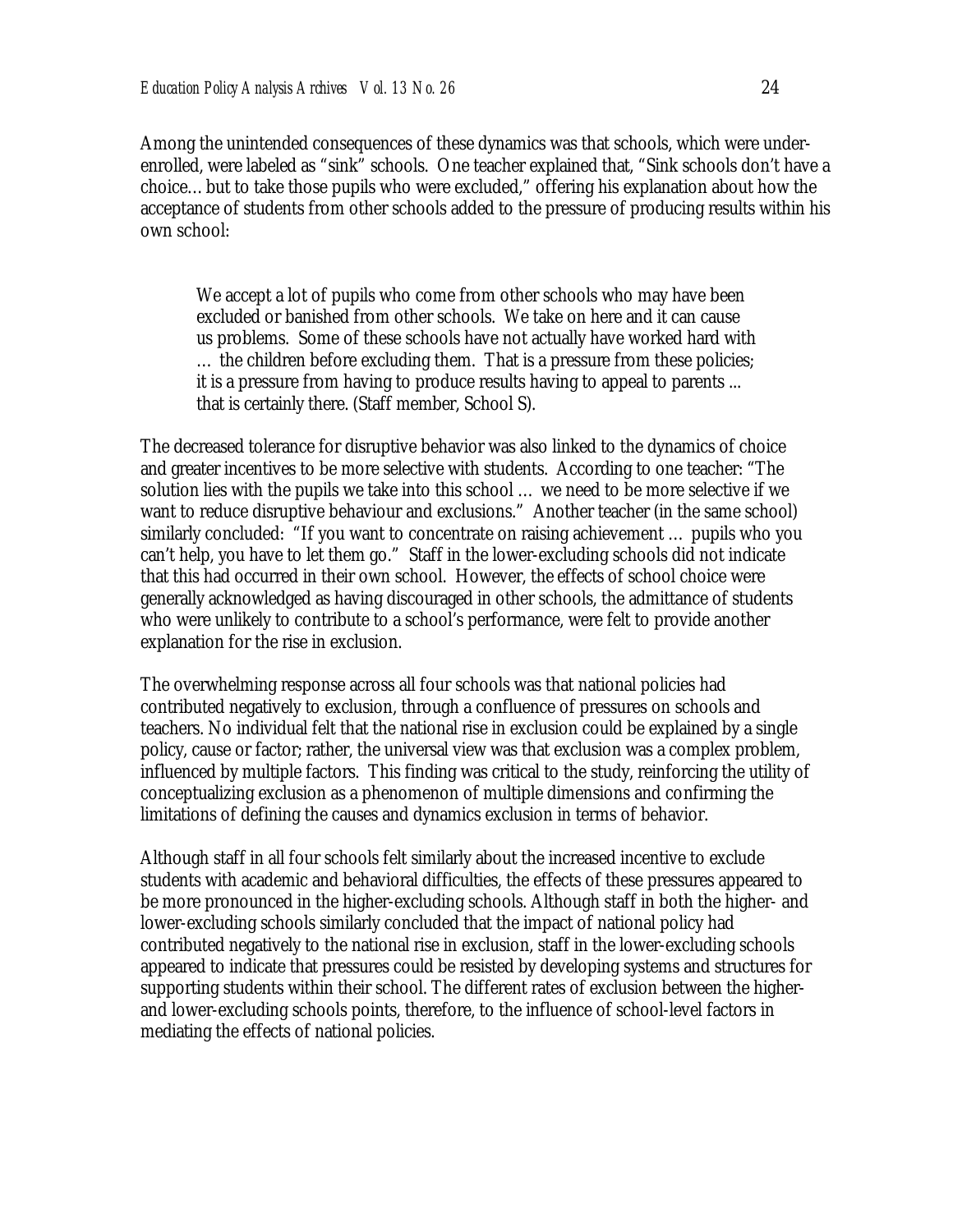# **The Influence of School Organizational Context and Capacity**

Analysis of the interview data pointed to several differences between the views of staff in higherand lower-excluding schools, and in how teachers interpreted and responded to the pressures they felt from accountability and other policies. In assessing the effects that the pressures of policies had on exclusion in their own school, stark differences emerged first, in how staff explained their role and responsibility in relation to exclusion; and second, in how staff assessed their individual capacity to respond to the needs of students, particularly those with behavioral and academic difficulties. Higher-excluding schools indicated a lower capacity while staff in lower-excluding schools showed a greater capacity. These differences in capacity appeared to be related to the organizational differences between the schools.

Staff in the lower-excluding schools, while acknowledging the increased demands and constraints from a combination of policy pressures, pointed to a combination of efforts within their school to focus on students' individual needs and to build their capacity to resist exclusion. Indeed, in the case of the lower-excluding schools, School L had not permanently excluded a student for five years, and School M had resorted to permanent exclusion on only three occasions. The explanation offered by one staff member in School L, pointed to the role of school ethos as helping to resist exclusion:

There's very much an ethos that this is an inclusive school … we say there is room for all… We try to make sure that every child gets some kind of opportunity. We very much try, when we have a special occasion or an important visitor... to find new youngsters to get involved….Some of those youngsters identified with emotional and behavioural difficulties, we make a point to welcome visitors and to give them a tour. We also try to pick out the other youngsters who may be shy or very quiet …. We try and give them an opportunity to shine. (Staff member, School L)

Deliberate efforts to encourage within the school, an overall ethos and classroom practices aimed at supporting students at risk of exclusion, particularly those with behavioral difficulties, was also described by a staff member in School M:

[To prevent exclusion] we have a lot of steps in the process and … a forgiving nature of the staff. If there is a behavioural problem in that department, we will expect [the teachers in the department] to put in a number of steps themselves. They may make contact with home with a simple letter, saying they are not happy with behaviour. (Staff member, School M)

In contrast, staff in the higher-excluding schools described their own role and the responsibility of the school in much different terms. A teacher in School S, for example, explained: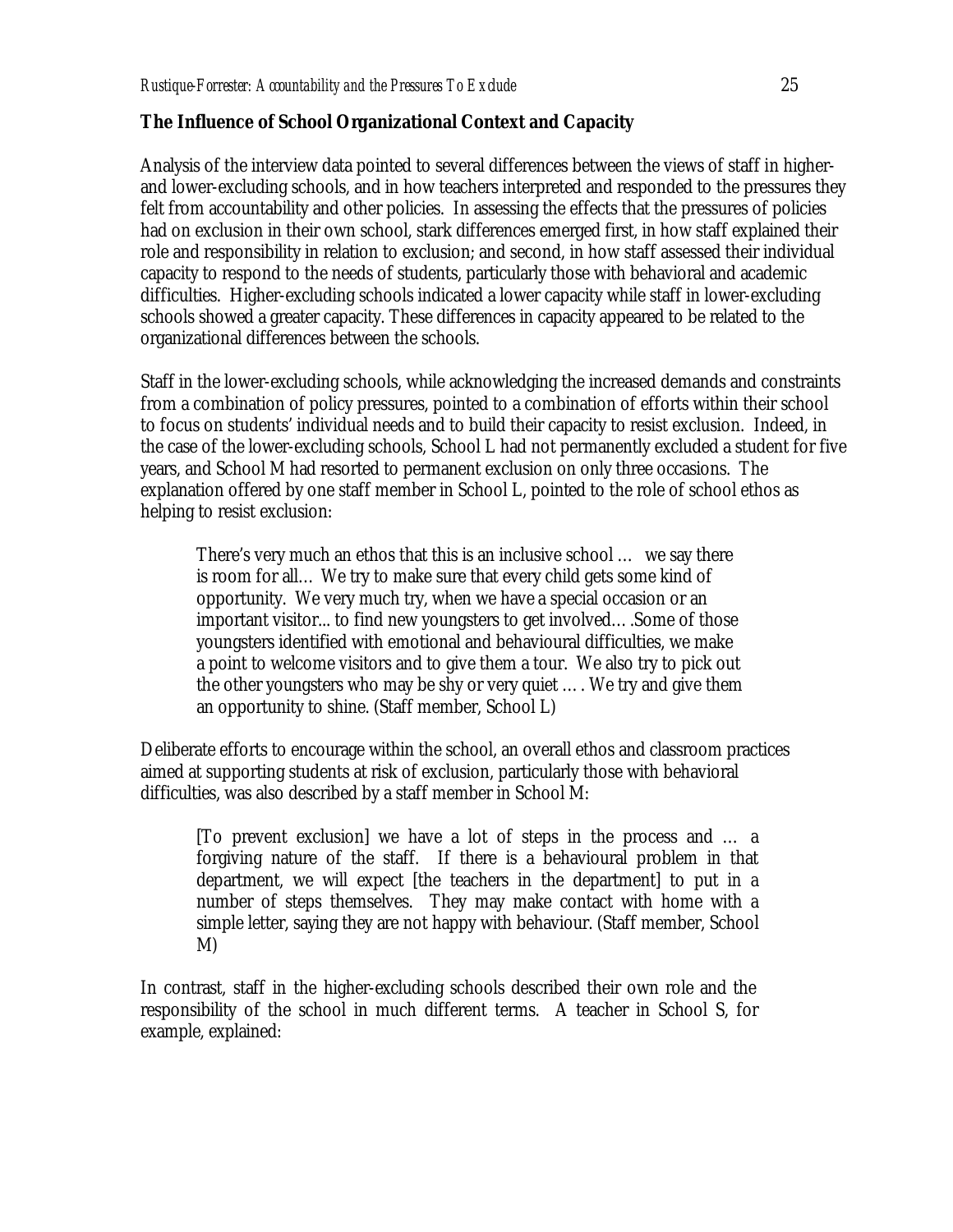Quite frankly these days, the role of the teacher is not to spend time bringing youngsters around to fitting into the curriculum. The role of the teacher is to increase achievement. Increase GCSEs. Increase entry into GCSEs. That is their role, not to spend too much time with disaffection, attitude, or behaviour. Their role is to teach…. If the ethos of the school is solely academic, high achievement, teachers need to be a bit more strict. You cannot be allowing too many resources or time to disaffected students. If your aim and ethos is achievement, then that is what you must go for. It needs to be made clear. If teachers or schools are given clear instructions what's required of them, that would make it easier to do their job. (Staff member, School S).

In School R, staff explained that while there were "occasional and small" efforts to "reward students," the lack of systems to support teachers and a positive school ethos made it difficult for to provide individual help to students who were struggling:

What we really should be looking at is what are we going to do to make the kids feel like they're achieving [as individuals]...When the kids do a beautiful piece of work, they are given certificates in assembly, but it's all very desultory. The kids don't actually want to go up and get them because there's no culture of achievement. It's never been built in. (School R)

In the higher-excluding schools, a lack of collaboration and communication between teachers, staff distrust and cynicism toward the schools' leadership seemed to exacerbate the pressures that teachers felt from policies. Without the structures and systems to help mediate the demands from the wider policy context, staff had a lowered tolerance and capacity to help students who were struggling in school. In contrast to the staff of School M and School L, the views and attitudes expressed by the staff in School R and School S was that little could be done to avoid and prevent exclusion:

In a school where there wasn't such a high concentration of misbehaviour, you'd be able to tackle those problems in school – you bring in therapy, or you bring in remedial action. And you'd be able to punish and reform without exclusion. But in a school like this, you don't have enough time to do all that. And until this school is more stable, then exclusions will be high. (School S)

In stark contrast to this conclusion, the staff in the lower-excluding schools pointed to a set of school-level factors that enabled them to prevent and resist exclusion: a headteacher who encouraged a collective sense of responsibility within the school, by delegating responsibilities to staff and promoting teachers to leadership roles; an extensive network of academic and social support structures for struggling students; a closely-knit and highly collaborative staff culture, and a school ethos aimed at valuing students' as individuals. The alignment between these structures, systems for supporting students and teachers, and a strong set of guiding principles were attributed by teachers as having enabled them, as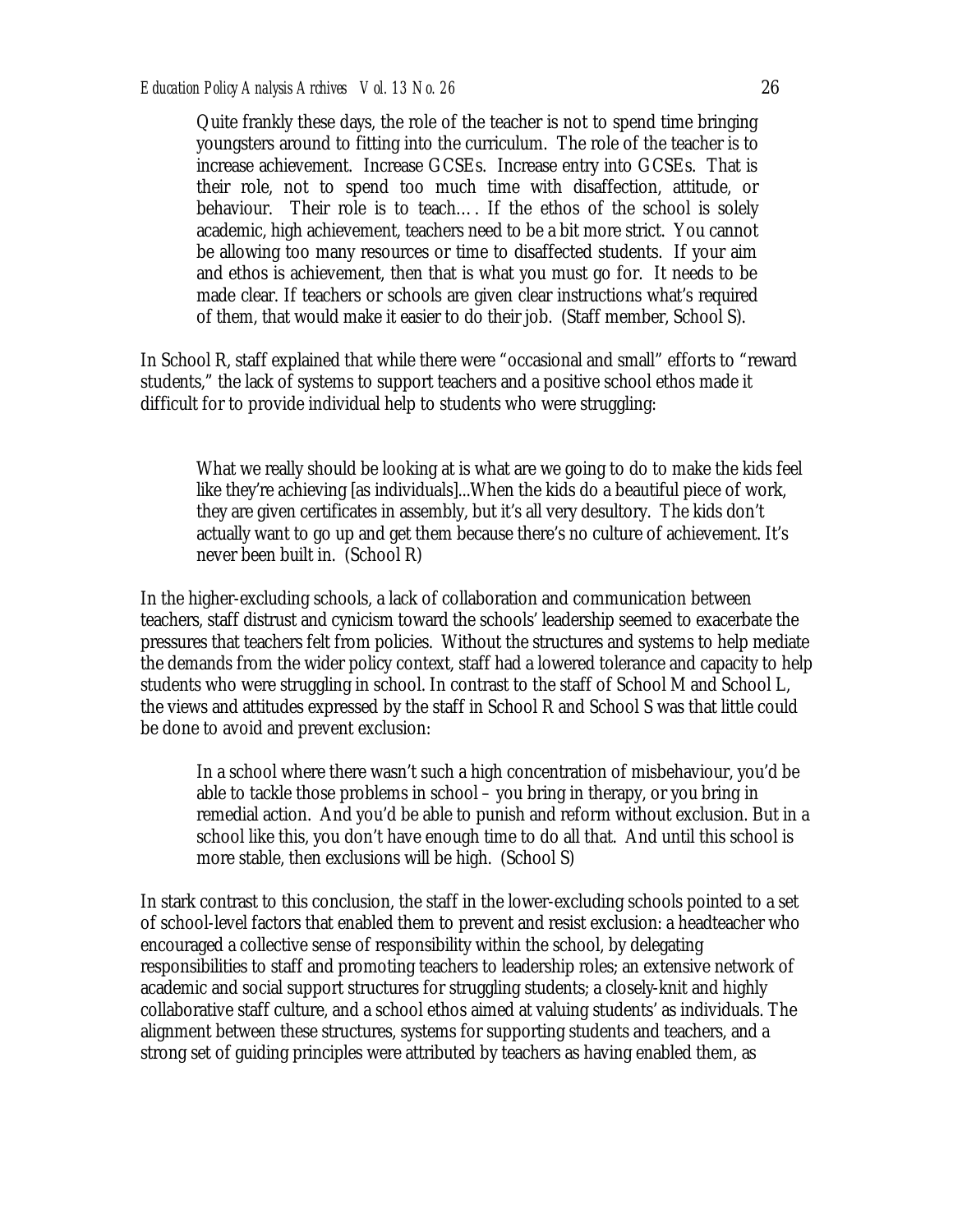individuals, and as a school to cope with the increased demands from policies and to resist the temptation to use exclusion as a quick fix for challenging issues.

A comparison between the views and attitudes of higher- and lower-excluding schools revealed two contrasting levels of staff capacity to resist and prevent exclusion:

- ? **High-capacity staff.** The teachers and senior administrators in these low-excluding schools conveyed, through their descriptions, an empowered way of responding to the increased demands of accountability. Although the constraints on schools and the increased incentives to exclude were felt to pose a negative and unwanted set of pressures, staff members attributed a higher capacity to resist exclusion to specific features and structures within their school, which enabled them to focus and respond effectively to individual students' needs, in spite of the pressures.
- ? **Low-capacity staff.** Staff in these higher-excluding schools conveyed a view of exclusion as inevitable and unavoidable. As with the staff in the lower-excluding schools, teachers and senior administrators also acknowledged the pressures of national policies. However, staff in these schools described a lower capacity for responding to the increased demands, and appeared to have very few systems, mechanisms, or structures in place that would enabled staff to communicate and respond more effectively to the challenges and difficulties posed by students with behavioral and academic difficulties.

The differing exclusion rates between the higher- and lower- excluding schools suggest that the type of school organizational culture that enables teachers to prevent exclusion is one that encourages teachers to organize their practices around the internally-developed goals of the schools and the individual needs of the students, rather than have their actions driven by the external measures, indicators, and requirements defined by national policies and accountability framework. This conclusion resonates with Elmore's (2003) observation about the role of school capacity in US accountability systems:

Not surprisingly, schools and school systems that do well under external accountability systems are those that have consensus on norms of instructional practice, strong internal assessments of student learning, and sturdy processes for monitoring instructional practice and for providing feedback to students, teachers, and administrators about the quality of their work... High internal agreement is the best defense against uniformed external pressure (p. 9).

These differences between the capacity of schools suggests that teachers' efficacy and attitudes within their school plays a key role in their capacity to resist the incentives and pressures associated with exclusion. Evans' (1999) study of teachers' attitudes toward disruptive behavior similarly found that teachers who believe strongly in the effectiveness of the strategies and systems used in their school were more likely to tackle directly, within their classroom, the problems related to behavior, rather than to refer problems to management,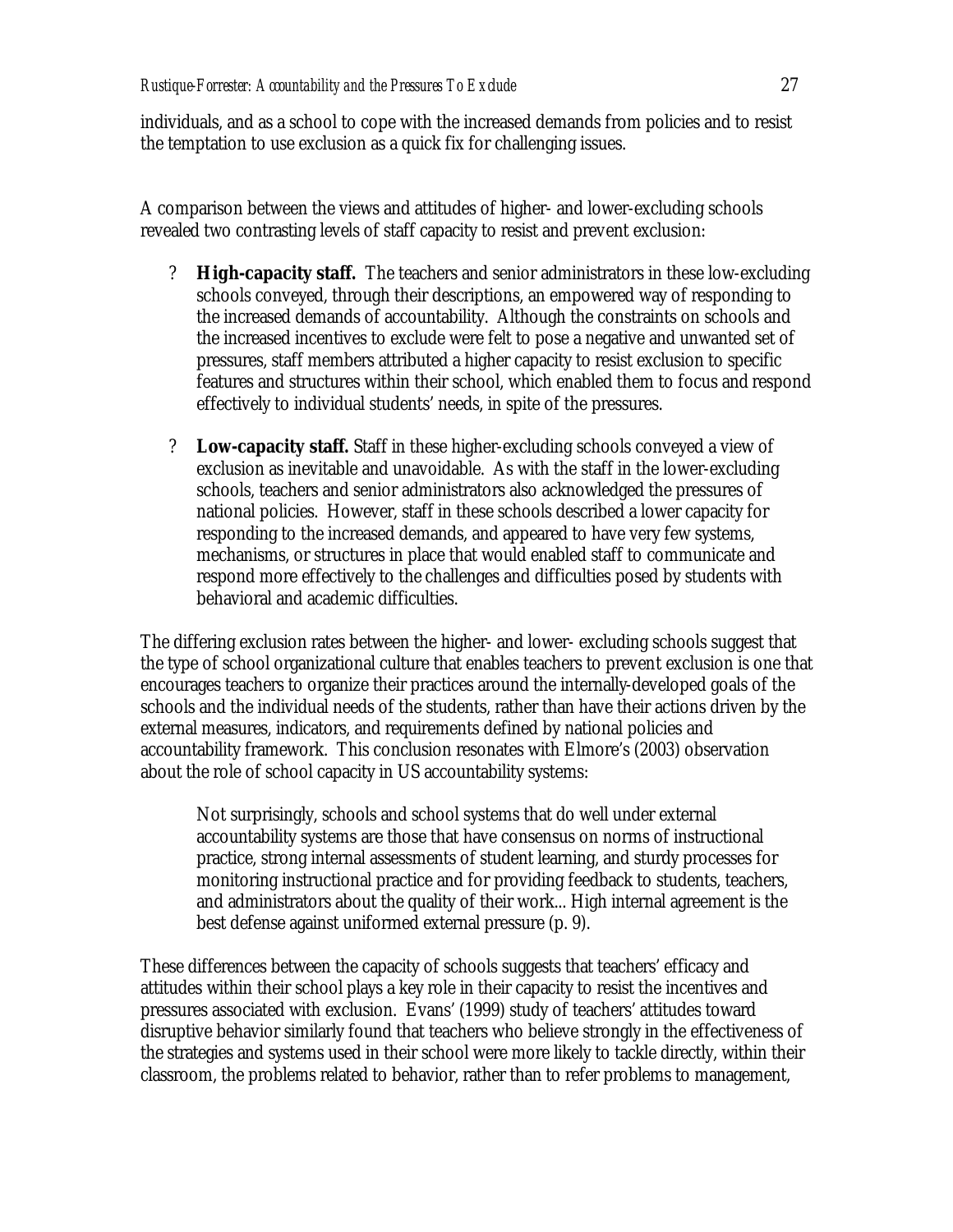which increased the likelihood for exclusion. By contrast, teachers who lack support within a school are more likely to have a decreased capacity -- a lowered willingness, confidence, and capability -- for coping with the uncertainties of classrooms (Raudenbush et al., 1992).

# **Discussion & Analysis**

#### **The complex pressures of exclusion**

A major theme that emerged across all four schools was that a combination of policies and changes had contributed to the rise in exclusion. Across subjects, schools, and roles, teachers and principals linked policy mandates they experienced with the "increased pressures" and "greater demands" on schools. These pressures were conceptualized as being externally generated from national policies, which teachers frequently associated with "the government" or also referred to as "the system." Of the forty-four teachers and principals interviewed, the overwhelming majority acknowledged a confluence of multiple pressures as having created greater incentives to exclude.

Although teachers across all four schools suggested that exclusion was a necessary process to have in schools, a view supported by previous studies on teachers' perceptions of exclusion (e.g., Kinder et al., 2000), no respondent believed that exclusion – as an incident, process, or national trend – had a single cause. As one principal explained:

[Exclusion] is a complex issue… there aren't any simple answers…a lot of people will say, well, it's the pressures on schools...the league tables...trying to recruit a balanced intake…pressures from the LEA to improve results, from OFSTED [inspection] and that has led schools to exclude the students who are preventing them from reaching the targets that have been set. And **all** of that's true.

This principal's acknowledgement of the interrelated nature of these complex policy interactions was a theme that also emerged in how other teachers described the influence of policy on exclusion. In analyzing the impact of England's educational reforms, Whitty et al. (1998) concludes, "It is virtually impossible to separate out the specific effects of any one of these policies" (p. 9). For example, the local management of schools (LMS) was introduced around the same time that other national policy reforms were being implemented. Similarly, the implementation of new requirements for national testing and exams overlapped with continuous changes to the national curriculum and the shift to nationalized school inspection.

The systemic nature of England's accountability reforms thus offers one reason why teachers and principals did not attribute the rise in exclusion to any one policy, but identified the combination of curriculum prescription, testing pressures, high stakes, and competition as having discouraged instructional practices that would benefit low-achieving students. However, an important aspect to this finding was that individuals' perceptions varied in the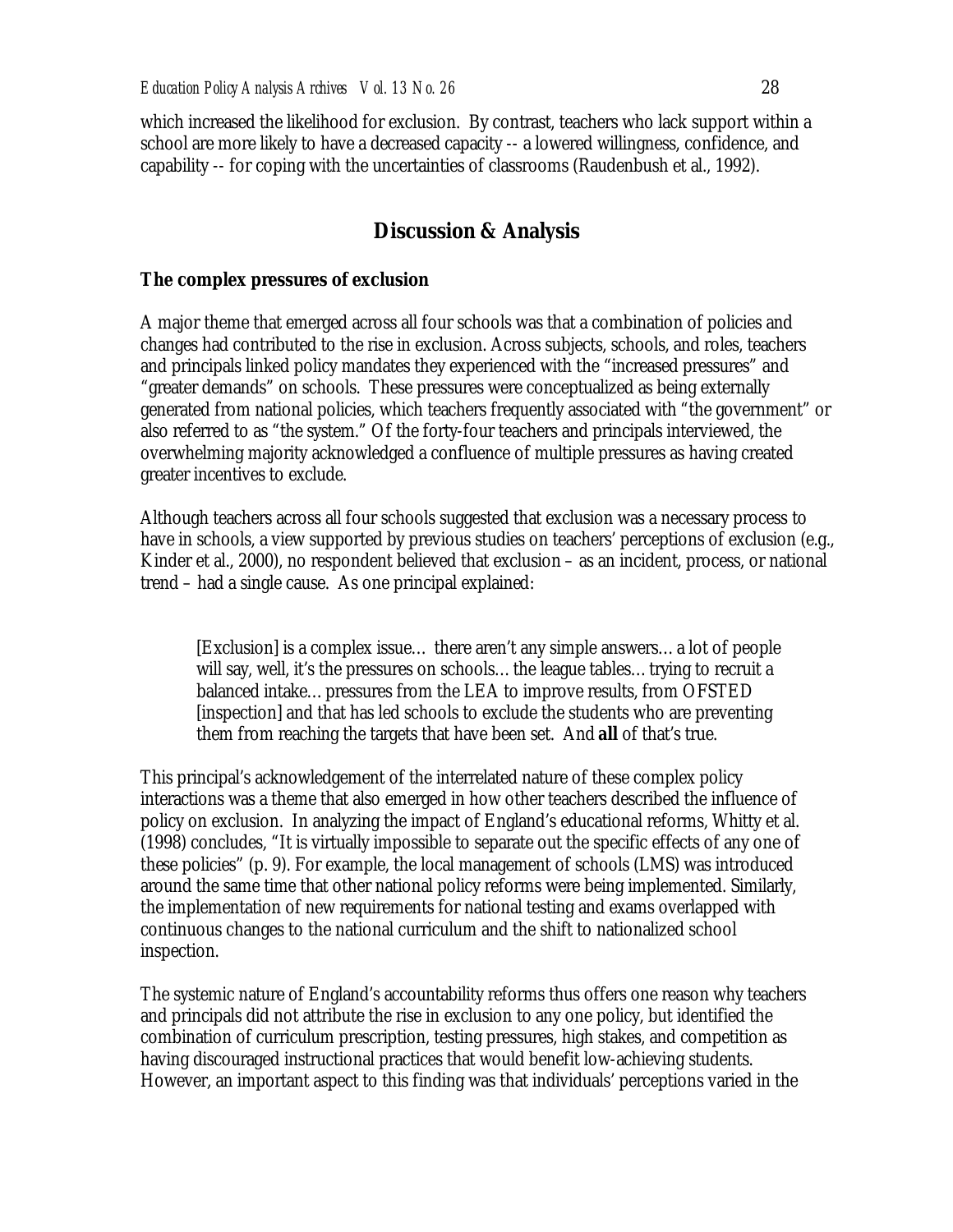extent to which they felt they could resist these negative and unintended consequences, and whether exclusion could be prevented within their own classroom and school context.

**Though one might argue that the high exclusion rates are due to failures and limits of teachers' and school practices, and that schools need even more accountability measures to prevent staff to prevent schools from using such practices as exclusion to improve performance. That strategy, however, was in fact, tried by the government.** Between 1998 and 2001, changes in national and LEA policies and guidelines regarding exclusion directly affected how schools were expected to view and use exclusion. According to one county education official in the Northern England LEA (where School R and School M were based) the confluence of national policy changes and LEA pressures on schools explains, in part, the decline in school exclusions between 1998 and 2000, and followed by rise in exclusion between 2000 and 2001. (See Table 1).

With the formation of the Social Exclusion Unit in 1998, new government policies to reduce exclusion were being implemented through Circular 10/99, requiring major changes to exclusion procedures at the LEA and school level. Examples of these national policy changes included: 1) stricter procedures for using and reporting exclusion; 3) £3,000 fines to discourage schools from excluding pupils, and 4) financial incentives called "pupil retention grants" to encourage schools to accept students excluded from other schools and to improve support. According to the LEA's exclusions policy officer, these combined pressures, and the introduction of Circular 10/99 "sent a strong message to schools not to exclude".

However, by the end of 1999/2000, the different ways that schools responded to these pressures became apparent through the data. According to the LEA's exclusions policy officer, schools reduced their permanent exclusions by using longer, fixed-term exclusions. This provides one explanation for the 61% increase in the total days lost for fixed-exclusions between 1998/99 and 2000/01. However, at the same time, Circular 10/99, required schools to call a governor's meeting for exclusions over five days, which some schools avoided by either excluding "unofficially" or excluding pupils for only one day, but more frequently. This provides a possible explanation for the increase in fixed-term exclusions between 1998/1999 and 2000/01.

The LEA's exclusions policy officer also explained that the introduction of penalties and £25,000 pupil retention grants in 1999/2000 were also viewed by and used differently in different schools. Rather than be discouraged from using exclusion, some schools began to "allocate" part of their budget and ironically, the grants towards exclusion, setting aside money for the fine that would be imposed when they excluded a pupil. Other schools, however, which had "strong head" and "strong systems already in place" used the pupil retention grants to strengthen and increase their support within the school, increasing staff and assistance. Still other schools used the grants to set up off-site units or to send students to programs based outside the schools, which "didn't necessarily change how staff viewed and used exclusion". Following an OFSTED inspection of the LEA in 2000, which recommended that the LEA began to devolve funds that were previously used centrally to support schools to offer more choice. In response, the LEA reduced its Pupil Support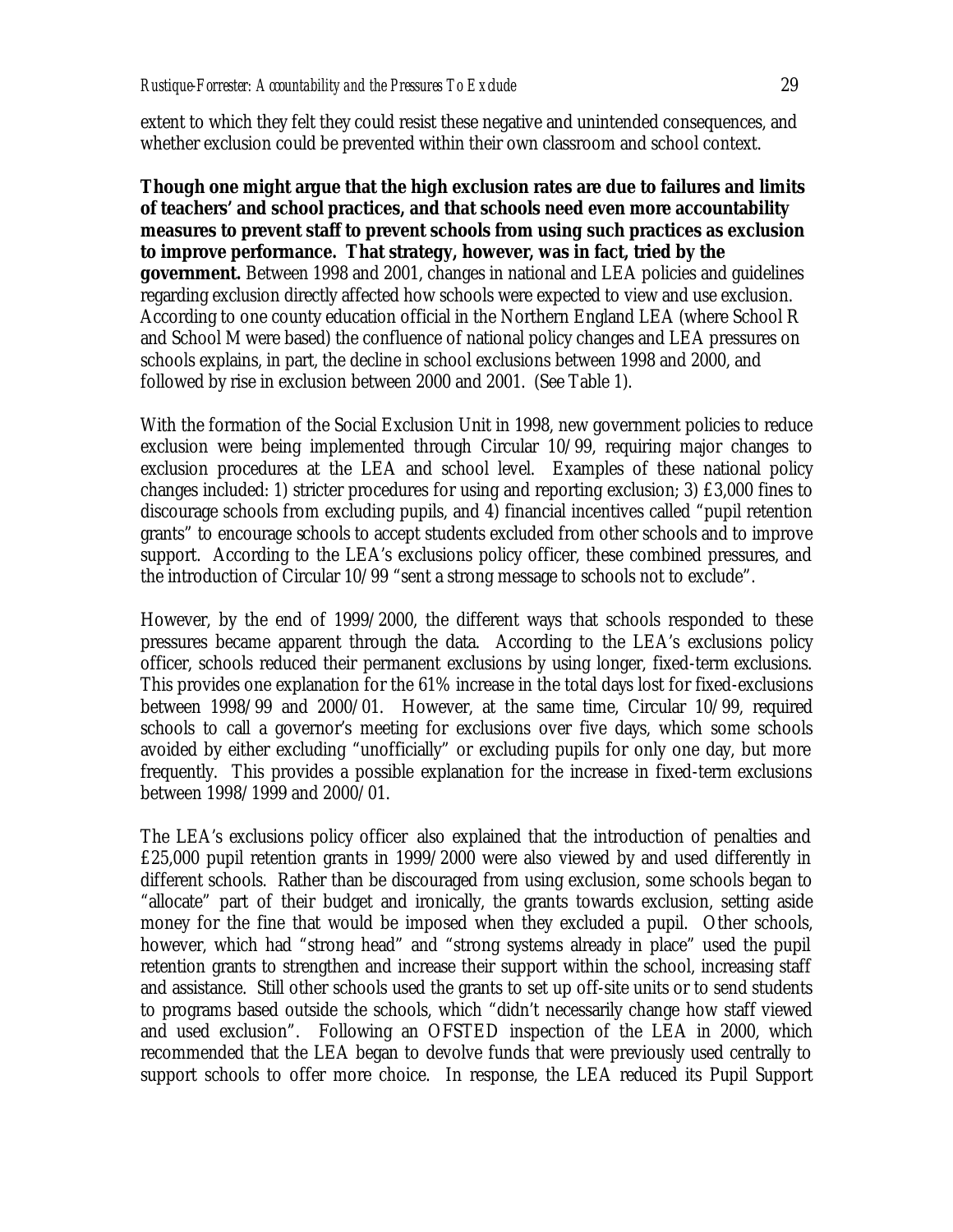Service team, which previously worked with students that schools had difficulty supporting, asking schools to "buy back" the teacher assigned to their school. According to the LEA exclusions policy officer, this policy change worked favorably for schools that had a strong and positive working relationship with the pupil support teacher. However, schools that did not have a strong teacher "lost out" because they not only spent their money on support they did not want, but they also faced the additional penalty of being fined if they excluded a pupil.

#### **Teachers and the capacity to prevent exclusion**

A final theme in this study's findings relates to the dilemmas and conflicts that teachers are likely to experience in the face of growing pressures to raise achievement and increasing demands that accompany a high-stakes accountability system. Here the study pointed to major conflicts that teachers experienced in the context of accountability, including dilemmas about whether to depart from the curriculum to address individual needs and risk not covering material that will be tested; uncertainties about how to cope with a student whose individual behavior disrupts or distracts from the needs of other students more likely to perform well on assessments; and finally, debates about how best to improve student performance. Difficult to capture through the quotes of teachers was the dismay and distress that teachers frequently displayed in explaining the rise in exclusion and the frustration they felt from the pressures of assessment, inspection, and targets. Several teachers described exclusion as a "failure" on their own part, offering some insight and explanation about why the pressures of accountability might have a demoralizing and deskilling effect on teachers.

#### **Conclusion**

Exclusion is a complex phenomenon that requires a view that extends well beyond the individual behaviour of an individual student. Understanding the cause and dynamics of exclusion requires a view that takes into account not only how schools view the demands of the wider policy context, but also the internal school context that shapes teachers' capacities to cope with the challenge of low-performing students. While the findings reported in this study are based on perceptions, the use of this approach provided insights that would be difficult to capture without allowing teachers the opportunity to construct their views. The explanations offered by teachers about the national rise in exclusion, points also to the complexity with which practitioners are able to analyze the context in which they operate and teach, and shows how keenly aware teachers can be, if given the opportunity to reflect, of how various policies influence their practices, beliefs, and actions.

The study's main conclusions are:

? **Exclusion is influenced by multiple factors, which includes student and social background, school context, and national policies.** The study found that teachers did not assign the causes of exclusion to any single cause or policy, but identified a wider set of interactions and factors at the school- and national policylevel.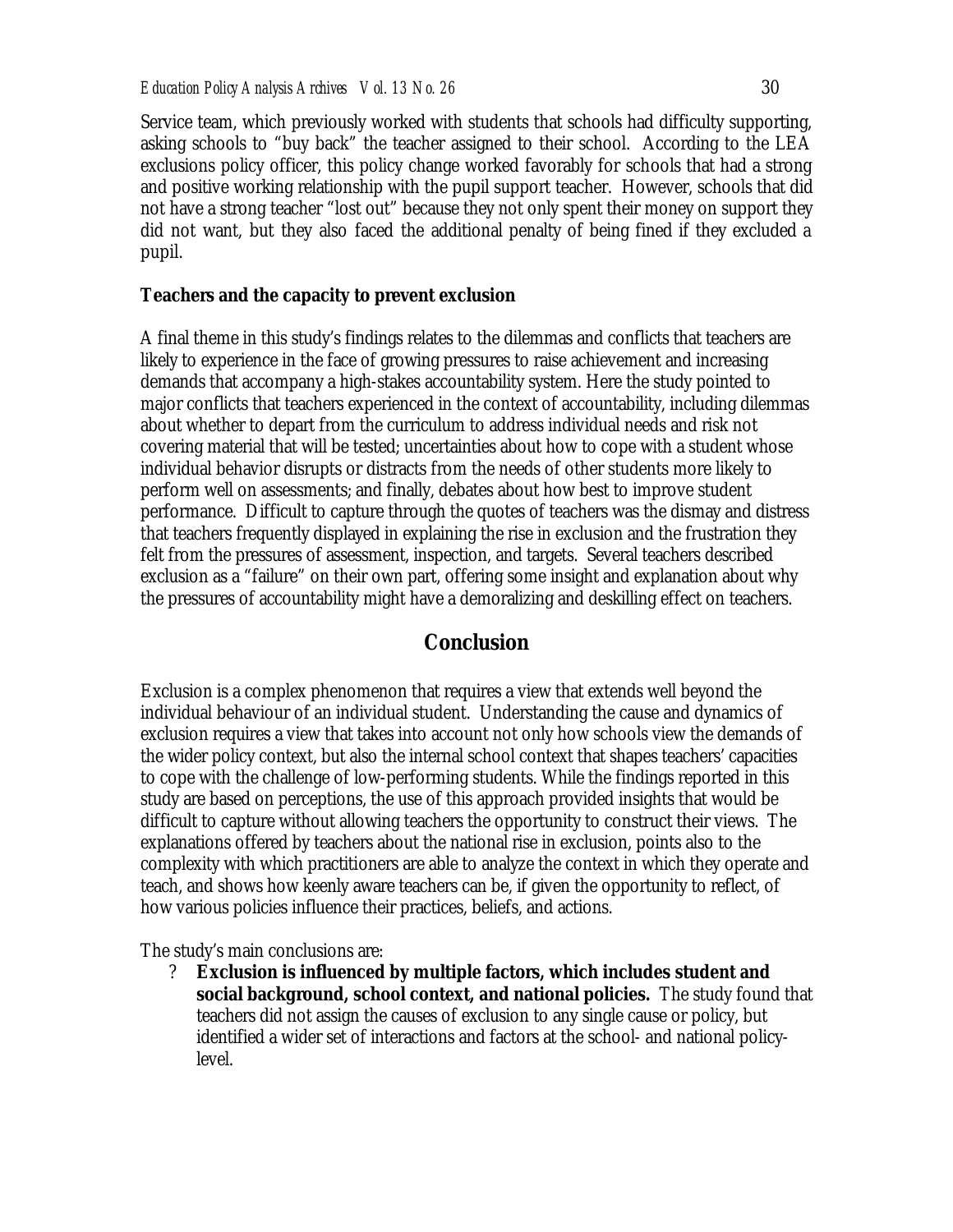- ? **Accountability increases the pressures and incentives to exclude students who are low-performing***.* In the case of England, test-based accountability, in combination with the constraints of the curriculum and the dynamics of choice and competition created dilemmas for teachers -- competing tensions in raising achievement and balance such pressures with the needs of students.
- ? **School organizational context influences how accountability policies are implemented, how their pressures are felt and mediated, and the extent to which incentives to exclude can be resisted by teachers***.* The study found that internal structures and systems can exert a positive influence in helping teachers to resist the negative consequences of accountability. The effectiveness of these structures and systems was stronger in the low-excluding schools and limited in the higher-excluding schools.
- ? **Teacher capacity plays a role in whether schools can minimize the potentially negative consequences of accountability and respond to students who are likely to be marginalized by the increased demands and pressures***.* The study found that the extent to which teachers were able to resist the incentives to exclude depends on their capacity to respond effectively to the needs of students at risk of exclusion, specifically those with academic and behavioral difficulties.

# **Implications for the U.S.**

The study's findings offer evidence of the unintended consequences likely to result from a high-stakes approach to accountability. Whether teachers are able to minimize these consequences and the incentives to exclude depends not only on skills and abilities of teachers, but more crucially on the decisions and structures made internally by the school, which can either hinder or strengthen the staff from developing the internal capacity to respond to those students with the greatest risk and needs.

Under what circumstances, conditions, and policies can schools and teachers resist the pressures likely to accompany high-stakes accountability systems? The question for policymakers to consider is whether increased pressures and higher standards for performance will make it even harder for at-risk students to do well in school, especially if teachers are constrained by the prescription of curriculum and the demands of testing. McDill, Natriello, and Pallas (1985) warned, nearly two decades ago, in considering the effects of standards-based reforms on dropouts, that the potential negative effects of higher standards, without providing students additional assistance, would be greater academic stratification, fewer student options made available to them, and increased time requirements on the part of schools and teachers, which would conflict with the demands on students. The suggestion that "alterable characteristics in schools" could minimize the risk of these unwanted effects is one confirmed by this study, and the features of lower-excluding schools (p. 157).

While the intent behind England's reforms may indeed have been about "raising standards," the construction of a high-stakes accountability system, layered onto the dynamics of parental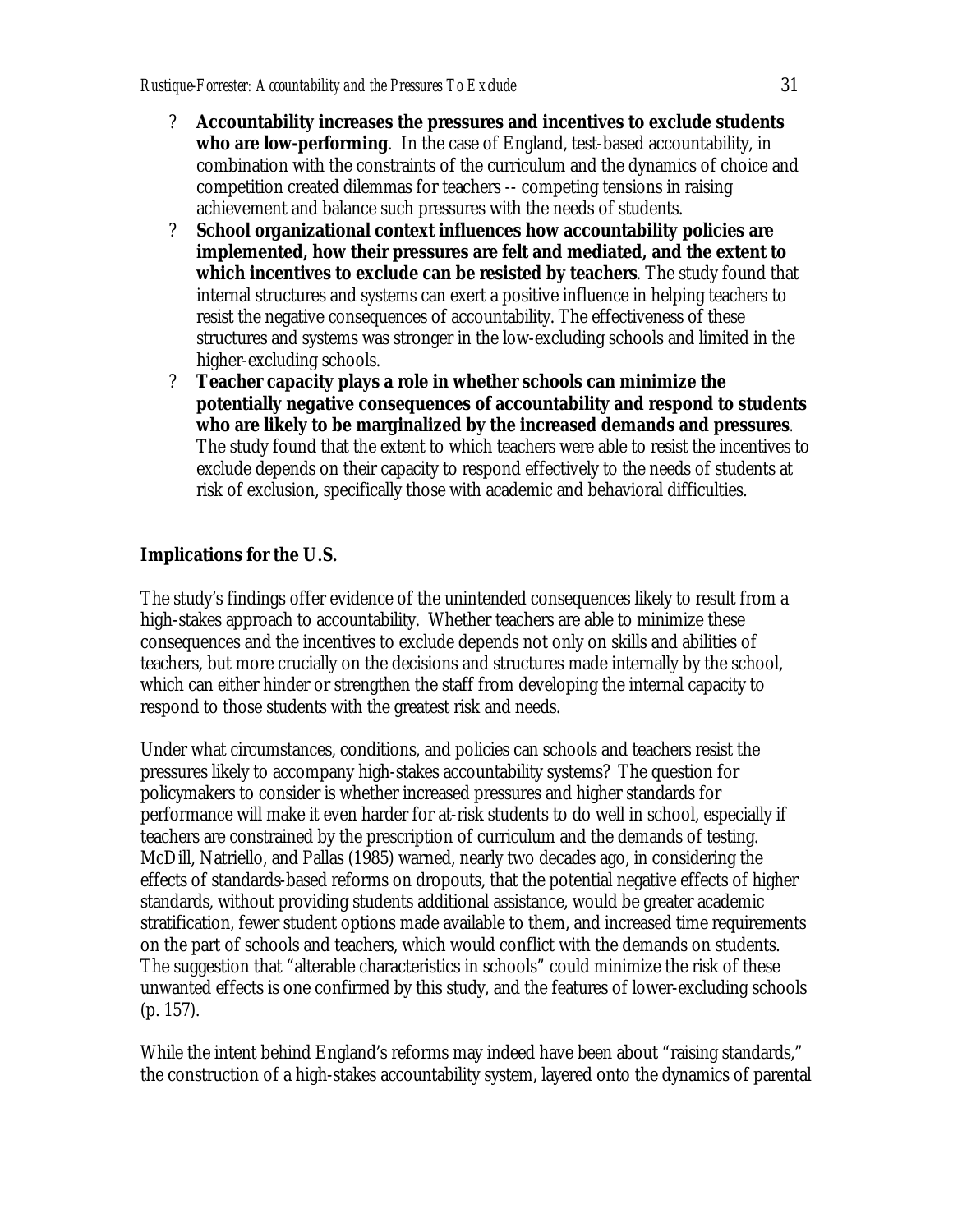choice, does not appear to have provided a more equitable entitlement for students, and is now being called into question (Olsen, 2004). Rather, there is evidence that instead of raising expectations for all students, England's system has ignored those at the bottom and highest levels, and has encouraged schools to focus their efforts on those students most likely to achieve the target – those right below the bar – a strategy that enables a school to improve their rankings on league tables (Olsen, 2004). One set of studies has found evidence of schools increasingly resorting to tracking and streaming over the last decade (Boaler, Wiliam, and Brown, 2001; Ireson, Clark, & Hallam, 2002). Boaler et al., (2001) concluded that the "traditional British concern with ensuring that *some* of the ablest students reach the highest possible standards appears to have resulted in a situation where the majority of students achieve well below their potential." This construction of failure, the polarization of lowachieving students, and the likelihood that schools in the US will resort increasingly to tracking and ability grouping to improve overall test scores (a practice that has been found to have disproportionately negative effects for Latino and African-American students (Oakes, 1987)), is a scenario that policymakers might consider, as increasing the risks for exclusion.

What are the lessons for educators? As the pressures of increasing accountability bear down upon states, districts, and schools, much will depend on the capacity of teachers to respond in ways that will minimize the effects on low-performing students. It will be important therefore for practitioners to build the capacity of teachers to meet the increased demands of accountability, and to strengthen internal practices and processes that will help prevent students from dropping out and becoming discouraged by increasingly high performance targets. For example, districts and schools might consider alternative or complementary ways of assessing students, expanding the support and resources available to teachers to identify and address students' individual needs, and expanding the support structures for students struggling in school.

What are the implications for future research? The study's findings point to the need to understand the complex interactions that accountability policies will have with other aspects of a state's educational system, especially with regard to policies on testing, graduation, and choice. With respect to future studies on exclusion, the study points to the role of school context in mediating how accountability policies are implemented and in potentially minimizing the negative consequences of accountability and its pressures. While large-scale studies might look to macro-level trends in student achievement, dropout, graduation, and other such indicators as evidence in judging the effectiveness of various accountability systems, further investigation at the school- and teacher- level will help either to confirm conclusions, or reveal a different picture. The perspectives of students could also offer an important perspective on how pressures from high-stakes policies affect their motivation, confidence, and capacity to do well in school.

Where is England now? After a decade of a high-stakes approach to accountability, the wisdom of its post 1988 reforms is being called into question. Suggestions that the government might revamp the tests and raise the bar even higher in response to the rapid test gains of 11-year olds, which have now reached a plateau, have led to the National Union of Teachers threatening to boycott national tests and exams (Olsen, 2004). Following Scotland's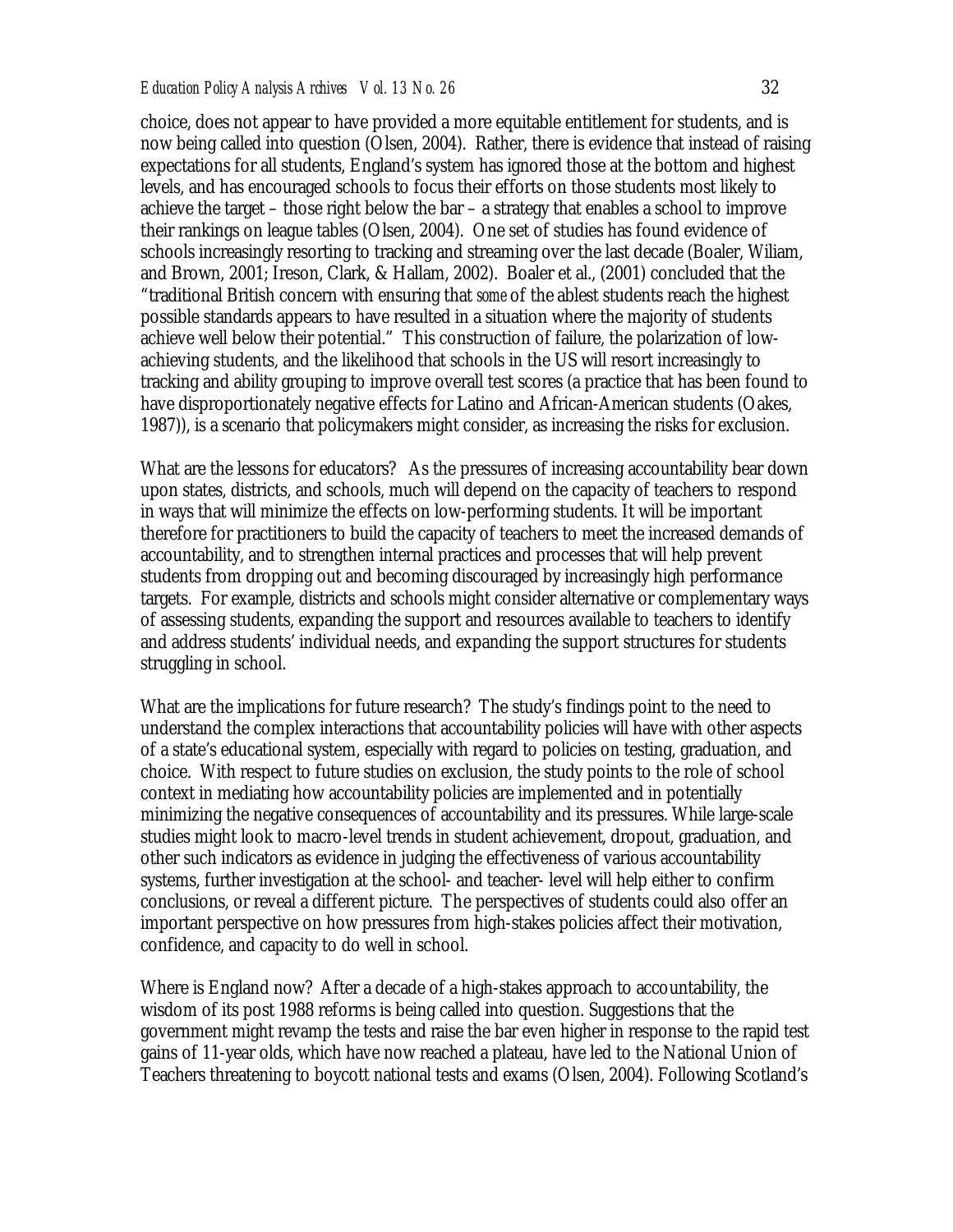devolution and creation of an independent Scottish Parliament, Scotland immediately abolished its policy of publishing student performance results in 1999. With the establishment of the Welsh Assembly, Wales ended the practice of league tables in December 2003, concluding that the practice had long damaged schools and teachers. A series of reports have proposed that England follow suit (Audit Commission, 2003; IPPR, 2003). A review of the National Curriculum has resulted in proposals to reduce the amount of testing (QCA, 2000) and to incorporate more local, teacher-led assessments and OFSTED, under new leadership, in trying to move away from its externalized inspection system appears to be shifting toward school self-evaluation as a way to motivate school-based improvement.

The findings from this study provide not only important insight to the dynamics of exclusion but more crucially, to how and why accountability, in combination with the pressures of testing, curriculum, and other mechanisms and measures used to judge schools, is likely to create incentives to exclude students who are low-performing. The cautionary tale from England is that while a high-stakes approach to accountability might motivate schools and teachers to pay greater attention to the measures by which they will be judged and the curriculum that is tested, such a system, by its very nature, creates a climate of teaching and learning that profoundly changes how low-performing students, who pose an increased risk to a school's performance, are viewed. As states across the US pursue accountability and assessment systems that will greatly increase the pressures on schools and teachers to raise levels of student achievement, the research and policy community should look carefully at the impact that such pressures, and the increased stakes attached to them, will have on students as well as their teachers.

While an education policy might set out in theory to ensure that no child is left behind, however, what students learn and achieve does not occur through policy alone, but depends fundamentally on the capacity of schools and teachers. Academic rigor and college readiness – the current mantras of high school reform in the United States -- will not result through the rhetoric and will of policymakers, but will come about because of the efforts of schools and highly skilled teachers to deliver instruction and curriculum in ways that will enable each and every student to engage in an process of meaningful learning, within a caring and personalized environment.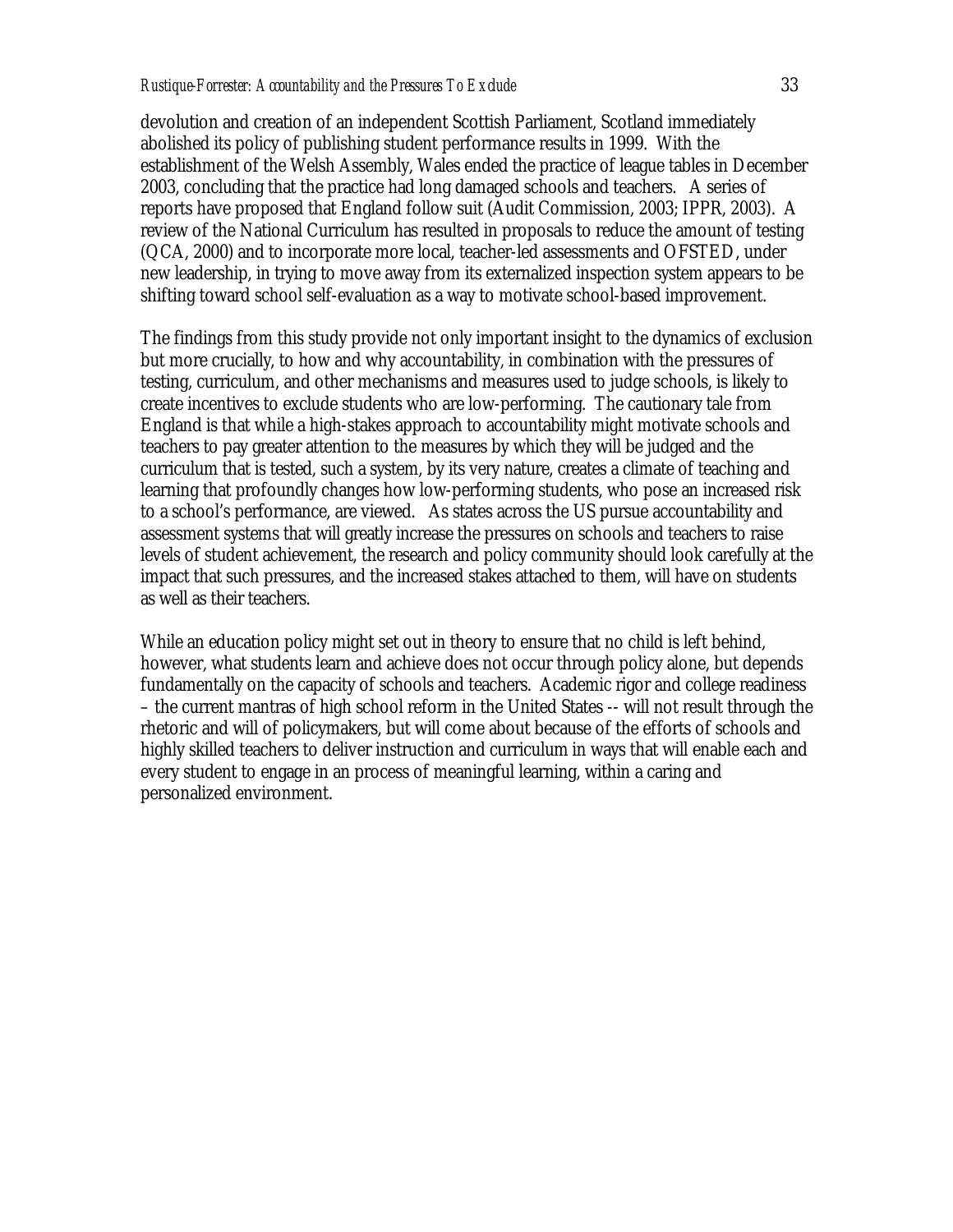#### **References**

Advocates for Children (2002). *Pushing out at-risk students: an analysis of high school discharge figures -- a joint report by AFC and The Public Advocate.* Retrieved [April 7, 2005] from: http://www.advocatesforchildren.org/pubs/pushout-11-20-02.html

Allington, R. & McGill-Franzen, A. (1992). Unintended effects of educational reform in New York. *Educational Policy, 6(4):* 397-414.

Amrein, A. & Berliner, D. (2002). High-stakes testing, uncertainty, and student learning. *Educational Policy and Analysis Archives, 10 (8).* Retrieved November 21, 2003 from: http://epaa.asu.edu/epaa/v10n18

Audit Commission. (2003). Making a difference: Performance of maintained secondary schools. London: The Stationery Office.

Basini, J. (1981). Urban schools and "disruptive pupils": A study of some ILEA support units, *Educational Review,* 33.

Bishop, J. (1998). The effect of curriculum-based external exit systems on student achievement. *Journal of Economic Education, 29(20):* 171-82.

Boaler, J., Wiliam, D., & Brown, M. (2001). Students' experiences of ability grouping – disaffection, polarisation, and the construction of failure. *British Educational Research Journal, 26(5):* 631-648.

Bottery, M, & Wright, N (1996). Co-operating in their own deprofessionalisation? On the need to recognise the "public" and "ecological" roles of the teaching profession. *British Journal of Educational Studies, 44(1*): 82-98.

Braun, H. (2004, January 5). Reconsidering the impact of high-stakes testing, *Education Policy Analysis Archives, 12* (1). Retrieved April 7, 2005 from http://epaa.asu.edu/epaa/v12n1/

Burr, V. (1995). *An introduction to social constructionism.* London: Routledge.

Carnoy, M. & Loeb, S. (2002). Does external accountability affect student outcomes? A cross-state analysis. *Education and Evaluation and Policy Analysis 24 (4):* 305-332.

Center on Education Policy. (2004). *State high school exit exams: A maturing reform.* Washington, D.C: Center on Education Policy.

Coburn, C. E. (2001). Collective sensemaking about reading: How teachers mediate reading policy in their professional communities. *Educational Evaluation and Policy Analysis.* 23(2): 145- 170.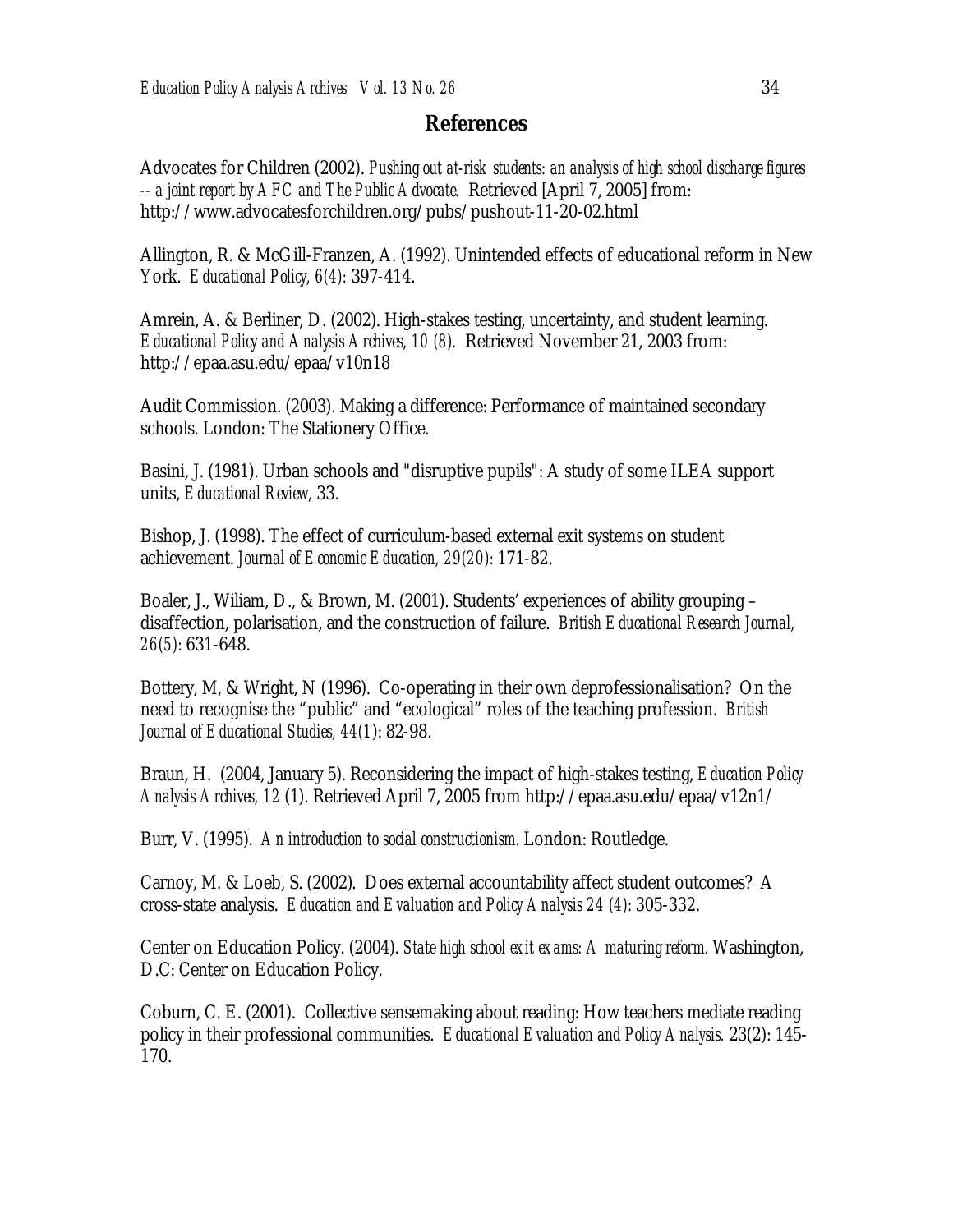Commission for Racial Equality (CRE). (1996) *Exclusion from school: The public cost.* London: CRE.

Darling-Hammond, L. (2001). New standards and old inequalities: school reform and the education of African-American students, *Journal of Negro Education,* 69(4): 263- 287.

Department for Education (DfE). (1992). *Exclusions: A discussion document*. London: DfE.

Department for Education (DfE). (1995). *National survey of local education authorities' policies and procedures for the identification of, and provision for, children who are out of school by reason of exclusion or otherwise.* London: HMSO.

Department for Education and Skills (DfES). (2002). *Permanent exclusions from schools and exclusion appeals, England 2000/01 (Provisional estimates)* (SFR 10/2002). London: DFES.

Docking, J. (1997). *National school policy: Major issues in educational policy for schools in England and Wales, 1979 onwards.* London: David Fulton Press.

Elmore, R. F. (2003). A plea for strong practice. *Educational Leadership 61(3):* 6-10.

Evans, M. (1999). Teachers' attitudes towards disruptive behaviour and their use of internal referral. *Pastoral Care,* 17(4): 29-38.

Fang, Z. (1996). A review of research on teacher beliefs and practices, *Educational Research,*  18(1): 47-65.

Figlio, D.N. & Getzler, L.S. (2002, April). Accountability, ability, and disability: Gaming the system? Cambridge, MA: National Bureau of Economic Research.

Galloway, D. (1982). A study of pupils suspended from schools, *British Journal of Educational Psychology, 52:* 205-12.

Galloway, D. (1995). Truancy, delinquency, and disruption: Differential school influences? *Education Section Review, 19(2)*: 49-54.

Gersch, I.S. & Nolan, A. (1994). Exclusions: what the children think. *Educational Psychology in Practice,* 10(1). 35-45.

Gillborn, D. (1996). Exclusions from school. *Viewpoint,* 5, London: Institute of Education.

Greene, J. & Winters, M. (2004) *Pushed out or pulled up? Exit exams and dropout rates in public high schools.* New York: Manhattan Institute for Policy Research.

Hacker, R.G. & Rowe, M.J. (1997). The impact of national curriculum development on teaching and learning behaviours. *International Journal of Science Education, 19(9):* 997–1004.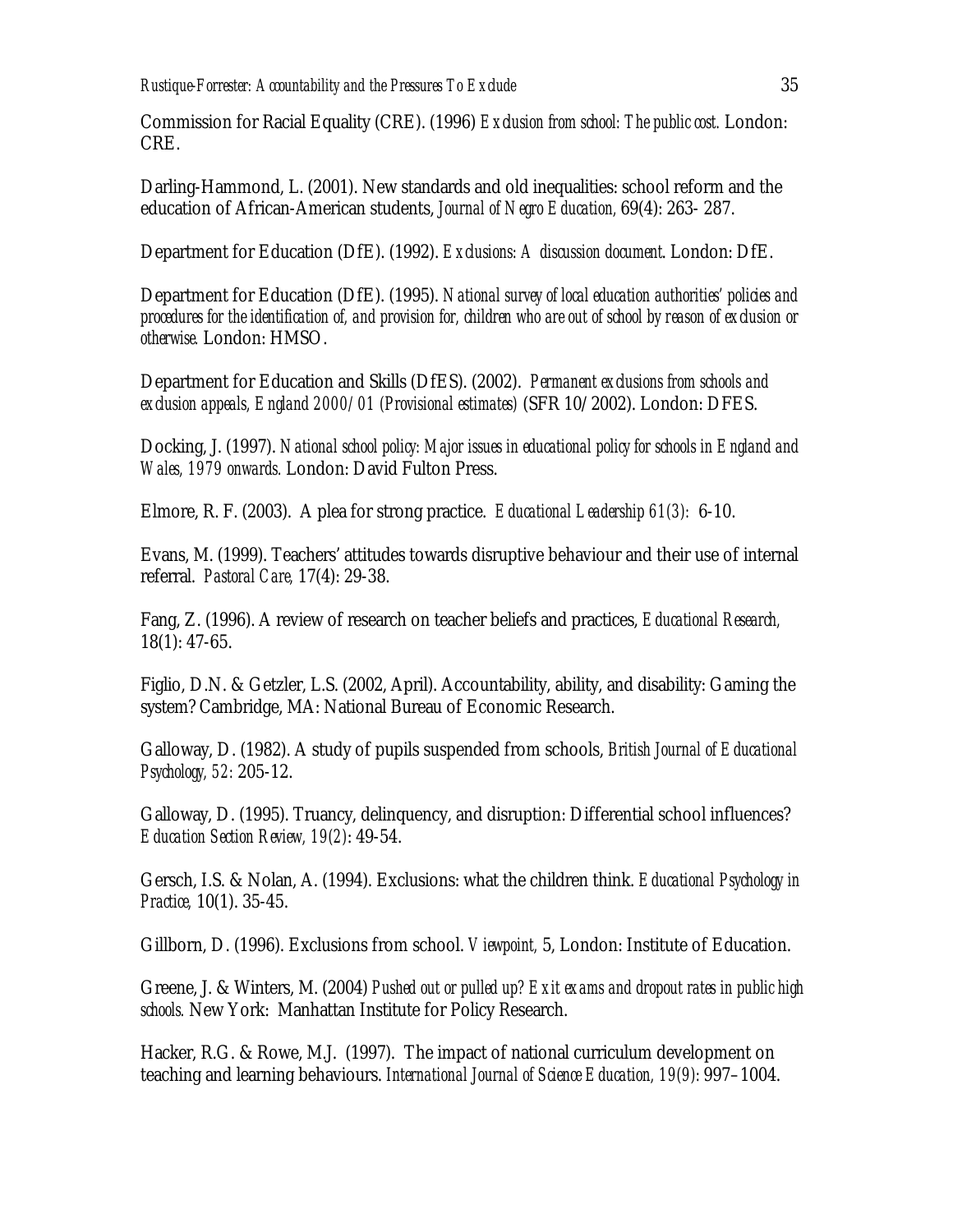Haney, W. (2000). The myth of the Texas miracle in education. *Education Policy Analysis Archives, 8 (41):* Retrieved April 7, 2005 from: http://epaa.asu.edu/epaa/v8n41/

Hayden, C. (1997) *Children excluded from primary school: Debates, evidence, and responses*. Buckingham: Open University Press.

Helsby, G. & McCulloch, G. (Eds.) (1997). *Teachers and the national curriculum.* London: Cassell.

House of Commons (1998, April). *Disaffected children, education and employment committee.* (Fifth Report, Volume I, Report and Proceedings of the Committee), London: HMSO.

Institute for Public Policy Research (IPPR). (2003). *Time to say goodbye? The future of school performance tables*. London: Author.

Ireson, J., Clark, H, & Hallam, S (2002). Constructing ability groups in the secondary school: Issues in practice. *School Leadership and Management.* 22(2): 163-176.

Jacobs, B.A. (2001). Getting tough? The impact of high school graduation exams. *Education and Evaluation and Policy Analysis, 23(2):* 99-122.

Kinder, K,, Halsey, K., Kendall, S., Atkinson, M., Moor, H., Wilkin, A., White, R. & Rigby, B. (2000)*.* Working out Well: Effective Provision for Excluded Pupils. Slough, UK: NFER.

Lampert, M. (1985). How do teachers manage to teach? Perspectives on problems in practice. *Harvard Educational Review,* 55: 78-94.

Lillard, D. & DeCicca, P. (2001). Higher standards, more dropouts? Evidence within and across time. *Economics of Education Review. 20(5):* 459-473.

Madaus, G. (1991). The effects of important tests on students: Implications for a national examination or system of examinations. Paper prepared for the American Educational Research Association Invitational Conference on Accountability as a State Reform Instrument. Washington, DC.

Madaus, G., West, M.M., Harmond, M.C., Lomax, R.G. & Vator, K.A. (1992). *The influence of testing on teaching math and science in grades 4-12.* Chestnut Hill, MA: Center of Study of Testing, Evaluation, and Educational Policy, Boston College.

Mehrens, W. (1998). Consequences of Assessment: What is the Evidence? *Education Policy Analysis Archives, 6(13).* Retrieved February 20, 2004 from: http://epaa.asu.edu/epaa/v6n13

Miles, M.B. & Huberman, A.M. (1994). *Qualitative data analysis: An expanded sourcebook, 2nd edition.* Newbury Park, CA: Sage.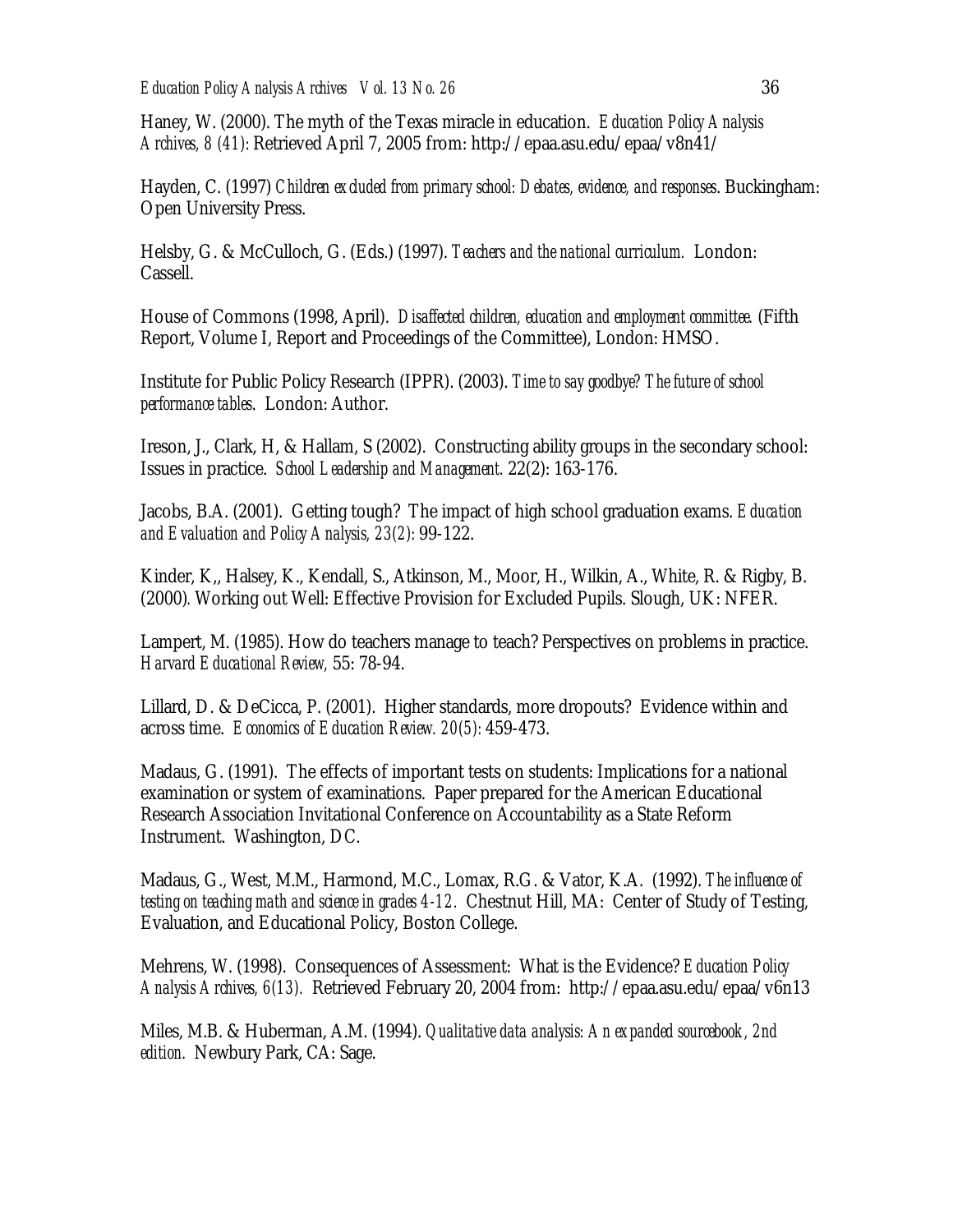McEwen, A & Thompson, W. (1997). After the National Curriculum: Teacher stress and morale, *Research in Education, 57*: 57-66.

McDill, E.L; Natriello, G. & Pallas; A.M. (1985). Raising standards and retaining students: The impact of the reform recommendations on potential dropouts," *Review of Educational Research, 55(4):* 415-433.

McLaughlin, M. & Talbert, J.E. (1993). *Contexts That Matter for Teaching & Learning* (Stanford University, CA: Center for Research on the Context of Secondary School Teaching).

McMahon, M. (2000). No room for flexibility. *The Times of London,* July 13, 2000: 1D.

McNeil, L.M. (1988). Contradictions of control, Part I: Administrators and teachers. *Phi Delta Kappan*, 69(5): 333-39.

McNeill, L. (2000). *Contradictions of school reform: Educational costs of standardized testing.* London: Routledge.

Moore, A., Edwards, G, Halpin, D, & George, R. (2002). Compliance, resistance, and pragmatism: The (re)construction of schoolteacher identities in a period of intensive educational reform. *British Educational Research Journal, 28(4)*: 551-565.

Morgan, G. (1997*). Images of organization.* Thousand Oaks, CA: Sage.

Oakes, J. (1987). Tracking in secondary schools: A contextual perspective. *Educational Psychologist*, 22(2), 129-153.

O'Day, J. A., Goertz, M. E., & Floden, R. E. (1995). *Building capacity for education reform*. New Brunswick: Consortium for Policy Research in Education, U.S. Department of Education, Office of Educational Research and Improvement, Educational Resources Information Center.

Office for Standards in Education (OFSTED) (1996). *Exclusions from secondary schools, 1995- 1996.* London: The Stationery Office.

Olsen, L. (2004). England refines accountability reforms. *Education Week,* May 5, 2004.

Orfield, G., Losen, D., Wald, J., & Swanson, C.B. (2004). *Losing our future: How minority youth are being left behind by the graduation rate crisis*. Retrieved April 7, 2005 from: http://www.urban.org/url.cfm?ID=410936

Osler, A. & Hill, J. (1999). Exclusion from school and racial equality: An examination of government proposals in the light of recent research evidence. *Cambridge Journal of Education, 28(1)*: 33-59.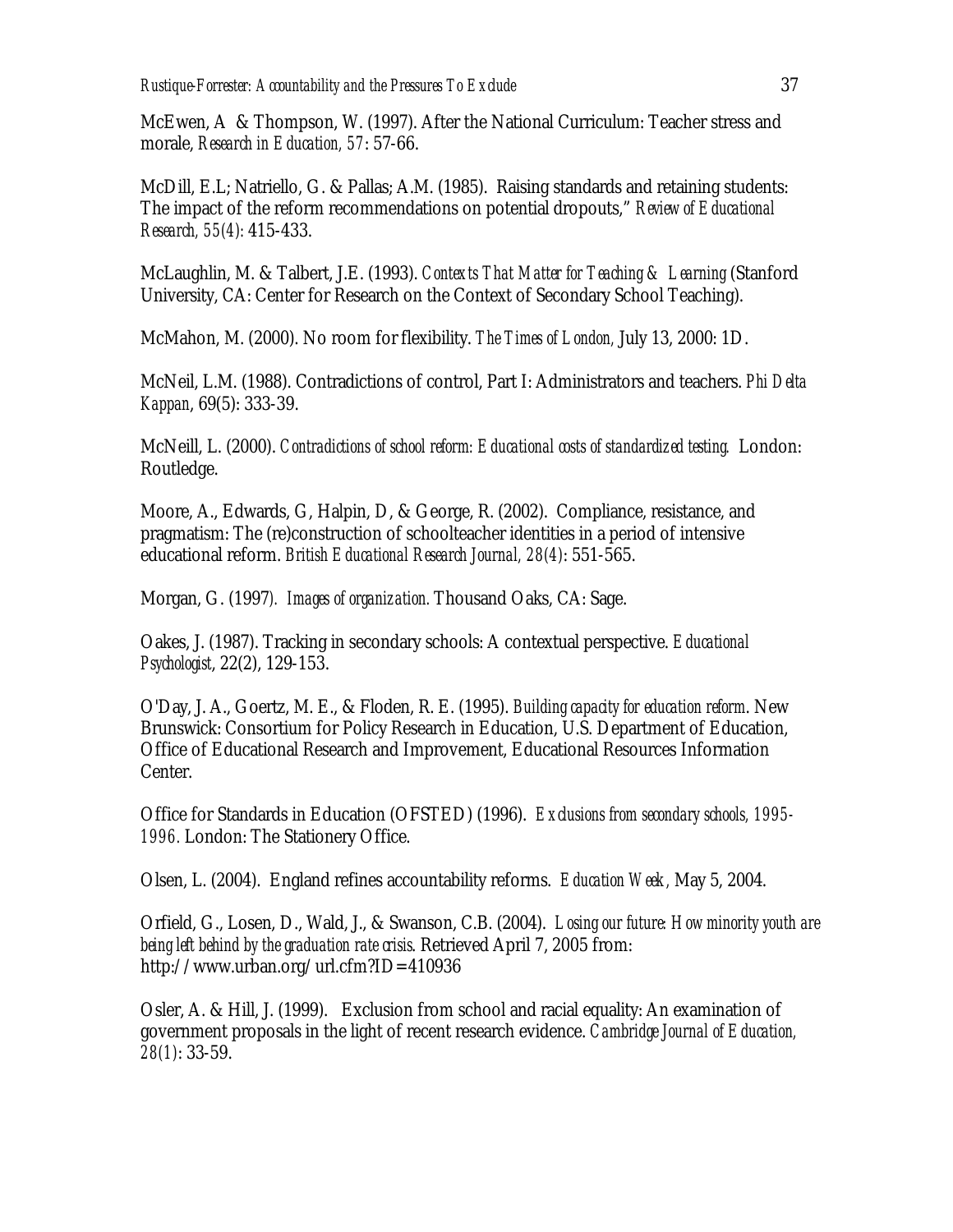Parsons, C. (1995). *National survey of local education authorities' policies and procedures for the identification of, provision for, children, who are out of school by reason of exclusion or otherwise: Final report to the Department for Education.* Canterbury: Canterbury Christ Church College.

Parsons, C. (1996). Permanent exclusions from schools in England in the 1990s: Trends, causes, and responses. *Children & Society, 10(3)*: 177-186.

Parsons, C. (1999). *Education, exclusion, and citizenship.* London, Routledge.

Pedulla, J.J., Abrams, L.M., Madaus, G.F., Russell, M.K., Ramos, M.A., & Miao, J. (2003) *Perceived effects of state-mandated testing programs on teaching and learning: Findings from a national survey of teachers.* Boston: National Board on Testing and Public Policy, Boston College.

Phillips, S. (2003). Was Bush Schools' miracle a fake? *Times Educational Supplement,* November 21, 2003.

Qualifications and Curriculum Authority (QCA). (1999). *National Curriculum consultation: Developing the school curriculum. QCA's report and recommendations following the statutory consultation on the Secretary of State's proposals for the review of the National Curriculum in England.* Suffolk, England: QCA Publications.

Raudenbush, S.W., Rowan, B., & Cheong, F.Y. (1992). Contextual differences on the selfperceived efficacy of high school teachers. *Sociology of Education,* 65(2): 150-167.

Riley, K.A. & Rustique-Forrester, E. (2002). *Working with disaffected students: Why students lose interest in school and what we can do about it.* London: Paul Chapman.

Rosenholtz, S.J. (1991) *Teachers' workplace: The social organization of schools.* New York: Teachers College Press.

Rustique-Forrester, E. (2003). Toward a contextual theory of school exclusion: A multilayered view of the interaction between national polices and local school practices. Unpublished dissertation. Institute of Education, University of London,

Rutter, M., Maughn, B., Mortimore, P., & Ouston, J. (1979). *Fifteen Thousand Hours: Secondary Schools and Their Effects on Children.* London: Open Books.

Schemo, D. J. (2003). Questions on data cloud luster of Houston's schools. *New York Times,* July 11, 2003.

Schön, P.A. (1983). *The reflective practitioner: How Professionals Think In Action.* New York, Basic Books.

Shepard, L.A. (2000). The role of assessment in a learning culture*. Educational Researcher*, 29(7): 4-14.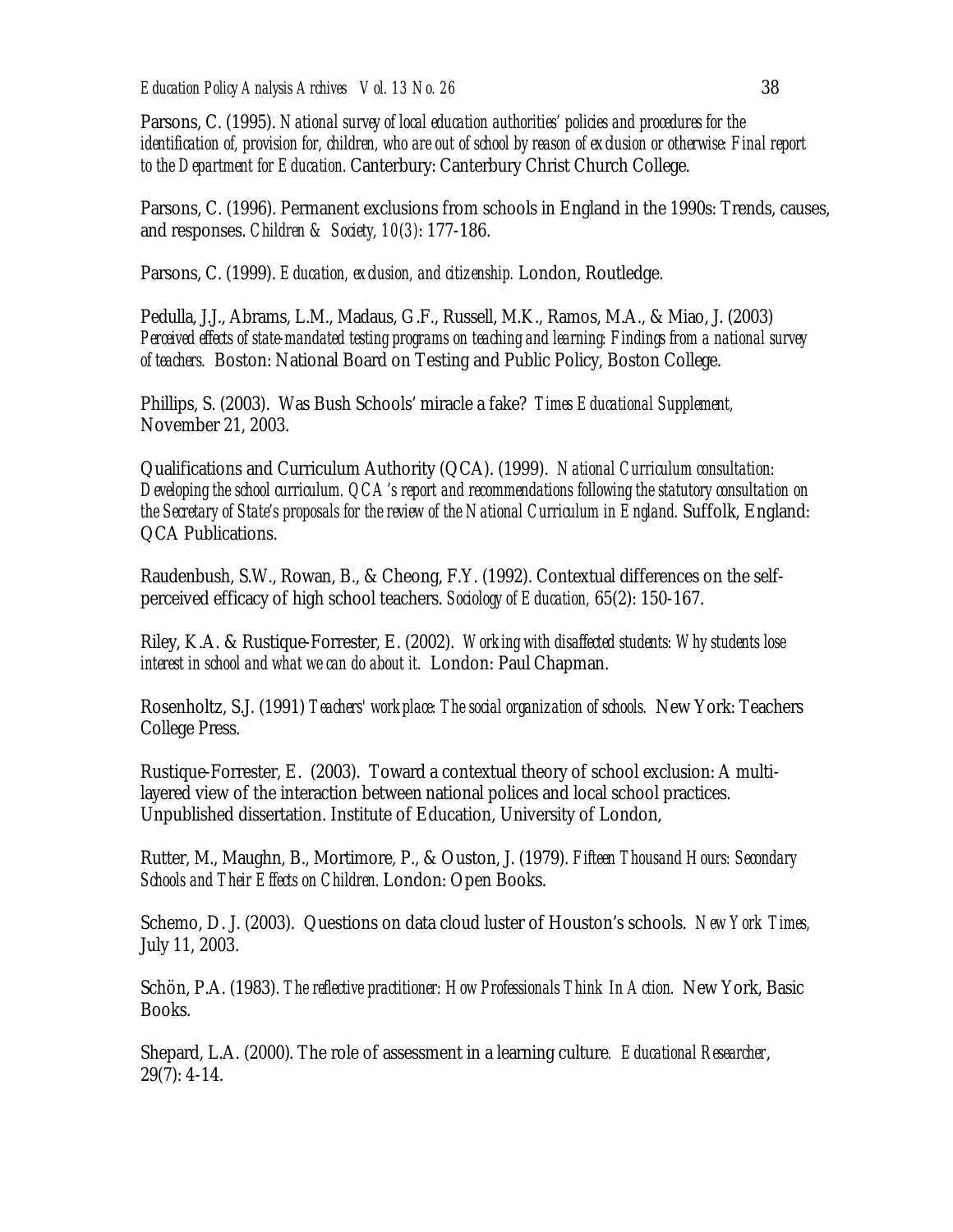Silvernail, D. (1996). *The impact of England's national curriculum and assessments on classroom practice: Lessons from across the Atlantic.* New York: National Center for Restructuring Education, Schools, and Teaching.

Smith, M.S. & O'Day, J. (1991). Systemic school reform. In S. Fuhrman & B. Malen (Eds.). *The politics of curriculum and testing.* (pp. 233-267). San Francisco: Jossey-Bass.

Social Exclusion Unit. (1998). *Truancy and social exclusion*. London: HMSO.

Spillane, J.P. (1998). State policy and the non-monolithic nature of the local school district: Organizational and professional considerations. *American Educational Research Journal, 35(1):*  33-63.

Spillane, J.P. (1999). External Reform Initiatives and Teachers' Efforts to Reconstruct Their Practice: The Mediating Role of Teachers' Zones of Enactment. *Journal of Curriculum Studies*, 31(2): 143-175.

Stirling, M. (1992). How many pupils are being excluded? *British Journal of Special Education*, 19(4): 128-133.

Tyack, D., & Cuban, L. (1995). *Tinkering toward utopia*. Cambridge, MA: Harvard University Press.

Wheelock, A. (2003). *Student exclusions rise 15%.* Retrieved April 7, 2005 from: http://www.massparents.org/news/2003/student\_exclusions.htm

Whitford, B.L. & Jones, K. (2000). Kentucky lesson: How high stakes accountability undermines a performance-based curriculum vision. In B.L. Whitford & K. Jones (Eds.) *Accountability, Assessment, and Teacher Commitment: Lessons from Kentucky's Reform Efforts.* Albany, NY: State University of New York Press.

Whitty, G., Power, S., & Halpin, D. (1998). *Devolution and choice in education: The school, the state, and the market*. Buckingham, Open University Press.

York, R., Heron, J.M. & Wolff, S. (1972). Exclusion from school. *Journal of Child Psychology & Psychiatry, 13:* 259-66.

## **About the Author**

**Elle Rustique-Forrester** is a postdoctoral scholar and the Associate Director of Assessment and Accountability for the School Redesign Network at Stanford University. A former teacher of Central Park East Secondary School in New York City, Elle's current research interests lie in educational policy, accountability and assessment systems, and teachers' professional development and learning. She can be contacted at erustique@stanford.edu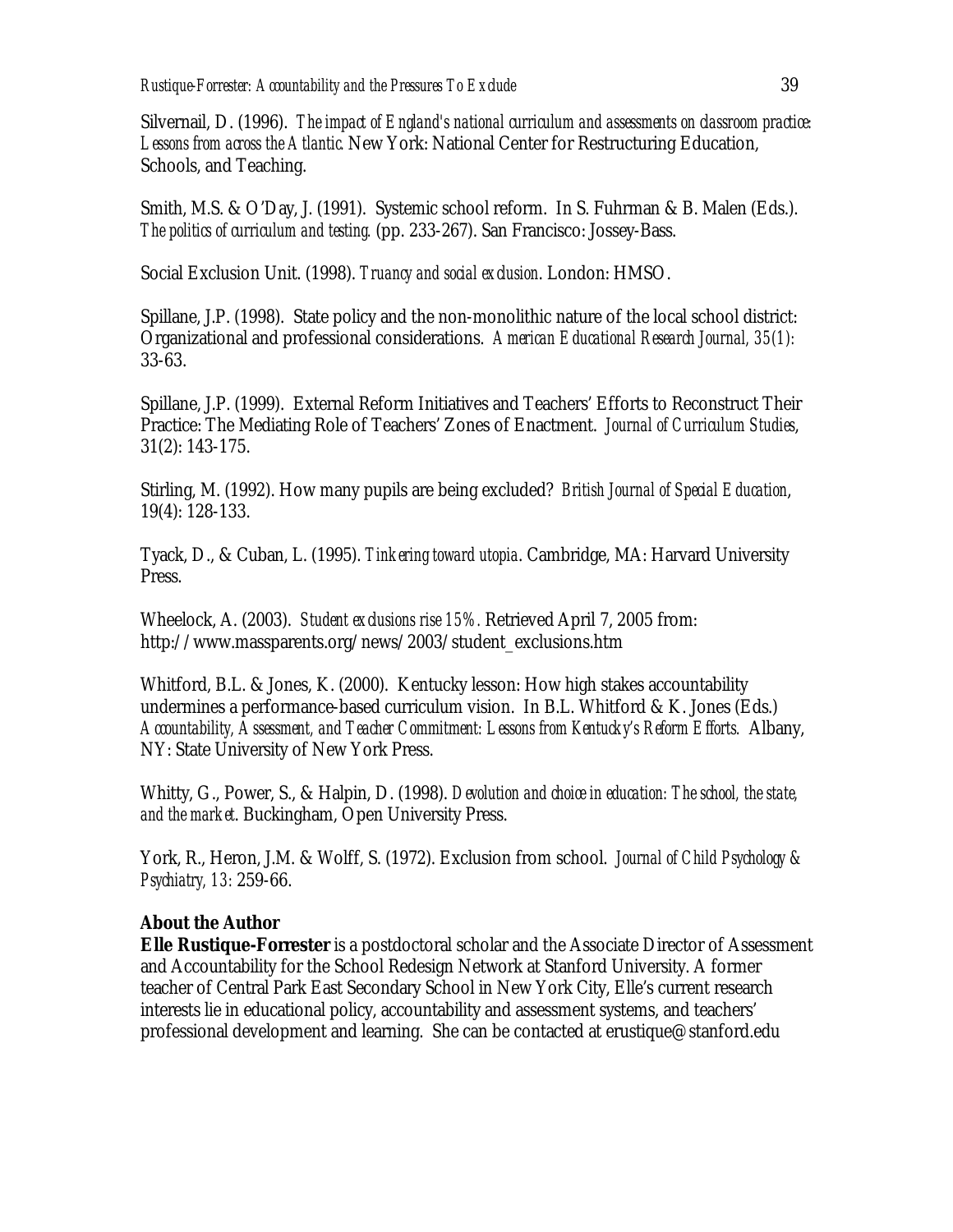# **Education Policy Analysis Archives http://epaa.asu.edu**

#### **Editor: Sherman Dorn, University of South Florida**

Production Assistant: Chris Murrell, Arizona State University General questions about appropriateness of topics or particular articles may be addressed to the Editor, Sherman Dorn, epaa-editor@shermandorn.com.

# *EPAA* **Editorial Board**

**Michael W. Apple** University of Wisconsin

**Greg Camilli** Rutgers University

**Mark E. Fetler** California Commission on Teacher Credentialing

**Richard Garlikov** Birmingham, Alabama

**Thomas F. Green** Syracuse University

**Craig B. Howley** Appalachia Educational Laboratory

**Patricia Fey Jarvis**  Seattle, Washington

**Benjamin Levin** University of Manitoba

**Les McLean** University of Toronto

**Michele Moses** Arizona State University

**Anthony G. Rud Jr.** Purdue University

**Michael Scriven** Western Michigan University

**Robert E. Stake**  University of Illinois—UC

**Terrence G. Wiley** Arizona State University **David C. Berliner**  Arizona State University

**Linda Darling-Hammond**  Stanford University

**Gustavo E. Fischman** Arizona State Univeristy

**Gene V Glass** Arizona State University

**Aimee Howley** Ohio University

**William Hunter** University of Ontario Institute of Technology

**Daniel Kallós** Umeå University

**Thomas Mauhs-Pugh** Green Mountain College

**Heinrich Mintrop**  University of California, Berkeley

**Gary Orfield** Harvard University

**Jay Paredes Scribner** University of Missouri

**Lorrie A. Shepard** University of Colorado, Boulder

**Kevin Welner** University of Colorado, Boulder

**John Willinsky** University of British Columbia